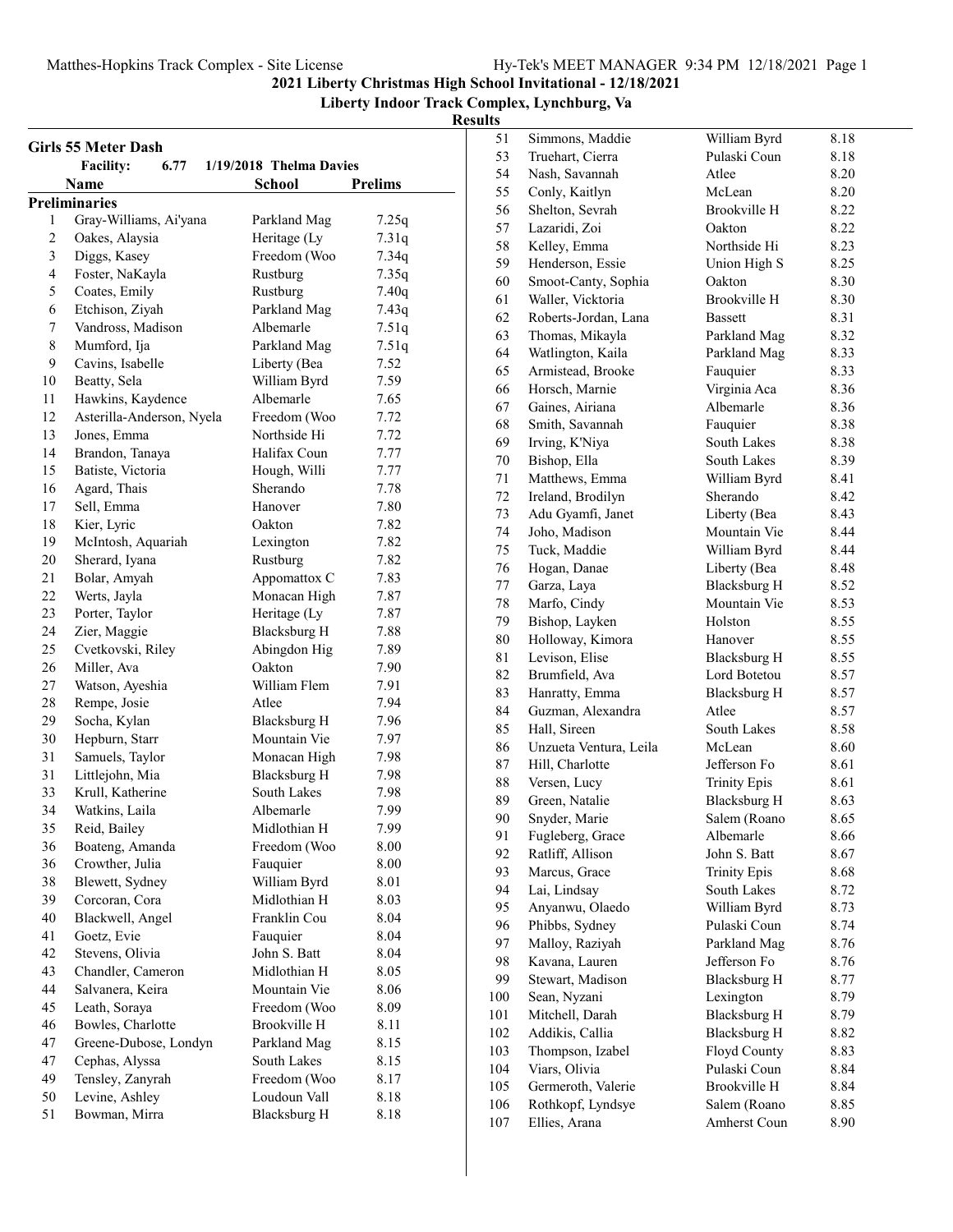### **Liberty Indoor Track Complex, Lynchburg, Va**

**Results**<sub>8</sub>

|                         | Preliminaries  (Girls 55 Meter Dash) |                         |                |
|-------------------------|--------------------------------------|-------------------------|----------------|
|                         | Name                                 | <b>School</b>           | <b>Prelims</b> |
| 108                     | Wright, Lilly                        | John S. Batt            | 8.94           |
| 109                     | Johnson, Lillian                     | William Byrd            | 8.98           |
| 110                     | Pope, Kat                            | <b>Trinity Epis</b>     | 8.98           |
| 111                     | Lewis, Nevaeh                        | Parkland Mag            | 8.99           |
| 112                     | Omer, Saadiya                        | Parkland Mag            | 9.00           |
| 113                     | Johns, Chloe                         | Patrick Coun            | 9.04           |
| 114                     | McNeer, Ainsley                      | <b>Trinity Epis</b>     | 9.04           |
| 115                     | Guox- Vasquez, Emma                  | Liberty (Bea            | 9.05           |
| 116                     | Williams, Kendall                    | Patrick Coun            | 9.05           |
| 117                     | Castaneda-Silva, Johana              | Parkland Mag            | 9.06           |
| 118                     | Burch, Amore'                        | Northside Hi            | 9.12           |
| 119                     | Wagner, Nevaeh                       | Parkland Mag            | 9.12           |
| 120                     | Orndorff, Maddie                     | Sherando                | 9.14           |
| 121                     | Lyman, Margie                        | Pulaski Coun            | 9.16           |
| 122                     | Dagout, Sage                         | Tazewell                | 9.19           |
| 123                     | Spence, Chloe                        | Floyd County            | 9.21           |
| 124                     | Redmond, Maileigh                    | William Byrd            | 9.21           |
| 125                     | Haak, Samantha                       | <b>Blacksburg H</b>     | 9.25           |
| 126                     | Helms, Hailey                        | <b>Bassett</b>          | 9.29           |
| 127                     | Hill, Bri                            | Pulaski Coun            | 9.30           |
| 128                     | DiVittorio, Gia                      | Sherando                | 9.35           |
| 129                     | Lowe, Becca                          | <b>Blacksburg H</b>     | 9.37           |
| 130                     | Moris, Madison                       | Blacksburg H            | 9.38           |
| 131                     | Brown, Heaven                        | <b>Bassett</b>          | 9.39           |
| 132                     | Costa, Adhana                        | Blacksburg H            | 9.42           |
| 133                     | Rose, Emilie                         | Salem (Roano            | 9.42           |
| 134                     | Deel, Tiffany                        | Grundy                  | 9.47           |
| 135                     | Porter, Lilly                        | Grundy                  | 9.48           |
| 136                     | Fleet, Kathryn                       | Sherando                | 9.48           |
| 137                     | Large, Katie                         | <b>Tazewell</b>         | 9.50           |
| 138                     | Dixon, Makala                        | Mountain Vie            | 9.61           |
| 139                     | Murphy, Mikayla                      | Salem (Roano            | 9.76           |
| 140                     | Yonce, Virginia                      | William Byrd            | 9.79           |
| 141                     | Davis, Cheyanna                      | Grundy                  | 9.80           |
| 142                     | Johns, Katlyn                        | <b>Brookville H</b>     | 9.81           |
| 143                     | Martin, Katie                        | <b>Blacksburg H</b>     | 9.98           |
| 144                     | Divers, Graysen                      | William Byrd            | 10.19          |
| 145                     | Raichura, Meera                      | William Byrd            | 10.34          |
| 146                     | Warnick, Ruby                        | <b>Blacksburg H</b>     | 10.40          |
| 147                     | Ratliff, Gracie                      | Holston                 | 10.45          |
| 148                     | Litchford, Reaghan                   | Brookville H            | 10.48          |
| $---$                   | Yowell, Madeline                     | Riverheads              | FS             |
|                         |                                      |                         |                |
|                         | <b>Girls 55 Meter Dash</b>           |                         |                |
|                         | <b>Facility:</b><br>6.77             | 1/19/2018 Thelma Davies |                |
|                         | Name                                 | School                  | Finals         |
| Finals                  |                                      |                         |                |
| $\mathbf{1}$            | Gray-Williams, Ai'yana               | Parkland Mag            | 7.05           |
| $\sqrt{2}$              | Diggs, Kasey                         | Freedom (Woo            | 7.25           |
| $\mathfrak{Z}$          | Oakes, Alaysia                       | Heritage (Ly            | 7.27           |
| $\overline{\mathbf{4}}$ | Foster, NaKayla                      | Rustburg                | 7.30           |
| 5                       | Etchison, Ziyah                      | Parkland Mag            | 7.33           |
| 6                       | Mumford, Ija                         | Parkland Mag            | 7.36           |
| $\tau$                  | Coates, Emily                        | Rustburg                | 7.40           |
|                         |                                      |                         |                |

| 8              | Vandross, Madison           | Albemarle           | 7.50   |  |
|----------------|-----------------------------|---------------------|--------|--|
|                |                             |                     |        |  |
|                | <b>Girls 300 Meter Dash</b> |                     |        |  |
|                | <b>Facility:</b><br>37.36   | 1/18/2020 Athing Mu |        |  |
|                | Name                        | <b>School</b>       | Finals |  |
| <b>Finals</b>  |                             |                     |        |  |
| 1              | Gray-Williams, Ai'yana      | Parkland Mag        | 40.02  |  |
| $\overline{c}$ | Etchison, Ziyah             | Parkland Mag        | 41.52  |  |
| 3              | Asterilla-Anderson, Nyela   | Freedom (Woo        | 41.96  |  |
| 4              | Diggs, Kasey                | Freedom (Woo        | 42.05  |  |
| 5              | Coates, Emily               | Rustburg            | 42.58  |  |
| 6              | Hatcher, Jada               | Freedom (Woo        | 42.61  |  |
| 7              | Snyder, Logan               | <b>Trinity Epis</b> | 43.10  |  |
| 8              | Foster, NaKayla             | Rustburg            | 43.27  |  |
| 9              | Andrews, Aneka              | McLean              | 43.35  |  |
| 10             | Hackett, Kelsey             | Appomattox C        | 43.87  |  |
| 11             | Batiste, Victoria           | Hough, Willi        | 43.94  |  |
| 12             | Showell, Aiana              | North Point         | 44.05  |  |
| 13             | McIvor, Kandace             | Jefferson Fo        | 44.08  |  |
| 14             | Boateng, Amanda             | Freedom (Woo        | 44.28  |  |
| 15             | Turner, Maya                | Liberty (Bea        | 44.37  |  |
| 16             | Joiner, Jaelynn             | Hanover             | 44.64  |  |
| 17             | Rhudy, Abigail              | Tazewell            | 44.71  |  |
| 18             | Wright, Keshae              | Freedom (Woo        | 45.08  |  |
| 19             | Byrd, Ruqayyah              | Freedom (Woo        | 45.11  |  |
| 20             | Hamlar, Simone'             | Northside Hi        | 45.16  |  |
| 21             | Hunter, Cierra              | Amherst Coun        | 45.33  |  |
| 22             | Saffold, Josie              | Norfolk Acad        | 45.34  |  |
| 23             | Brandon, Tanaya             | Halifax Coun        | 45.35  |  |
| 24             | Reid, Bailey                | Midlothian H        | 45.37  |  |
| 25             | Corcoran, Cora              | Midlothian H        | 45.52  |  |
| 26             | Peloquin, Marquesa          | Albemarle           | 45.54  |  |
| 27             | Watkins, Laila              | Albemarle           | 45.65  |  |
| 28             | Bern, Katey                 | Fauquier            | 45.84  |  |
| 29             | Hobaugh, June               | Monacan High        | 45.86  |  |
| 30             | Allen, Samarra              | Oakton              | 45.93  |  |
| 31             | Afful, Elsie                | Mountain Vie        | 45.97  |  |
| 32             | Burks, Alexus               | Rustburg            | 46.01  |  |
| 33             | Kargbo, Nyla                | South Lakes         | 46.03  |  |
| 34             | Laban, Ella                 | South Lakes         | 46.31  |  |
| 35             | Figart, Remi                | William Byrd        | 46.33  |  |
| 36             | Wilson, Takeyriah           | Lexington           | 46.35  |  |
| 37             | Greene-Dubose, Londyn       | Parkland Mag        | 46.41  |  |
| 38             | Truehart, Cierra            | Pulaski Coun        | 46.41  |  |
| 39             | Leath, Soraya               | Freedom (Woo        | 46.58  |  |
| 40             | Klosek, Stella              | Albemarle           | 46.70  |  |
| 41             | Schray, Juliana             | Loudoun Vall        | 46.74  |  |
| 42             | Bradshaw, Lacey             | South Lakes         | 46.76  |  |
| 43             | Cvetkovski, Riley           | Abingdon Hig        | 46.96  |  |
| 44             | Kier, Lyric                 | Oakton              | 47.01  |  |
| 45             | Crowther, Julia             | Fauquier            | 47.04  |  |
| 46             | Hartman, Clarice            | Loudoun Vall        | 47.10  |  |
| 47             | Levine, Ashley              | Loudoun Vall        | 47.15  |  |
| 48             | Goodson, Tori               | Atlee               | 47.17  |  |
| 49             | Chandler, Cameron           | Midlothian H        | 47.18  |  |
| 50             | Dadson, Hannabel            | Freedom (Woo        | 47.37  |  |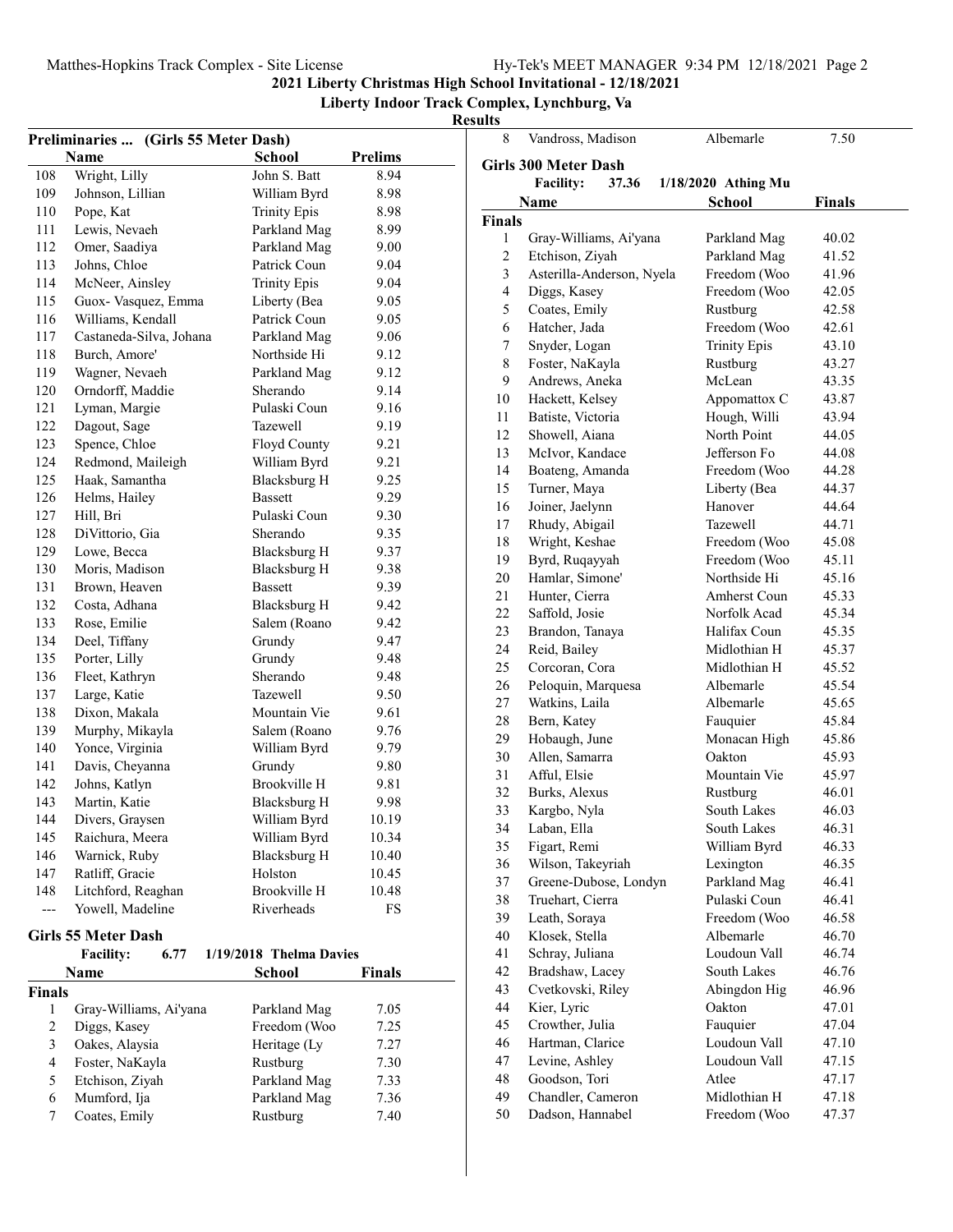|          | Finals  (Girls 300 Meter Dash) |                                     |               | --------<br>105 | Garza, Laya                 | <b>Blacksburg H</b>   | 51.56          |
|----------|--------------------------------|-------------------------------------|---------------|-----------------|-----------------------------|-----------------------|----------------|
|          | Name                           | <b>School</b>                       | <b>Finals</b> | 106             | Little, Samaria             | Altavista Co          | 51.57          |
| 51       | Leonce, Nadia                  | Freedom (Woo                        | 47.51         | 107             | Ballinger, Emma             | Floyd County          | 51.69          |
| 52       | Megginson, Maliyah             | Amherst Coun                        | 47.68         | 108             | Abdussalaam, Nadiyah        | Appomattox C          | 51.77          |
| 53       | Moore, Kona                    | Liberty Chri                        | 47.73         | 109             | Addikis, Callia             | Blacksburg H          | 51.83          |
| 54       | Dalton, Emma                   | William Byrd                        | 47.75         | 110             | Unzueta Ventura, Leila      | McLean                | 52.05          |
| 55       | Mensah, Precious               | South Lakes                         | 47.80         | 111             | McNeer, Ainsley             | <b>Trinity Epis</b>   | 52.41          |
| 56       | Kodiaga, Chelsea               | Oakton                              | 47.87         | 112             | Kinslow, Raven              | J.R. Tucker           | 52.56          |
| 57       | Weon, Michelle                 | Liberty (Bea                        | 47.88         | 113             | Holley, Morgan              | <b>Blacksburg H</b>   | 52.61          |
| 58       | Cephas, Alyssa                 | South Lakes                         | 48.00         | 114             | Lewis, Nevaeh               | Parkland Mag          | 53.12          |
| 59       | Detwiler, Mia                  | Liberty Chri                        | 48.06         | 115             | Rothkopf, Lyndsye           | Salem (Roano          | 53.15          |
| 60       | Mentore, Rachel                | J.R. Tucker                         | 48.12         | 116             | Brown, Heaven               | <b>Bassett</b>        | 53.60          |
| 61       | Grooms, Olivia                 | Hough, Willi                        | 48.19         | 117             | Hill, Bri                   | Pulaski Coun          | 53.88          |
| 62       | Smith, Savannah                | Fauquier                            | 48.25         | 118             | Hamby, Rachel               | Amherst Coun          | 53.94          |
| 63       | Smith, Kaelynn                 | Amherst Coun                        | 48.42         | 119             | Brewer, Rosln               | Floyd County          | 53.98          |
| 64       | Krull, Katherine               | South Lakes                         | 48.58         | 120             | Omer, Saadiya               | Parkland Mag          | 54.08          |
| 65       | Duetsch, Sarah                 | Blacksburg H                        | 48.68         | 121             | Haight, Makaia              | Atlee                 | 54.17          |
| 66       | Versen, Lucy                   |                                     | 48.79         | 122             | Wagner, Nevaeh              | Parkland Mag          | 54.19          |
| 67       | Benyo, Maren                   | <b>Trinity Epis</b><br>Jefferson Fo | 48.85         | 123             | Lowe, Becca                 | <b>Blacksburg H</b>   | 54.23          |
|          | Lombard, Martha                | Amherst Coun                        | 48.89         | 124             | Phibbs, Sydney              | Pulaski Coun          | 54.34          |
| 68<br>69 | Hunter, Celeste                | Amherst Coun                        | 48.91         | 125             | Gardner, Anna               | John S. Batt          | 54.38          |
|          |                                |                                     | 49.15         | 126             | Haak, Samantha              | <b>Blacksburg H</b>   | 54.69          |
| 70       | Bishop, Ella                   | South Lakes                         |               | 127             | Redmond, Maileigh           | William Byrd          | 54.76          |
| 71       | Roberts-Jordan, Lana           | <b>Bassett</b>                      | 49.43         | 128             | DiVittorio, Gia             | Sherando              | 55.12          |
| 72       | Walters, Ella                  | Jefferson Fo                        | 49.45         | 129             | Fleet, Kathryn              | Sherando              | 55.25          |
| 73       | Katsari-Hoefer, Katia          | South Lakes                         | 49.57         | 130             | Orndorff, Maddie            | Sherando              | 55.26          |
| 74       | Henderson, Essie               | Union High S                        | 49.57         |                 |                             | Tazewell              | 55.29          |
| 75       | Snyder, Marie                  | Salem (Roano                        | 49.61         | 131             | Dagout, Sage                |                       |                |
| 76       | Speck, Millie                  | <b>Trinity Epis</b>                 | 49.64         | 132<br>133      | Deel, Tiffany               | Grundy                | 55.37<br>55.65 |
| 77       | Meadows, Elizabeth             | Lord Botetou                        | 49.64         |                 | Yonce, Virginia             | William Byrd          |                |
| 78       | Sembello, Lily                 | <b>Blacksburg H</b>                 | 49.70         | 134<br>135      | Castaneda-Silva, Johana     | Parkland Mag          | 55.75          |
| 79       | Marcus, Grace                  | <b>Trinity Epis</b>                 | 49.72         |                 | Conley, Manaiyah            | George Washi          | 55.78<br>55.98 |
| 80       | Kung, Lea                      | McLean                              | 49.97         | 136             | Hardee, Savanna             | Staunton Riv          | 56.12          |
| 81       | Hanratty, Emma                 | <b>Blacksburg H</b>                 | 50.01         | 137             | Pope, Kat                   | <b>Trinity Epis</b>   |                |
| 82       | Manns, Vintoria                | <b>Bassett</b>                      | 50.02         | 138             | Schmitt, Skylar             | Jefferson Fo          | 56.24<br>56.39 |
| 83       | Ruhland, McKayla               | Brookville H                        | 50.22         | 139             | Large, Katie                | Tazewell              |                |
| 84       | Lai, Lindsay                   | South Lakes                         | 50.28         | 140             | Ashworth, Ava               | William Byrd          | 56.41          |
| 85       | Irving, K'Niya                 | South Lakes                         | 50.44         | 141             | Pruitt, Addison             | Brookville H          | 56.68          |
| 86       | Velasco, Nicole                | South Lakes                         | 50.48         | 142             | Rose, Emilie                | Salem (Roano          | 57.18          |
| 87       | Horsch, Marnie                 | Virginia Aca                        | 50.54         | 143             | Lyman, Margie               | Pulaski Coun          | 57.97          |
| 88       | Thomas, Mikayla                | Parkland Mag                        | 50.56         | 144             | Barnes, Emmaree             | George Washi          | 58.40          |
| 89       | Charlton, Tyah                 | Amherst Coun                        | 50.57         | 145             | Porter, Lilly               | Grundy                | 58.53          |
| 90       | Stewart, Madison               | <b>Blacksburg H</b>                 | 50.64         | 146             | Costa, Adhana               | <b>Blacksburg H</b>   | 59.13          |
| 91       | Germeroth, Valerie             | Brookville H                        | 50.64         | 147             | Perez, Leslie               | <b>Bassett</b>        | 1:00.92        |
| 92       | Shelton, Sevrah                | Brookville H                        | 50.66         | 148             | Martin, Katie               | <b>Blacksburg H</b>   | 1:01.10        |
| 93       | Russell, Kathleen              | South Lakes                         | 50.77         | 149             | Davis, Cheyanna             | Grundy                | 1:01.32        |
| 94       | Newsom, Alexa                  | Jefferson Fo                        | 50.78         | 150             | Daniels, Adyn               | Tazewell              | 1:01.76        |
| 95       | Sims, Raven                    | Atlee                               | 50.86         | 151             | Beard, Adrianna             | Northside Hi          | 1:01.87        |
| 96       | Wisskirchen, Addie             | Jefferson Fo                        | 50.98         | 152             | Santiago, Annette           | <b>Bassett</b>        | 1:04.19        |
| 97       | Lin, Tina                      | William Byrd                        | 51.02         | 153             | Shively, Karlee             | <b>Bassett</b>        | 1:06.99        |
| 98       | Baska, Maddie                  | Stuarts Draf                        | 51.03         | 154             | Wagner, Gabriel             | Parry McClue          | 1:10.06        |
| 99       | Irby, Layla                    | Amherst Coun                        | 51.04         |                 | <b>Girls 500 Meter Dash</b> |                       |                |
| 100      | Mitchell, Darah                | <b>Blacksburg H</b>                 | 51.17         |                 | <b>Facility: 1:10.22</b>    | $1/17/2020$ Athing Mu |                |
| 101      | Gaines, Airiana                | Albemarle                           | 51.20         |                 | Name                        | <b>School</b>         | Finals         |
| 102      | Green, Natalie                 | Blacksburg H                        | 51.33         | Finals          |                             |                       |                |
| 103      | Armistead, Brooke              | Fauquier                            | 51.38         | 1               | Oakes, Alaysia              | Heritage (Ly          | 1:18.78        |
| 104      | Christian, Dezyre              | Appomattox C                        | 51.41         |                 |                             |                       |                |
|          |                                |                                     |               |                 |                             |                       |                |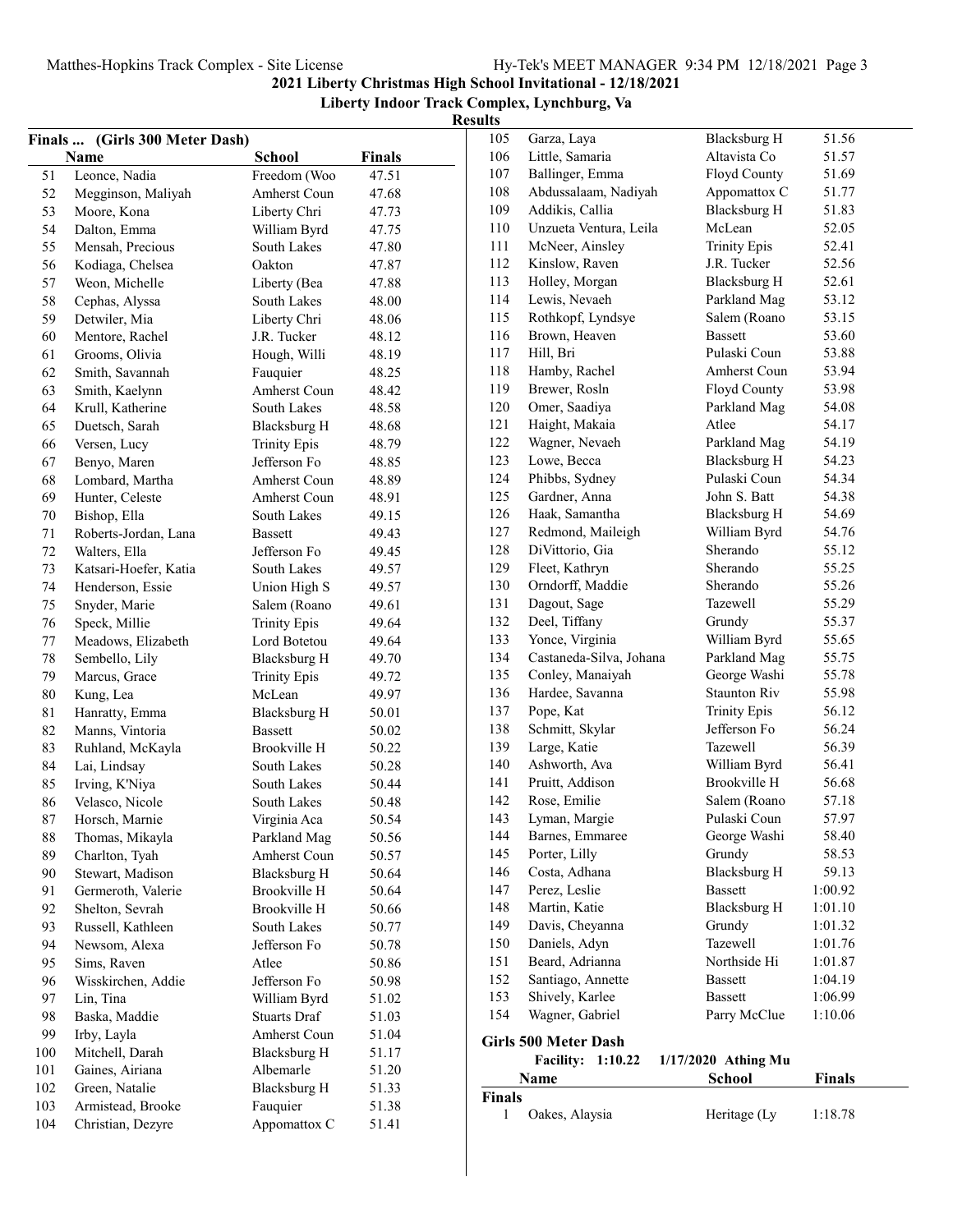**Liberty Indoor Track Complex, Lynchburg, Va Results**

|                | Finals  (Girls 500 Meter Dash) |                     |               |
|----------------|--------------------------------|---------------------|---------------|
|                | Name                           | <b>School</b>       | <b>Finals</b> |
| $\overline{c}$ | St. Amand, Madeline            | Albemarle           | 1:19.57       |
| 3              | Fernandez, Aubrey              | Fauquier            | 1:20.20       |
| $\overline{4}$ | Rhudy, Abigail                 | <b>Tazewell</b>     | 1:21.22       |
| 5              | Anderson, Madelyn              | Mountain Vie        | 1:21.54       |
| 6              | Thomas, Asia                   | Heritage (Le        | 1:21.66       |
| 7              | Hatcher, Megan                 | Parkland Mag        | 1:22.01       |
| $\,$ 8 $\,$    | Joiner, Jaelynn                | Hanover             | 1:22.93       |
| 9              | Steinbicker, Mary              | McLean              | 1:23.56       |
| 10             | Snyder, Logan                  | <b>Trinity Epis</b> | 1:23.65       |
| 11             | Dubose, Oteria                 | Parkland Mag        | 1:23.77       |
| 12             | Bradshaw, Lacey                | South Lakes         | 1:23.91       |
| 13             | Stasko, Dylan                  | Albemarle           | 1:24.15       |
| 14             | Runge, Alannah                 | Midlothian H        | 1:24.83       |
| 15             | Kayede, Jezreel                | Freedom (Woo        | 1:24.89       |
| 16             | Kodiaga, Abba                  | Oakton              | 1:25.58       |
| 17             | West, Nyssa                    | Parkland Mag        | 1:25.98       |
| 18             | Lee, Kelsey                    | Atlee               | 1:26.08       |
| 19             | Mesfin, Sitota                 | Oakton              | 1:26.15       |
| 20             | Patterson, Reagan              | Heritage (Ly        | 1:26.42       |
| 21             | Bern, Katey                    | Fauquier            | 1:26.61       |
| 22             | Schray, Juliana                | Loudoun Vall        | 1:26.68       |
| 23             | Showell, Aiana                 | North Point         | 1:26.72       |
| 24             | Quesenberry, Aubrey            | Floyd County        | 1:26.86       |
| 25             | Hall, Saniya                   | Parkland Mag        | 1:27.06       |
| 26             | DuBois, Gabrielle              | Midlothian H        | 1:27.32       |
| 27             | Conly, Kaitlyn                 | McLean              | 1:27.74       |
| 28             | Bonham, Reese                  | Albemarle           | 1:27.81       |
| 29             | Langlinais, Claire             | Blacksburg H        | 1:27.82       |
| 30             | O'Connell, Emma                | Lexington           | 1:28.03       |
| 31             | Nesta, Mackenzie               | Hough, Willi        | 1:28.09       |
| 32             | Williams, Lily                 | Albemarle           | 1:28.51       |
| 33             | Lafon, Katelyn                 | Auburn              | 1:29.55       |
| 34             | Light, Katherine               | Auburn              | 1:30.55       |
| 35             | Taylor, Jessica                | Amherst Coun        | 1:30.58       |
| 36             | Tidwell, Makenly               | Mountain Vie        | 1:30.66       |
| 37             | Katsari-Hoefer, Katia          | South Lakes         | 1:30.70       |
| 38             | Barnes, Emmaree                | George Washi        | 1:31.08       |
| 39             | Mensah, Precious               | South Lakes         | 1:31.10       |
| 40             | Speck, Millie                  | <b>Trinity Epis</b> | 1:31.85       |
| 41             | Seabrooks, Summer              | Parkland Mag        | 1:32.02       |
| 42             | Smoot-Canty, Sophia            | Oakton              | 1:32.10       |
| 43             | Barnes, Ni'Keisia              | Lexington           | 1:32.15       |
| 44             | Meadows, Elizabeth             | Lord Botetou        | 1:32.20       |
| 45             | Ngo, Courtney                  | Northside Hi        | 1:32.23       |
| 46             | Marcus, Grace                  | <b>Trinity Epis</b> | 1:32.86       |
| 47             | Russell, Kathleen              | South Lakes         | 1:32.87       |
| 48             | Slayton, Kenzie                | Northside Hi        | 1:32.97       |
| 49             | Benson, Jordan                 | Floyd County        | 1:33.00       |
| 50             | Tyler, Samantha                | Oakton              | 1:33.34       |
| 51             | Earsing, Jamie                 | Rustburg            | 1:33.38       |
| 52             | Cawthorne, Cindy               | Rustburg            | 1:33.53       |
| 53             | Chandler, Koya                 | Parry McClue        | 1:34.14       |
| 54             | Mick, Gracie                   | William Byrd        | 1:34.20       |
| 55             | Martin, Marissa                | Northside Hi        | 1:34.79       |
|                |                                |                     |               |

| 56 | Duckworth, Wren     | Lord Botetou        | 1:34.79 |
|----|---------------------|---------------------|---------|
| 57 | Farrey, Kimmy       | Loudoun Vall        | 1:35.02 |
| 58 | Wheeler, Hannah     | Northside Hi        | 1:35.11 |
| 59 | Smith, Irene        | Patrick Coun        | 1:35.58 |
| 60 | Thomason, Lauren    | Northside Hi        | 1:36.63 |
| 61 | Looney, Jessi       | Grundy              | 1:36.74 |
| 62 | Bonilla, Alexandra  | William Byrd        | 1:39.38 |
| 63 | Williams, Mackenzie | Patrick Coun        | 1:39.91 |
| 64 | Cruz, Brittany      | <b>Bassett</b>      | 1:40.32 |
| 65 | Jackson, Aubrey     | Jefferson Fo        | 1:40.50 |
| 66 | Hamilton, Amelia    | Union High S        | 1:40.99 |
| 67 | Bowers, Blair       | Salem (Roano        | 1:41.59 |
| 68 | Vernon, Sadie       | Patrick Coun        | 1:41.71 |
| 69 | Whitt, Josie        | <b>Tazewell</b>     | 1:42.74 |
| 70 | Cox, Emily          | <b>Floyd County</b> | 1:44.31 |
| 71 | Perez, Leslie       | <b>Bassett</b>      | 1:54.16 |
| 72 | Clements, Rowan     | Northside Hi        | 1:57.25 |
| 73 | Daniels, Adyn       | Tazewell            | 2:06.09 |
| 74 | Santiago, Annette   | <b>Bassett</b>      | 2:07.48 |
|    |                     |                     |         |

#### **Girls 1000 Meter Run**

| 799 BILLE                |  |                            |
|--------------------------|--|----------------------------|
| <b>Facility: 2:41.25</b> |  | 4/29/2021 Claudia Saunders |

|                | Name                      | School              | <b>Finals</b> |
|----------------|---------------------------|---------------------|---------------|
| Finals         |                           |                     |               |
| 1              | Crytser, Alli             | Hanover             | 3:02.28       |
| $\overline{c}$ | Anderson, Evelyn          | <b>Eastern View</b> | 3:04.23       |
| 3              | Walker, Elise             | McLean              | 3:08.54       |
| $\overline{4}$ | Hughlett, Courtney        | Albemarle           | 3:12.16       |
| 5              | Agustin, Ellie            | Hanover             | 3:13.41       |
| 6              | Wine, Kiki                | Fauquier            | 3:14.34       |
| 7              | Hamlin, Summer            | Christiansbu        | 3:15.48       |
| 8              | Anderson, Holly           | <b>Eastern View</b> | 3:16.56       |
| 9              | Shorter, Addie            | Franklin Cou        | 3:16.76       |
| 10             | Anderson, Claire          | Eastern View        | 3:17.06       |
| 11             | McDonald, Allie           | Blacksburg H        | 3:17.09       |
| 12             | Jones, Mia                | Blacksburg H        | 3:17.23       |
| 13             | Montgomery, Madeline      | Monacan High        | 3:17.68       |
| 14             | Hurd, Olivia              | William Byrd        | 3:17.75       |
| 15             | Bolen, Samantha           | Loudoun Vall        | 3:18.95       |
| 16             | Poirot, Annie             | Harrisonburg        | 3:19.00       |
| 17             | Carpenter, Adelynn        | Hanover             | 3:20.77       |
| 18             | Andreoli, Isabella        | McLean.             | 3:21.58       |
| 19             | St Amand, Olivia          | Albemarle           | 3:21.75       |
| 20             | Cool, Ashlyn              | Loudoun Vall        | 3:21.81       |
| 21             | Taylor, Natalie           | Liberty (Bea        | 3:23.13       |
| 22             | Sisk, Jillian             | Varina              | 3:23.80       |
| 23             | Aguirre-Martinez, Johanna | South Lakes         | 3:24.00       |
| 24             | Graves, Elise             | Midlothian H        | 3:25.00       |
| 25             | Kirwan, Clare             | Harrisonburg        | 3:25.03       |
| 26             | Harrell, Sibyl            | Hanover             | 3:25.28       |
| 27             | Walby, Greer              | McLean              | 3:26.14       |
| 28             | Farley, Caitlin           | McLean              | 3:26.32       |
| 29             | Odom, Carly               | Oakton              | 3:26.43       |
| 30             | Seeley, Julia             | Loudoun Vall        | 3:26.73       |
| 31             | Benson, Brooke            | Oakton              | 3:27.13       |
| 32             | Lamberson, Megan          | Midlothian H        | 3:27.46       |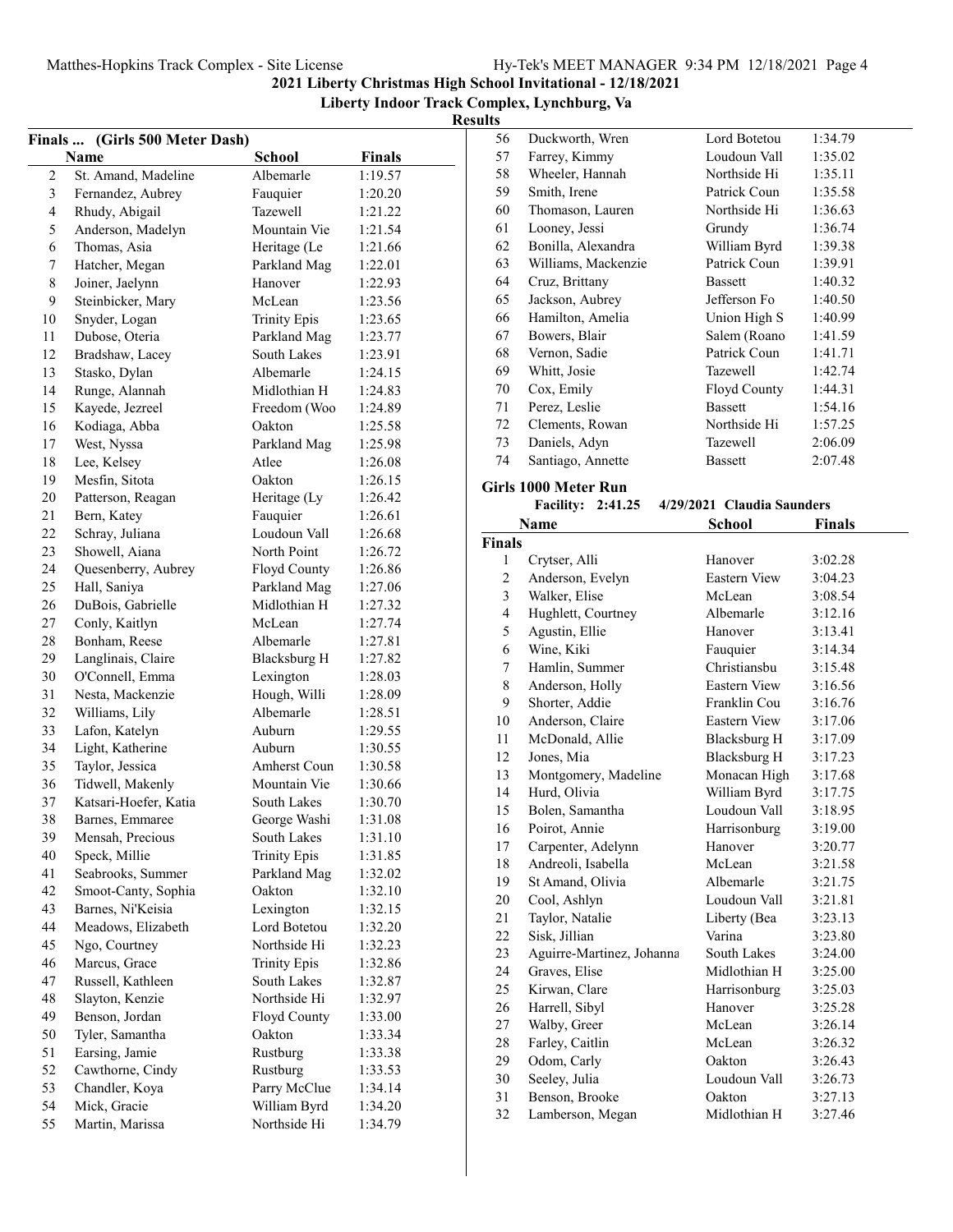Matthes-Hopkins Track Complex - Site License Hy-Tek's MEET MANAGER 9:34 PM 12/18/2021 Page 5

**2021 Liberty Christmas High School Invitational - 12/18/2021**

**Liberty Indoor Track Complex, Lynchburg, Va**

|          | Finals  (Girls 1000 Meter Run)   |                     |               |
|----------|----------------------------------|---------------------|---------------|
|          | Name                             | <b>School</b>       | <b>Finals</b> |
| 33       | Gray, Abby                       | Fauquier            | 3:28.09       |
| 34       | Crow, Addison                    | Atlee               | 3:28.90       |
| 35       | Doughton, Piper                  | Carlisle Sch        | 3:29.70       |
| 36       | Slovak, Katherine                | Loudoun Vall        | 3:29.81       |
| 37       | Bonham, Reilly                   | Albemarle           | 3:29.91       |
| 38       | Jarvis, Kendall                  | John S. Batt        | 3:31.05       |
| 39       | Carlisle, Madison                | Mountain Vie        | 3:31.37       |
| 40       | Keene, Lauren                    | Tazewell            | 3:31.93       |
| 41       | Connelly, Carolyn                | Northside Hi        | 3:32.38       |
| 42       | Hobson, Rebecca                  | South Lakes         | 3:32.96       |
| 43       | Heyel, Carolyn                   | J.R. Tucker         | 3:33.48       |
| 44       | Stark, Antigone                  | McLean              | 3:33.48       |
| 45       | Chamberland, Mary                | Salem (Roano        | 3:35.18       |
| 46       | Burks, Karley                    | Lord Botetou        | 3:37.22       |
| 47       | Economou, Erika                  | Atlee               | 3:37.31       |
| 48       | Merchant, Meme                   | Fauquier            | 3:37.83       |
| 49       | Conrad, Karina                   | Oakton              | 3:38.47       |
| 50       | Simon, Catalina                  | <b>South Lakes</b>  | 3:39.02       |
| 51       | Davis, Addisyn                   | <b>Trinity Epis</b> | 3:40.43       |
| 52       | Peskova, Lillian                 | Albemarle           | 3:41.44       |
| 53       | Lester, Nora                     | Pulaski Coun        | 3:41.89       |
| 54       | Kelkar, Ira                      | J.R. Tucker         | 3:42.30       |
| 55       | Fay, Ashlyn                      | Northside Hi        | 3:43.85       |
| 56       | Russo, Isabel                    | J.R. Tucker         | 3:44.03       |
| 57       | Woods, Hailey                    | Atlee               | 3:44.84       |
| 58       | Marques-Davila, Elena            | McLean              | 3:45.03       |
| 59       | Summers, Ariel                   | South Lakes         | 3:45.72       |
| 60       | Beasley, Bella                   | J.R. Tucker         | 3:46.88       |
| 61       | Swenson, Avery                   | Monacan High        | 3:47.08       |
| 62       | Bowers, Brooke                   | Salem (Roano        | 3:47.08       |
| 63       | Ochoa-Caceres, Gabriela          | Parkland Mag        | 3:48.42       |
| 64       | Eckstein, Julianne               | Atlee               | 3:50.59       |
| 65       | Hamilton, Amelia                 | Union High S        | 3:51.92       |
| 66       | McPhatter, Emma                  | Amherst Coun        | 3:52.23       |
| 67       | Berusch, Mya                     | McLean              | 3:52.24       |
| 68       | Bennett, Sophia                  | Atlee               | 3:52.46       |
| 69       | Wallace, Julia                   | <b>Blacksburg H</b> | 3:52.86       |
| 70       | Keister, Jacie                   | Sherando            | 3:53.45       |
|          |                                  | Riverheads          |               |
| 71<br>72 | Back, Kelsey<br>Milhorne, Maggie | Holston             | 3:54.13       |
|          |                                  | Mountain Vie        | 3:59.58       |
| 73<br>74 | Taylor, Maia                     | South Lakes         | 4:01.35       |
|          | Mishra, Jaya                     | Mountain Vie        | 4:02.33       |
| 75       | Clark, Taylor                    | J.R. Tucker         | 4:05.79       |
| 76       | Cunningham, Brook                |                     | 4:07.22       |
| 77       | Torky, Noor                      | J.R. Tucker         | 4:08.03       |
| 78       | Marrone, Grace                   | Floyd County        | 4:09.71       |
| 79       | Pelletier, Campbell              | South Lakes         | 4:16.34       |
| 80       | Ashley, Ava                      | Northside Hi        | 4:17.40       |
| 81       | Scott, Madison                   | Mountain Vie        | 4:21.14       |
| 82       | Rothkopf, Amanda                 | Salem (Roano        | 4:23.30       |
| 83       | Cecil, Layla                     | Tazewell            | 4:28.03       |
| 84       | Rhodes, Jessi                    | Floyd County        | 4:28.53       |
| 85       | Rodriguez, Lili                  | <b>Bassett</b>      | 4:46.01       |
| 86       | Quesenberry, Sadie               | Floyd County        | 4:55.09       |

|               | Girls 1600 Meter Run     |                                 |         |
|---------------|--------------------------|---------------------------------|---------|
|               | <b>Facility: 4:54.33</b> | <b>Carly Wilkes</b><br>3/3/2021 |         |
|               | Name                     | School                          | Finals  |
| <b>Finals</b> |                          |                                 |         |
| 1             | Crytser, Alli            | Hanover                         | 5:05.30 |
| 2             | Rainey, Reagan           | Hough, Willi                    | 5:11.51 |
| 3             | Scott, Cassidy           | Fauquier                        | 5:14.70 |
| 4             | Fetterolf, Scarlet       | Loudoun Vall                    | 5:18.28 |
| 5             | Mesfin, Sitota           | Oakton                          | 5:18.93 |
| 6             | Lewis, Raquel            | Oakton                          | 5:21.11 |
| 7             | Jones, Mia               | <b>Blacksburg H</b>             | 5:24.54 |
| 8             | Agustin, Ellie           | Hanover                         | 5:25.63 |
| 9             | Hughlett, Caroline       | Albemarle                       | 5:28.41 |
| 9             | Bonser, Kylie            | Midlothian H                    | 5:28.41 |
| 11            | McDonald, Allie          | <b>Blacksburg H</b>             | 5:29.02 |
| 12            | Shorter, Addie           | Franklin Cou                    | 5:30.41 |
| 13            | Kirwan, Kate             | Harrisonburg                    | 5:31.38 |
| 14            | Hurd, Olivia             | William Byrd                    | 5:34.34 |
| 15            | Lackey, Eryn             | Loudoun Vall                    | 5:35.79 |
| 16            | Winston, Eva             | Sherando                        | 5:37.66 |
| 17            | Crow, Addison            | Atlee                           | 5:39.31 |
| 18            | Lewis, Anna              | Oakton                          | 5:41.60 |
| 19            | Fetterolf, Cecilia       | Loudoun Vall                    | 5:41.63 |
| 20            | Seeley, Julia            | Loudoun Vall                    | 5:41.95 |
| 21            | Sehon, Anne              | Mercersburg                     | 5:43.42 |
| 22            | Sisk, Jillian            | Varina                          | 5:45.09 |
| 23            | Griggs, Norah            | Blacksburg H                    | 5:45.71 |
| 24            | Guyton, Hanna            | Albemarle                       | 5:45.94 |
| 25            | Dorn, Aleah              | Abingdon Hig                    | 5:46.38 |
| 26            | Rascher, Lily            | <b>Blacksburg H</b>             | 5:48.44 |
| 27            | Keene, Lauren            | Tazewell                        | 5:49.75 |
| 28            | Belshan, Zoe             | Floyd County                    | 5:50.20 |
| 29            | Kirwan, Clare            | Harrisonburg                    | 5:50.78 |
| 30            | Bolen, Samantha          | Loudoun Vall                    | 5:51.56 |
| 31            | Bailey, Sienna           | <b>Bassett</b>                  | 5:52.23 |
| 32            | Griggs, Ruby             | <b>Blacksburg H</b>             | 5:53.55 |
| 33            | Korosheva, Kanykei       | Oakton                          | 5:53.56 |
| 34            | Doughton, Piper          | Carlisle Sch                    | 5:54.35 |
| 35            | Carlisle, Madison        | Mountain Vie                    | 5:56.00 |
| 36            | Chandler, Koya           | Parry McClue                    | 5:56.89 |
| 37            | Cool, Ashlyn             | Loudoun Vall                    | 5:57.37 |
| 38            | Waters, Kayla            | Christiansbu                    | 5:58.22 |
| 39            | Griffith, Helena         | Mountain Vie                    | 5:58.42 |
| 40            | Quigley, Kayla           | <b>Trinity Epis</b>             | 5:59.07 |
| 41            | Economou, Erika          | Atlee                           | 5:59.29 |
| 42            | Phelps, Kate             | Oakton                          | 5:59.55 |
| 43            | Blagg, Lena              | Harrisonburg                    | 6:01.66 |
| 44            | Norton, Ele              | <b>Blacksburg H</b>             | 6:03.97 |
| 45            | Bedford, Ashley          | Atlee                           | 6:06.00 |
| 46            | King, Brianna            | McLean                          | 6:06.26 |
| 47            | DelGallo, Eva            | Fauquier                        | 6:06.90 |
| 48            | Destefano, Ava           | Midlothian H                    | 6:07.19 |
| 49            | Brown, Maggie            | Monacan High                    | 6:07.34 |
| 50            | Martin, Madison          | Appomattox C                    |         |
| 51            |                          | Franklin Cou                    | 6:08.78 |
|               | Bowman, Julianne         |                                 | 6:09.07 |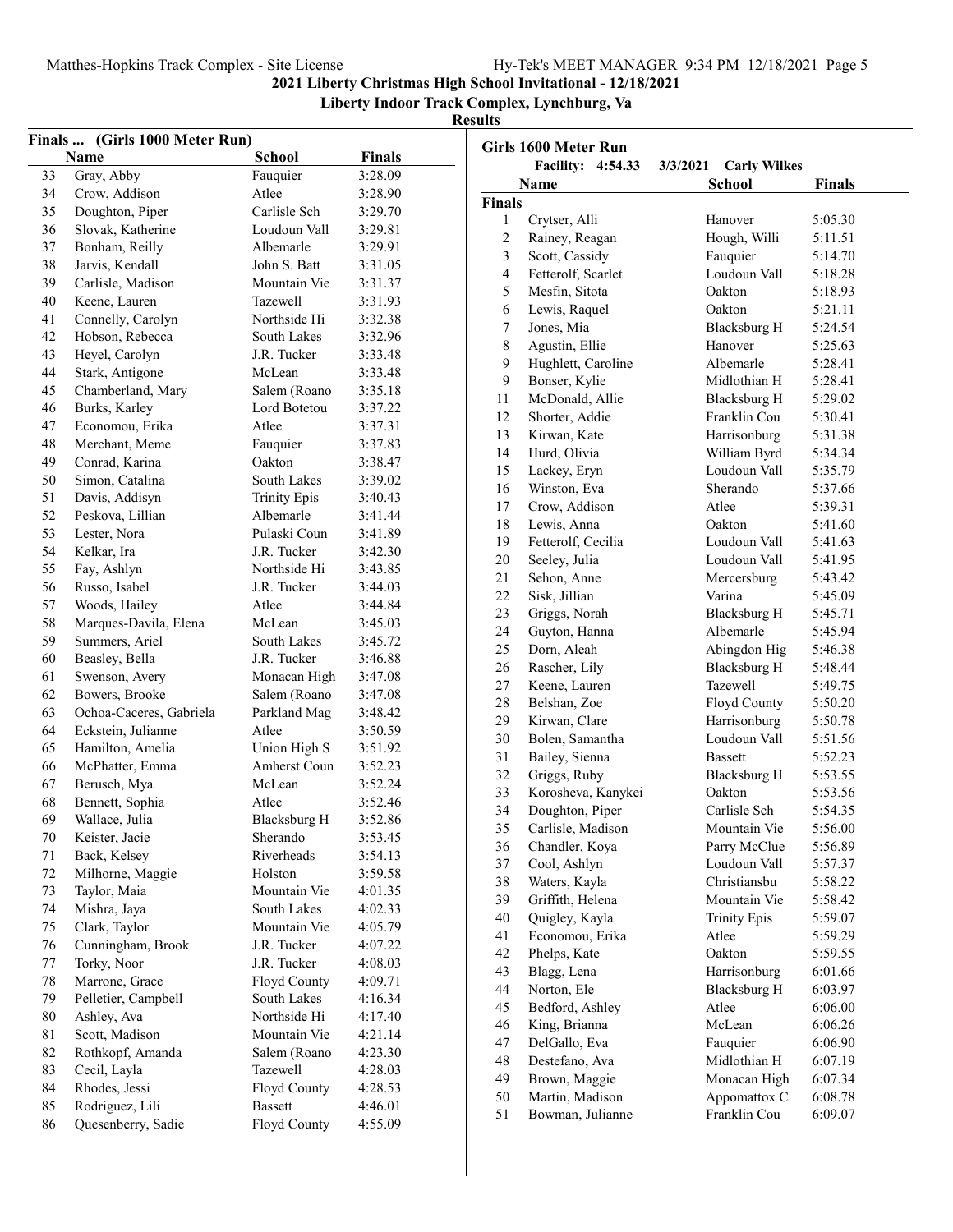**Liberty Indoor Track Complex, Lynchburg, Va**

**Results**

| Finals  (Girls 1600 Meter Run)<br>Name<br><b>School</b><br>Northside Hi<br>52<br>Bryant, Ella<br>53<br>Shepley, Audrey<br>Monacan High<br>54<br>Sherando<br>Crittenden, Cassidy<br>55<br>Wallace, Julia<br>Blacksburg H<br>56<br>Lord Botetou<br>Burks, Karley<br>57<br>McLean<br>Buckley, Calista<br>58<br>Hoover, Anna<br>Lord Botetou<br>59<br>Abouelnaga, Sara<br>McLean<br>60<br>Bennett, Sophia<br>Atlee<br>61<br>Ramos-Garcia, Alheli<br><b>Bassett</b><br>62<br>Blevins, Larah<br>Floyd County<br>63<br>Atlee<br>Eckstein, Julianne<br>64<br>Willie, Emma<br>Floyd County<br>65<br><b>Blacksburg H</b><br>Cox, Mallory<br>66<br>Roth, Riley<br>William Byrd<br>67<br>Porter, Alexsis<br>Grundy<br>68<br>Floyd County<br>Stallings, Unika<br>69<br>Alllport, Netta<br>J.R. Tucker<br>70<br>Mishra, Jaya<br>South Lakes<br>71<br>Tetterton, AC<br><b>Trinity Epis</b><br>72<br>Milhorne, Maggie<br>Holston<br>73<br>Evans, Cassy<br>Alleghany<br>74<br>Sisk, Jayden<br>John S. Batt | <b>Finals</b><br>6:09.57<br>6:14.95<br>6:19.14<br>6:23.22<br>6:23.77<br>6:25.97<br>6:26.68<br>6:28.55<br>6:29.10<br>6:30.21<br>6:31.22<br>6:32.36<br>6:34.57<br>6:41.01<br>6:41.05<br>6:42.71<br>6:43.23<br>6:43.39<br>6:44.02<br>6:45.78<br>6:49.22<br>6:55.56 |
|-------------------------------------------------------------------------------------------------------------------------------------------------------------------------------------------------------------------------------------------------------------------------------------------------------------------------------------------------------------------------------------------------------------------------------------------------------------------------------------------------------------------------------------------------------------------------------------------------------------------------------------------------------------------------------------------------------------------------------------------------------------------------------------------------------------------------------------------------------------------------------------------------------------------------------------------------------------------------------------------|-----------------------------------------------------------------------------------------------------------------------------------------------------------------------------------------------------------------------------------------------------------------|
|                                                                                                                                                                                                                                                                                                                                                                                                                                                                                                                                                                                                                                                                                                                                                                                                                                                                                                                                                                                           |                                                                                                                                                                                                                                                                 |
|                                                                                                                                                                                                                                                                                                                                                                                                                                                                                                                                                                                                                                                                                                                                                                                                                                                                                                                                                                                           |                                                                                                                                                                                                                                                                 |
|                                                                                                                                                                                                                                                                                                                                                                                                                                                                                                                                                                                                                                                                                                                                                                                                                                                                                                                                                                                           |                                                                                                                                                                                                                                                                 |
|                                                                                                                                                                                                                                                                                                                                                                                                                                                                                                                                                                                                                                                                                                                                                                                                                                                                                                                                                                                           |                                                                                                                                                                                                                                                                 |
|                                                                                                                                                                                                                                                                                                                                                                                                                                                                                                                                                                                                                                                                                                                                                                                                                                                                                                                                                                                           |                                                                                                                                                                                                                                                                 |
|                                                                                                                                                                                                                                                                                                                                                                                                                                                                                                                                                                                                                                                                                                                                                                                                                                                                                                                                                                                           |                                                                                                                                                                                                                                                                 |
|                                                                                                                                                                                                                                                                                                                                                                                                                                                                                                                                                                                                                                                                                                                                                                                                                                                                                                                                                                                           |                                                                                                                                                                                                                                                                 |
|                                                                                                                                                                                                                                                                                                                                                                                                                                                                                                                                                                                                                                                                                                                                                                                                                                                                                                                                                                                           |                                                                                                                                                                                                                                                                 |
|                                                                                                                                                                                                                                                                                                                                                                                                                                                                                                                                                                                                                                                                                                                                                                                                                                                                                                                                                                                           |                                                                                                                                                                                                                                                                 |
|                                                                                                                                                                                                                                                                                                                                                                                                                                                                                                                                                                                                                                                                                                                                                                                                                                                                                                                                                                                           |                                                                                                                                                                                                                                                                 |
|                                                                                                                                                                                                                                                                                                                                                                                                                                                                                                                                                                                                                                                                                                                                                                                                                                                                                                                                                                                           |                                                                                                                                                                                                                                                                 |
|                                                                                                                                                                                                                                                                                                                                                                                                                                                                                                                                                                                                                                                                                                                                                                                                                                                                                                                                                                                           |                                                                                                                                                                                                                                                                 |
|                                                                                                                                                                                                                                                                                                                                                                                                                                                                                                                                                                                                                                                                                                                                                                                                                                                                                                                                                                                           |                                                                                                                                                                                                                                                                 |
|                                                                                                                                                                                                                                                                                                                                                                                                                                                                                                                                                                                                                                                                                                                                                                                                                                                                                                                                                                                           |                                                                                                                                                                                                                                                                 |
|                                                                                                                                                                                                                                                                                                                                                                                                                                                                                                                                                                                                                                                                                                                                                                                                                                                                                                                                                                                           |                                                                                                                                                                                                                                                                 |
|                                                                                                                                                                                                                                                                                                                                                                                                                                                                                                                                                                                                                                                                                                                                                                                                                                                                                                                                                                                           |                                                                                                                                                                                                                                                                 |
|                                                                                                                                                                                                                                                                                                                                                                                                                                                                                                                                                                                                                                                                                                                                                                                                                                                                                                                                                                                           |                                                                                                                                                                                                                                                                 |
|                                                                                                                                                                                                                                                                                                                                                                                                                                                                                                                                                                                                                                                                                                                                                                                                                                                                                                                                                                                           |                                                                                                                                                                                                                                                                 |
|                                                                                                                                                                                                                                                                                                                                                                                                                                                                                                                                                                                                                                                                                                                                                                                                                                                                                                                                                                                           |                                                                                                                                                                                                                                                                 |
|                                                                                                                                                                                                                                                                                                                                                                                                                                                                                                                                                                                                                                                                                                                                                                                                                                                                                                                                                                                           |                                                                                                                                                                                                                                                                 |
|                                                                                                                                                                                                                                                                                                                                                                                                                                                                                                                                                                                                                                                                                                                                                                                                                                                                                                                                                                                           |                                                                                                                                                                                                                                                                 |
|                                                                                                                                                                                                                                                                                                                                                                                                                                                                                                                                                                                                                                                                                                                                                                                                                                                                                                                                                                                           |                                                                                                                                                                                                                                                                 |
|                                                                                                                                                                                                                                                                                                                                                                                                                                                                                                                                                                                                                                                                                                                                                                                                                                                                                                                                                                                           |                                                                                                                                                                                                                                                                 |
|                                                                                                                                                                                                                                                                                                                                                                                                                                                                                                                                                                                                                                                                                                                                                                                                                                                                                                                                                                                           | 6:57.38                                                                                                                                                                                                                                                         |
| Yowell, Peyton<br>75<br>Riverheads                                                                                                                                                                                                                                                                                                                                                                                                                                                                                                                                                                                                                                                                                                                                                                                                                                                                                                                                                        | 7:02.61                                                                                                                                                                                                                                                         |
| 76<br>Dryden, Sadie<br>Parry McClue                                                                                                                                                                                                                                                                                                                                                                                                                                                                                                                                                                                                                                                                                                                                                                                                                                                                                                                                                       | 7:04.04                                                                                                                                                                                                                                                         |
| $77 \,$<br>Pelletier, Campbell<br>South Lakes                                                                                                                                                                                                                                                                                                                                                                                                                                                                                                                                                                                                                                                                                                                                                                                                                                                                                                                                             | 7:06.01                                                                                                                                                                                                                                                         |
| 78<br>Dinkel, Sarah<br>Blacksburg H                                                                                                                                                                                                                                                                                                                                                                                                                                                                                                                                                                                                                                                                                                                                                                                                                                                                                                                                                       | 7:06.16                                                                                                                                                                                                                                                         |
| 79<br>Parry McClue<br>Desouza, Jasmine                                                                                                                                                                                                                                                                                                                                                                                                                                                                                                                                                                                                                                                                                                                                                                                                                                                                                                                                                    | 7:08.89                                                                                                                                                                                                                                                         |
| 80<br>John S. Batt<br>Felty, Callie                                                                                                                                                                                                                                                                                                                                                                                                                                                                                                                                                                                                                                                                                                                                                                                                                                                                                                                                                       | 7:31.52                                                                                                                                                                                                                                                         |
| 81<br>Cecil, Layla<br>Tazewell                                                                                                                                                                                                                                                                                                                                                                                                                                                                                                                                                                                                                                                                                                                                                                                                                                                                                                                                                            | 7:41.43                                                                                                                                                                                                                                                         |
|                                                                                                                                                                                                                                                                                                                                                                                                                                                                                                                                                                                                                                                                                                                                                                                                                                                                                                                                                                                           |                                                                                                                                                                                                                                                                 |
| Girls 3200 Meter Run                                                                                                                                                                                                                                                                                                                                                                                                                                                                                                                                                                                                                                                                                                                                                                                                                                                                                                                                                                      |                                                                                                                                                                                                                                                                 |
| <b>Facility: 10:49.24</b><br>12/11/2021 Reese Dalton                                                                                                                                                                                                                                                                                                                                                                                                                                                                                                                                                                                                                                                                                                                                                                                                                                                                                                                                      |                                                                                                                                                                                                                                                                 |
| <b>Name</b><br>School                                                                                                                                                                                                                                                                                                                                                                                                                                                                                                                                                                                                                                                                                                                                                                                                                                                                                                                                                                     | <b>Finals</b>                                                                                                                                                                                                                                                   |
| Finals                                                                                                                                                                                                                                                                                                                                                                                                                                                                                                                                                                                                                                                                                                                                                                                                                                                                                                                                                                                    |                                                                                                                                                                                                                                                                 |
| 1<br>Scott, Cassidy<br>Fauquier                                                                                                                                                                                                                                                                                                                                                                                                                                                                                                                                                                                                                                                                                                                                                                                                                                                                                                                                                           | 11:17.75                                                                                                                                                                                                                                                        |
| $\overline{2}$<br>Fetterolf, Scarlet<br>Loudoun Vall                                                                                                                                                                                                                                                                                                                                                                                                                                                                                                                                                                                                                                                                                                                                                                                                                                                                                                                                      | 11:18.13                                                                                                                                                                                                                                                        |
| $\mathfrak{Z}$<br>Garcia, Gabriella<br>Midlothian H                                                                                                                                                                                                                                                                                                                                                                                                                                                                                                                                                                                                                                                                                                                                                                                                                                                                                                                                       | 11:26.09                                                                                                                                                                                                                                                        |
| $\overline{\mathbf{4}}$<br>Sherando<br>Ahrens, Emma                                                                                                                                                                                                                                                                                                                                                                                                                                                                                                                                                                                                                                                                                                                                                                                                                                                                                                                                       | 11:39.98                                                                                                                                                                                                                                                        |
| 5<br>Patriot High<br>Rigby, Anna                                                                                                                                                                                                                                                                                                                                                                                                                                                                                                                                                                                                                                                                                                                                                                                                                                                                                                                                                          | 11:44.46                                                                                                                                                                                                                                                        |
| 6<br>Durkee, Leah<br>McLean                                                                                                                                                                                                                                                                                                                                                                                                                                                                                                                                                                                                                                                                                                                                                                                                                                                                                                                                                               | 11:49.48                                                                                                                                                                                                                                                        |
| Lackey, Eryn<br>Loudoun Vall<br>7                                                                                                                                                                                                                                                                                                                                                                                                                                                                                                                                                                                                                                                                                                                                                                                                                                                                                                                                                         | 12:01.53                                                                                                                                                                                                                                                        |
| 8<br>Heritage (Le<br>Downey, Anna Ellison                                                                                                                                                                                                                                                                                                                                                                                                                                                                                                                                                                                                                                                                                                                                                                                                                                                                                                                                                 | 12:19.08                                                                                                                                                                                                                                                        |
| 9<br>Quiram, Nicole<br>Midlothian H                                                                                                                                                                                                                                                                                                                                                                                                                                                                                                                                                                                                                                                                                                                                                                                                                                                                                                                                                       | 12:21.78                                                                                                                                                                                                                                                        |
| Loudoun Vall<br>10<br>Fetterolf, Cecilia                                                                                                                                                                                                                                                                                                                                                                                                                                                                                                                                                                                                                                                                                                                                                                                                                                                                                                                                                  | 12:23.14                                                                                                                                                                                                                                                        |
| Floyd County<br>11<br>Belshan, Zoe                                                                                                                                                                                                                                                                                                                                                                                                                                                                                                                                                                                                                                                                                                                                                                                                                                                                                                                                                        | 12:29.40                                                                                                                                                                                                                                                        |
| 12<br>Dorn, Aleah<br>Abingdon Hig                                                                                                                                                                                                                                                                                                                                                                                                                                                                                                                                                                                                                                                                                                                                                                                                                                                                                                                                                         | 12:36.09                                                                                                                                                                                                                                                        |
| 13<br>Christiansbu<br>Parker, Hannah                                                                                                                                                                                                                                                                                                                                                                                                                                                                                                                                                                                                                                                                                                                                                                                                                                                                                                                                                      | 12:37.80                                                                                                                                                                                                                                                        |
| Martin, Madison<br>14<br>Appomattox C                                                                                                                                                                                                                                                                                                                                                                                                                                                                                                                                                                                                                                                                                                                                                                                                                                                                                                                                                     | 12:45.29                                                                                                                                                                                                                                                        |
| Castro, Celeste<br>Heritage (Le<br>15                                                                                                                                                                                                                                                                                                                                                                                                                                                                                                                                                                                                                                                                                                                                                                                                                                                                                                                                                     | 12:53.87                                                                                                                                                                                                                                                        |
| McLean<br>16<br>Jang, Olivia                                                                                                                                                                                                                                                                                                                                                                                                                                                                                                                                                                                                                                                                                                                                                                                                                                                                                                                                                              | 12:54.94                                                                                                                                                                                                                                                        |
| Oakton<br>17<br>Quackenbush, Anna                                                                                                                                                                                                                                                                                                                                                                                                                                                                                                                                                                                                                                                                                                                                                                                                                                                                                                                                                         | 12:57.38                                                                                                                                                                                                                                                        |
| Spaulding, McKenna<br>18<br>Christiansbu                                                                                                                                                                                                                                                                                                                                                                                                                                                                                                                                                                                                                                                                                                                                                                                                                                                                                                                                                  | 13:00.34                                                                                                                                                                                                                                                        |
| Bedford, Ashley<br>19<br>Atlee                                                                                                                                                                                                                                                                                                                                                                                                                                                                                                                                                                                                                                                                                                                                                                                                                                                                                                                                                            | 13:08.59                                                                                                                                                                                                                                                        |

| 20 | DelGallo, Eva    | Fauquier     | 13:10.25 |
|----|------------------|--------------|----------|
| 21 | Terry, Amelia    | Auburn       | 13:11.34 |
| 22 | Sheehan, Ryann   | Oakton       | 13:14.25 |
| 23 | Sherrill, Amy    | Oakton       | 13:21.31 |
| 24 | Hudock, Penelope | Oakton       | 13:25.34 |
| 25 | Chung, Julia     | Heritage (Le | 13:42.03 |
| 26 | Kwak, Suhjin     | Oakton       | 13:42.80 |
| 27 | Porter, Alexsis  | Grundy       | 14:43.22 |
| 28 | Stout, Becca     | Sherando     | 14:50.35 |
|    |                  |              |          |

#### **Girls 55 Meter Hurdles** Facility: 7.69 1/19/2019 Shadajah Ballard

|                | Name                 | <b>School</b>       | <b>Prelims</b> |  |  |  |
|----------------|----------------------|---------------------|----------------|--|--|--|
|                | <b>Preliminaries</b> |                     |                |  |  |  |
| 1              | Hatcher, Jada        | Freedom (Woo        | 8.69q          |  |  |  |
| 2              | Lewis, Tori          | Monacan High        | 8.89q          |  |  |  |
| 3              | Foreman, Jada        | Atlee               | 9.00q          |  |  |  |
| $\overline{4}$ | Ball, Corinne        | North Point         | 9.02q          |  |  |  |
| 5              | Greenidge, Jasmine   | Monacan High        | 9.15q          |  |  |  |
| 6              | Szefc, Anna          | <b>Blacksburg H</b> | 9.26q          |  |  |  |
| 7              | Andrews, Aneka       | McLean              | 9.33q          |  |  |  |
| $\,$ $\,$      | McIvor, Kandace      | Jefferson Fo        | 9.39q          |  |  |  |
| 9              | Malue, Maddie        | Lord Botetou        | 9.43           |  |  |  |
| 10             | Artis, Zoey          | Atlee               | 9.66           |  |  |  |
| 11             | Cabel, Cyanna        | Amherst Coun        | 9.67           |  |  |  |
| 11             | Marquis, Alaina      | Blacksburg H        | 9.67           |  |  |  |
| 13             | Grose, Lauren        | Charlotte Ca        | 9.69           |  |  |  |
| 14             | Samuel, Jada         | John S. Batt        | 9.81           |  |  |  |
| 15             | Molette, Akera       | Heritage (Ly        | 9.82           |  |  |  |
| 16             | Hartman, Clarice     | Loudoun Vall        | 9.83           |  |  |  |
| 17             | Rempe, Josie         | Atlee               | 9.86           |  |  |  |
| 18             | Vinzant, Callie      | Albemarle           | 10.01          |  |  |  |
| 19             | Pillow, Alyssa       | Rustburg            | 10.06          |  |  |  |
| 20             | Littlejohn, Mia      | <b>Blacksburg H</b> | 10.06          |  |  |  |
| 21             | Kodiaga, Abba        | Oakton              | 10.09          |  |  |  |
| 22             | Allen, Ziona         | <b>Blacksburg H</b> | 10.27          |  |  |  |
| 23             | Hodul, Mackenzie     | Fauquier            | 10.28          |  |  |  |
| 24             | Abdussalaam, Nadiyah | Appomattox C        | 10.35          |  |  |  |
| 25             | Souczek, Zhanna      | Hough, Willi        | 10.45          |  |  |  |
| 26             | Crowder, Julia       | John S. Batt        | 10.73          |  |  |  |
| 27             | Beamer, Avery        | Hough, Willi        | 10.76          |  |  |  |
| 28             | Turhan, Bilge        | Oakton              | 10.83          |  |  |  |
| 29             | Goodson, Tori        | Atlee               | 10.88          |  |  |  |
| 30             | Brandon, Tanaya      | Halifax Coun        | 10.93          |  |  |  |
| 31             | Guzman, Alexandra    | Atlee               | 10.94          |  |  |  |
| 32             | Smith, Erin          | Hanover             | 10.96          |  |  |  |
| 33             | Key, Isabella        | J.R. Tucker         | 11.07          |  |  |  |
| 34             | Moore, Kona          | Liberty Chri        | 11.09          |  |  |  |
| 35             | Laban, Ella          | South Lakes         | 11.27          |  |  |  |
| 36             | Earsing, Jamie       | Rustburg            | 11.36          |  |  |  |
| 37             | Henderson, Essie     | Union High S        | 11.39          |  |  |  |
| 38             | Lee, Grace           | <b>Blacksburg H</b> | 11.51          |  |  |  |
| 39             | Thomas, Mikayla      | Parkland Mag        | 11.97          |  |  |  |
| 40             | Chunta, Emma         | Sherando            | 12.05          |  |  |  |
| 41             | Whitt, Josie         | <b>Tazewell</b>     | 12.17          |  |  |  |
| 42             | Manns, Vintoria      | <b>Bassett</b>      | 12.19          |  |  |  |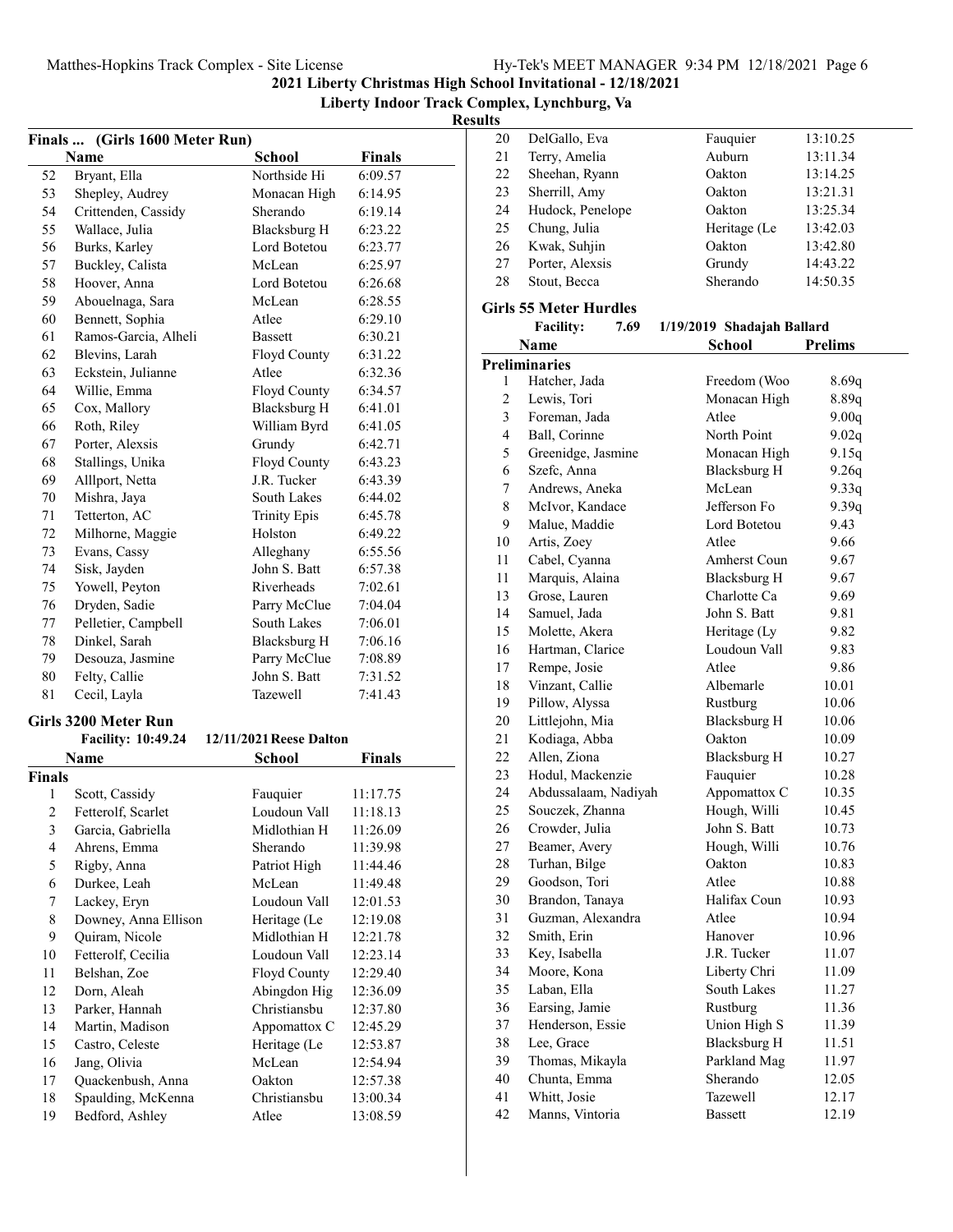**Liberty Indoor Track Complex, Lynchburg, Va**

# $\frac{Results}{\frac{11}{11}}$

|                | Preliminaries  (Girls 55 Meter Hurdles) |              |                            |                |
|----------------|-----------------------------------------|--------------|----------------------------|----------------|
|                | Name                                    |              | School                     | <b>Prelims</b> |
| 43             | Lewis, Nevaeh                           |              | Parkland Mag               | 12.43          |
| 44             | Williams, Mackenzie                     |              | Patrick Coun               | 12.58          |
| 45             | Omer, Saadiya                           |              | Parkland Mag               | 12.90          |
| 46             | Vukelich, Jaidyn                        |              | Franklin Cou               | 13.27          |
| 47             | Gardner, Anna                           |              | John S. Batt               | 13.34          |
| 48             | Smith, Irene                            |              | Patrick Coun               | 13.43          |
|                | <b>Girls 55 Meter Hurdles</b>           |              |                            |                |
|                | <b>Facility:</b><br>7.69                |              | 1/19/2019 Shadajah Ballard |                |
|                | Name                                    |              | <b>School</b>              | Finals         |
| <b>Finals</b>  |                                         |              |                            |                |
| 1              | Hatcher, Jada                           |              | Freedom (Woo               | 8.58           |
| $\overline{c}$ | Ball, Corinne                           |              | North Point                | 8.71           |
| 3              | Foreman, Jada                           |              | Atlee                      | 8.74           |
| 4              | Lewis, Tori                             |              | Monacan High               | 8.85           |
| 5              | Greenidge, Jasmine                      |              | Monacan High               | 9.09           |
| 6              | Szefc, Anna                             |              | <b>Blacksburg H</b>        | 9.21           |
| 7              | McIvor, Kandace                         |              | Jefferson Fo               | 9.21           |
| 8              | Andrews, Aneka                          |              | McLean                     | 9.23           |
|                |                                         |              |                            |                |
|                | Girls 4x200 Meter Relay                 |              |                            |                |
|                | <b>Facility: 1:35.39</b>                |              | 1/20/2018 Bullis School    |                |
|                | Team                                    | <b>Relay</b> |                            | Finals         |
| <b>Finals</b>  |                                         |              |                            |                |
| 1              | Parkland Magnet IB                      | А            |                            | 1:42.99        |
|                | 1) Mumford, Ija                         |              | 2) Etchison, Ziyah         |                |
| 2              | 3) Gray-Williams, Ai'yana<br>Rustburg   | А            | 4) Hatcher, Megan          | 1:46.39        |
|                | 1) Coates, Emily                        |              | 2) Foster, NaKayla         |                |
|                | 3) Pillow, Alyssa                       |              | 4) Sherard, Iyana          |                |
| 3              | Monacan High School                     | A            |                            | 1:49.45        |
|                | 1) Lewis, Tori                          |              | 2) Samuels, Taylor         |                |
|                | 3) Greenidge, Jasmine                   |              | 4) Werts, Jayla            |                |
| 4              | Albemarle                               | А            |                            | 1:49.70        |
|                | 1) Peloquin, Marquesa                   |              | 2) Hawkins, Kaydence       |                |
|                | 3) Watkins, Laila                       |              | 4) St. Amand, Madeline     |                |
| 5              | Atlee                                   | А            |                            | 1:50.53        |
|                | 1) Foreman, Jada                        |              | 2) Rempe, Josie            |                |
|                | 3) Nash, Savannah                       |              | 4) Goodson, Tori           |                |
| 6              | Oakton                                  | А            |                            | 1:50.89        |
|                | 1) Allen, Samarra                       |              | 2) Kodiaga, Abba           |                |
|                | 3) Miller, Ava                          |              | 4) Kier, Lyric             |                |
| 7              | William Byrd                            | А            |                            | 1:52.04        |
|                | 1) Beatty, Sela                         |              | 2) Dalton, Emma            |                |
|                | 3) Figart, Remi                         |              | 4) Harrilla, Chloe         |                |
| 8              | Liberty (Bea                            | А            |                            | 1:52.88        |
|                | 1) Cavins, Isabelle                     |              | 2) Weon, Michelle          |                |
|                | 3) Turner, Maya                         |              | 4) Adu Gyamfi, Janet       |                |
| 9              | Lexington                               | А            |                            | 1:54.15        |
|                | 1) McIntosh, Aquariah                   |              | 2) Elam, Tianna            |                |
|                | 3) Wall, Isa                            |              | 4) Peoples, Jadyiah        |                |
| 10             | <b>Amherst County</b>                   | А            |                            | 1:54.23        |
|                | 1) Cabel, Cyanna                        |              | 2) Charlton, Tyah          |                |
|                | 3) Hunter, Cierra                       |              | 4) Smith, Kaelynn          |                |
|                |                                         |              |                            |                |

| В                                                                                                                                                                                                                                                                                                                                                                                                                                                                                                                                                                                                                                                                                                                                                                                                                                                                                                                                                                                                                  | x1:54.36                                                           |
|--------------------------------------------------------------------------------------------------------------------------------------------------------------------------------------------------------------------------------------------------------------------------------------------------------------------------------------------------------------------------------------------------------------------------------------------------------------------------------------------------------------------------------------------------------------------------------------------------------------------------------------------------------------------------------------------------------------------------------------------------------------------------------------------------------------------------------------------------------------------------------------------------------------------------------------------------------------------------------------------------------------------|--------------------------------------------------------------------|
|                                                                                                                                                                                                                                                                                                                                                                                                                                                                                                                                                                                                                                                                                                                                                                                                                                                                                                                                                                                                                    | 2) Greene-Dubose, Londyn                                           |
|                                                                                                                                                                                                                                                                                                                                                                                                                                                                                                                                                                                                                                                                                                                                                                                                                                                                                                                                                                                                                    | 4) Colman, Destiny                                                 |
| А                                                                                                                                                                                                                                                                                                                                                                                                                                                                                                                                                                                                                                                                                                                                                                                                                                                                                                                                                                                                                  | 1:54.52                                                            |
|                                                                                                                                                                                                                                                                                                                                                                                                                                                                                                                                                                                                                                                                                                                                                                                                                                                                                                                                                                                                                    | 2) Christian, Dezyre                                               |
|                                                                                                                                                                                                                                                                                                                                                                                                                                                                                                                                                                                                                                                                                                                                                                                                                                                                                                                                                                                                                    | 4) Dudley, Ella                                                    |
| А                                                                                                                                                                                                                                                                                                                                                                                                                                                                                                                                                                                                                                                                                                                                                                                                                                                                                                                                                                                                                  | 1:54.59                                                            |
|                                                                                                                                                                                                                                                                                                                                                                                                                                                                                                                                                                                                                                                                                                                                                                                                                                                                                                                                                                                                                    | 2) Zier, Maggie                                                    |
|                                                                                                                                                                                                                                                                                                                                                                                                                                                                                                                                                                                                                                                                                                                                                                                                                                                                                                                                                                                                                    | 4) Szefc, Anna                                                     |
|                                                                                                                                                                                                                                                                                                                                                                                                                                                                                                                                                                                                                                                                                                                                                                                                                                                                                                                                                                                                                    | 1:54.62                                                            |
|                                                                                                                                                                                                                                                                                                                                                                                                                                                                                                                                                                                                                                                                                                                                                                                                                                                                                                                                                                                                                    | 2) Tidwell, Makenly                                                |
|                                                                                                                                                                                                                                                                                                                                                                                                                                                                                                                                                                                                                                                                                                                                                                                                                                                                                                                                                                                                                    | 4) Joho, Madison                                                   |
|                                                                                                                                                                                                                                                                                                                                                                                                                                                                                                                                                                                                                                                                                                                                                                                                                                                                                                                                                                                                                    | x1:56.10                                                           |
|                                                                                                                                                                                                                                                                                                                                                                                                                                                                                                                                                                                                                                                                                                                                                                                                                                                                                                                                                                                                                    | 2) Manley, Katie                                                   |
|                                                                                                                                                                                                                                                                                                                                                                                                                                                                                                                                                                                                                                                                                                                                                                                                                                                                                                                                                                                                                    | 4) Vandross, Madison                                               |
|                                                                                                                                                                                                                                                                                                                                                                                                                                                                                                                                                                                                                                                                                                                                                                                                                                                                                                                                                                                                                    | 1:56.33                                                            |
|                                                                                                                                                                                                                                                                                                                                                                                                                                                                                                                                                                                                                                                                                                                                                                                                                                                                                                                                                                                                                    | 2) Crowther, Julia                                                 |
|                                                                                                                                                                                                                                                                                                                                                                                                                                                                                                                                                                                                                                                                                                                                                                                                                                                                                                                                                                                                                    | 4) Goetz, Evie                                                     |
|                                                                                                                                                                                                                                                                                                                                                                                                                                                                                                                                                                                                                                                                                                                                                                                                                                                                                                                                                                                                                    | x1:56.52                                                           |
|                                                                                                                                                                                                                                                                                                                                                                                                                                                                                                                                                                                                                                                                                                                                                                                                                                                                                                                                                                                                                    | 2) Matthews, Emma                                                  |
|                                                                                                                                                                                                                                                                                                                                                                                                                                                                                                                                                                                                                                                                                                                                                                                                                                                                                                                                                                                                                    | 4) Tuck, Maddie                                                    |
|                                                                                                                                                                                                                                                                                                                                                                                                                                                                                                                                                                                                                                                                                                                                                                                                                                                                                                                                                                                                                    | 1:56.52                                                            |
|                                                                                                                                                                                                                                                                                                                                                                                                                                                                                                                                                                                                                                                                                                                                                                                                                                                                                                                                                                                                                    | 2) Marshall, Danae                                                 |
|                                                                                                                                                                                                                                                                                                                                                                                                                                                                                                                                                                                                                                                                                                                                                                                                                                                                                                                                                                                                                    | 4) Hamlar, Simone'                                                 |
|                                                                                                                                                                                                                                                                                                                                                                                                                                                                                                                                                                                                                                                                                                                                                                                                                                                                                                                                                                                                                    | x1:58.72                                                           |
|                                                                                                                                                                                                                                                                                                                                                                                                                                                                                                                                                                                                                                                                                                                                                                                                                                                                                                                                                                                                                    | 2) Marquis, Alaina                                                 |
|                                                                                                                                                                                                                                                                                                                                                                                                                                                                                                                                                                                                                                                                                                                                                                                                                                                                                                                                                                                                                    | 4) Duetsch, Sarah                                                  |
|                                                                                                                                                                                                                                                                                                                                                                                                                                                                                                                                                                                                                                                                                                                                                                                                                                                                                                                                                                                                                    | 1:59.85                                                            |
|                                                                                                                                                                                                                                                                                                                                                                                                                                                                                                                                                                                                                                                                                                                                                                                                                                                                                                                                                                                                                    | 2) Krull, Katherine                                                |
|                                                                                                                                                                                                                                                                                                                                                                                                                                                                                                                                                                                                                                                                                                                                                                                                                                                                                                                                                                                                                    | 4) Irving, K'Niya                                                  |
|                                                                                                                                                                                                                                                                                                                                                                                                                                                                                                                                                                                                                                                                                                                                                                                                                                                                                                                                                                                                                    | 2:01.03                                                            |
|                                                                                                                                                                                                                                                                                                                                                                                                                                                                                                                                                                                                                                                                                                                                                                                                                                                                                                                                                                                                                    | 2) Shelton, Sevrah                                                 |
|                                                                                                                                                                                                                                                                                                                                                                                                                                                                                                                                                                                                                                                                                                                                                                                                                                                                                                                                                                                                                    | 4) Waller, Vicktoria                                               |
|                                                                                                                                                                                                                                                                                                                                                                                                                                                                                                                                                                                                                                                                                                                                                                                                                                                                                                                                                                                                                    | x2:01.92                                                           |
|                                                                                                                                                                                                                                                                                                                                                                                                                                                                                                                                                                                                                                                                                                                                                                                                                                                                                                                                                                                                                    | 2) Levison, Elise                                                  |
|                                                                                                                                                                                                                                                                                                                                                                                                                                                                                                                                                                                                                                                                                                                                                                                                                                                                                                                                                                                                                    | 4) Stewart, Madison                                                |
|                                                                                                                                                                                                                                                                                                                                                                                                                                                                                                                                                                                                                                                                                                                                                                                                                                                                                                                                                                                                                    | 2:02.69                                                            |
|                                                                                                                                                                                                                                                                                                                                                                                                                                                                                                                                                                                                                                                                                                                                                                                                                                                                                                                                                                                                                    | 2) Smith, Alyson                                                   |
|                                                                                                                                                                                                                                                                                                                                                                                                                                                                                                                                                                                                                                                                                                                                                                                                                                                                                                                                                                                                                    | 4) Turman, Kylee                                                   |
|                                                                                                                                                                                                                                                                                                                                                                                                                                                                                                                                                                                                                                                                                                                                                                                                                                                                                                                                                                                                                    | 2:02.84                                                            |
|                                                                                                                                                                                                                                                                                                                                                                                                                                                                                                                                                                                                                                                                                                                                                                                                                                                                                                                                                                                                                    | 2) Kavana, Lauren                                                  |
|                                                                                                                                                                                                                                                                                                                                                                                                                                                                                                                                                                                                                                                                                                                                                                                                                                                                                                                                                                                                                    | 4) Walters, Ella                                                   |
|                                                                                                                                                                                                                                                                                                                                                                                                                                                                                                                                                                                                                                                                                                                                                                                                                                                                                                                                                                                                                    | 2:03.62                                                            |
|                                                                                                                                                                                                                                                                                                                                                                                                                                                                                                                                                                                                                                                                                                                                                                                                                                                                                                                                                                                                                    | 2) Campbell, Brigid                                                |
|                                                                                                                                                                                                                                                                                                                                                                                                                                                                                                                                                                                                                                                                                                                                                                                                                                                                                                                                                                                                                    |                                                                    |
|                                                                                                                                                                                                                                                                                                                                                                                                                                                                                                                                                                                                                                                                                                                                                                                                                                                                                                                                                                                                                    | 4) Agard, Thais<br>2:05.50                                         |
|                                                                                                                                                                                                                                                                                                                                                                                                                                                                                                                                                                                                                                                                                                                                                                                                                                                                                                                                                                                                                    | x2:08.27                                                           |
|                                                                                                                                                                                                                                                                                                                                                                                                                                                                                                                                                                                                                                                                                                                                                                                                                                                                                                                                                                                                                    |                                                                    |
|                                                                                                                                                                                                                                                                                                                                                                                                                                                                                                                                                                                                                                                                                                                                                                                                                                                                                                                                                                                                                    | 2) Lewis, Nevaeh                                                   |
|                                                                                                                                                                                                                                                                                                                                                                                                                                                                                                                                                                                                                                                                                                                                                                                                                                                                                                                                                                                                                    | 4) Castaneda-Silva, Johana                                         |
| Parkland Magnet IB<br>1) Hall, Saniya<br>3) Watlington, Kaila<br>Appomattox C<br>1) Abdussalaam, Nadiyah<br>3) Anderson, Whitney<br>Blacksburg H<br>1) Littlejohn, Mia<br>3) Socha, Kylan<br>Mountain View<br>1) Afful, Elsie<br>3) Hepburn, Starr<br>Albemarle<br>1) Vinzant, Callie<br>3) Weber, Cami<br>Fauquier<br>1) Smith, Savannah<br>3) Hodul, Mackenzie<br>William Byrd<br>1) Blewett, Sydney<br>3) Simmons, Maddie<br>Northside High School<br>1) Kelley, Emma<br>3) Jones, Emma<br><b>Blacksburg H</b><br>1) Bowman, Mirra<br>3) Webster, Rebecca<br>South Lakes<br>1) Kargbo, Nyla<br>3) Hall, Sireen<br>Brookville H<br>1) Ruhland, McKayla<br>3) Bowles, Charlotte<br><b>Blacksburg H</b><br>1) Allen, Ziona<br>3) Green, Natalie<br>Auburn<br>1) Brotherton, Rachel<br>3) Light, Katherine<br>Jefferson Forest<br>1) Benyo, Maren<br>3) Wisskirchen, Addie<br>Sherando<br>1) Corbit, Victoria<br>3) Ireland, Brodilyn<br>John S. Battle<br>Parkland Magnet IB<br>1) Cody, Amiya<br>3) Omer, Saadiya | А<br>В<br>Α<br>В<br>Α<br>В<br>А<br>А<br>С<br>А<br>Α<br>А<br>Α<br>D |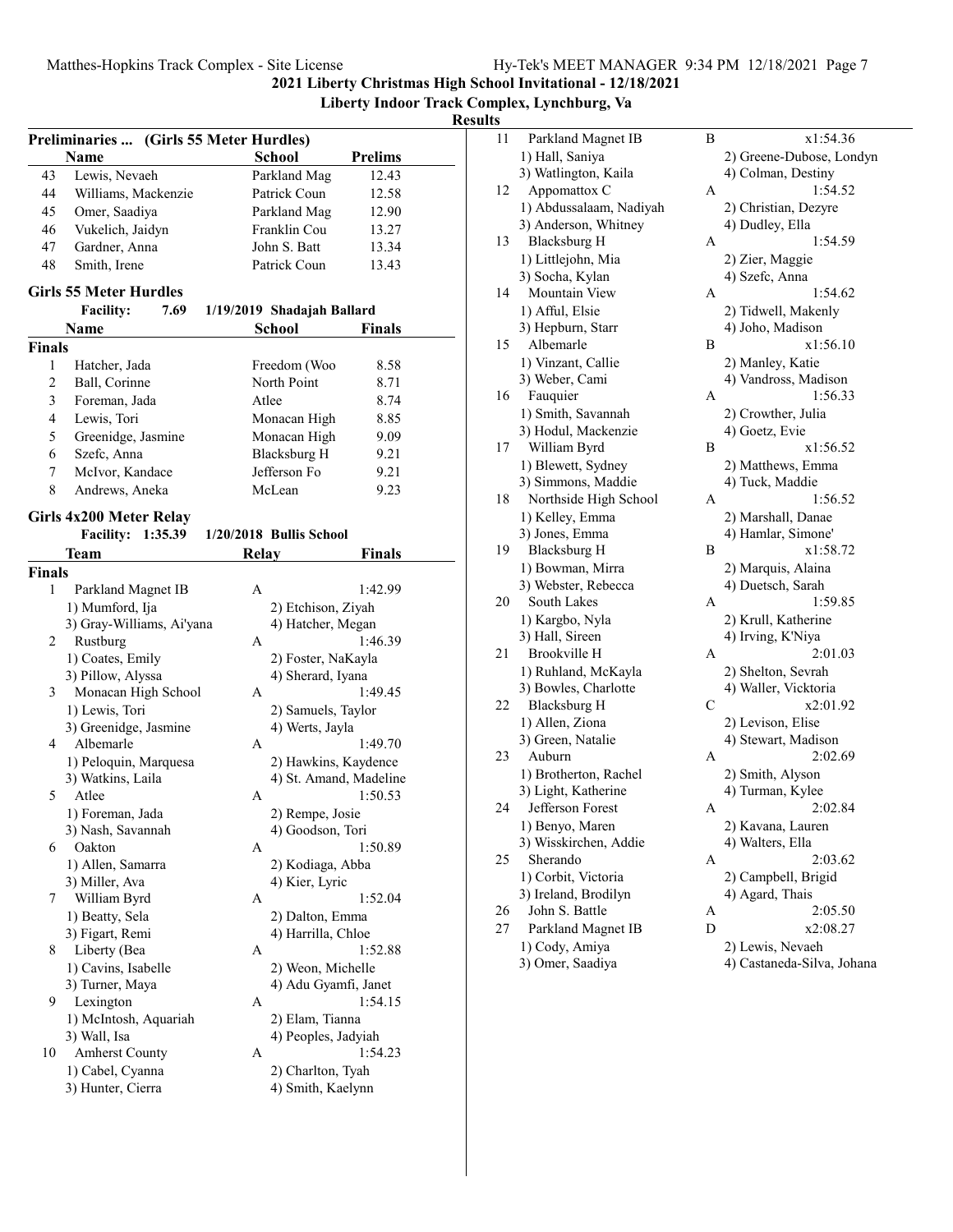**Liberty Indoor Track Complex, Lynchburg, Va**

| Girls 4x400 Meter Relay<br>Facility: 3:39.60<br>1/19/2018 Bullis School |                                    | Girls 4x800 Meter Relay<br>Facility: 9:11.88<br>3/7/2020 Monroe College |                                     |                                |                |                         |                              |
|-------------------------------------------------------------------------|------------------------------------|-------------------------------------------------------------------------|-------------------------------------|--------------------------------|----------------|-------------------------|------------------------------|
|                                                                         | <b>Team</b>                        | Relay                                                                   | <b>Finals</b>                       | <b>Team</b>                    | Relay          |                         | <b>Finals</b>                |
| <b>Finals</b>                                                           |                                    |                                                                         |                                     | <b>Finals</b>                  |                |                         |                              |
| 1                                                                       | Freedom (Woodbridge)               | A                                                                       | 4:03.73                             | Fauquier<br>1                  | A              |                         | 10:23.16                     |
|                                                                         | 1) Asterilla-Anderson, Nyela       |                                                                         | 2) Boateng, Amanda                  | $\overline{c}$<br>Midlothian H | $\overline{A}$ |                         | 10:24.40                     |
|                                                                         | 3) Byrd, Ruqayyah                  |                                                                         | 4) Diggs, Kasey                     | 1) Lamberson, Megan            |                | 2) Graves, Elise        |                              |
| 2                                                                       | Parkland Magnet IB                 | A                                                                       | 4:07.06                             | 3) Quiram, Nicole              |                | 4) DuBois, Gabrielle    |                              |
|                                                                         | 1) Dubose, Oteria                  |                                                                         | 2) Hatcher, Megan                   | Christiansburg<br>3            | A              |                         | 10:46.02                     |
|                                                                         | 3) West, Nyssa                     |                                                                         | 4) Hall, Saniya                     | 1) Hamlin, Summer              |                | 2) Parker, Hannah       |                              |
| 3                                                                       | Monacan High School                | A                                                                       | 4:15.69                             | 3) Spaulding, McKenna          |                | 4) Waters, Kayla        |                              |
|                                                                         | 1) Werts, Jayla                    |                                                                         | 2) Samuels, Taylor                  | Parkland Magnet IB<br>4        | A              |                         | 10:49.35                     |
|                                                                         | 3) Hobaugh, June                   |                                                                         | 4) Lewis, Tori                      | 1) Dubose, Oteria              |                | 2) Seabrooks, Summer    |                              |
| 4                                                                       | McLean                             | A                                                                       | 4:16.85                             | 3) West, Nyssa                 |                |                         | 4) Ochoa-Caceres, Gabriela   |
| 5                                                                       | Albemarle                          | A                                                                       | 4:19.49                             | Sherando<br>5                  | A              |                         | 10:52.44                     |
|                                                                         | 1) Peloquin, Marquesa              |                                                                         | 2) Hughlett, Courtney               | 1) Ahrens, Emma                |                | 2) Campbell, Brigid     |                              |
|                                                                         | 3) Hughlett, Caroline              |                                                                         | 4) St. Amand, Madeline              | 3) Crittenden, Cassidy         |                | 4) Winston, Eva         |                              |
| 6                                                                       | Fauquier                           | A                                                                       | 4:20.81                             | Monacan High School<br>6       | A              |                         | 11:03.06                     |
| 7                                                                       | Midlothian H                       | $\mathbf{A}$                                                            | 4:24.04                             | 1) Brown, Maggie               |                |                         | 2) Montgomery, Madeline      |
|                                                                         | 1) Corcoran, Cora                  |                                                                         | 2) DuBois, Gabrielle                | 3) Shepley, Audrey             |                | 4) Swenson, Avery       |                              |
|                                                                         | 3) Graves, Elise                   |                                                                         | 4) Bonser, Kylie                    | South Lakes<br>7               | A              |                         | 11:14.97                     |
| 8                                                                       | Albemarle                          | B                                                                       | x4:26.01                            | 1) Simon, Catalina             |                |                         | 2) Aguirre-Martinez, Johanna |
|                                                                         | 1) Stasko, Dylan                   |                                                                         | 2) St Amand, Olivia                 | 3) Summers, Ariel              |                | 4) Raffel, Amelia       |                              |
|                                                                         | 3) Williams, Lily                  |                                                                         | 4) Bonham, Reese                    | 8<br><b>Tazewell</b>           | A              |                         | 11:29.83                     |
| 9.                                                                      | Lexington                          | A                                                                       | 4:26.42                             | 1) Whitt, Josie                |                | 2) Keene, Lauren        |                              |
|                                                                         | 1) McIntosh, Aquariah              |                                                                         | 2) Elam, Tianna                     | 3) Rhudy, Abigail              |                | 4) Cecil, Layla         |                              |
|                                                                         | 3) O'Connell, Emma                 |                                                                         | 4) Barnes, Ni'Keisia                | <b>Bassett</b><br>9            | A              |                         | 11:39.79                     |
| 10                                                                      | <b>Blacksburg H</b>                | A                                                                       | 4:27.38                             | 1) Helms, Hailey               |                | 2) Cruz, Brittany       |                              |
|                                                                         | 1) Fugate, Amy                     |                                                                         | 2) Malabad, Kallan                  | 3) Ramos-Garcia, Alheli        |                | 4) Bailey, Sienna       |                              |
|                                                                         | 3) McDonald, Allie                 |                                                                         | 4) Kehlenbeck, Katja                | Mountain View<br>10            | A              |                         | 11:57.96                     |
| 11                                                                      | South Lakes                        | A                                                                       | 4:27.75                             | Salem (Roanoke)<br>11          | A              |                         | 12:00.44                     |
|                                                                         | 1) Bradshaw, Lacey                 |                                                                         | 2) Mensah, Precious                 | 1) Bowers, Blair               |                | 2) Bowers, Brooke       |                              |
|                                                                         | 3) Russell, Kathleen               |                                                                         | 4) Kargbo, Nyla                     | 3) Chamberland, Mary           |                | 4) Rothkopf, Amanda     |                              |
| 12                                                                      | Rustburg                           | A                                                                       | 4:32.63                             |                                |                |                         |                              |
|                                                                         | 1) Hardie, Kate                    |                                                                         | 2) Jordan, Pate                     | <b>Girls High Jump</b>         |                |                         |                              |
|                                                                         |                                    |                                                                         |                                     | <b>Facility:</b><br>$6 - 00$   |                | 1/17/2020 Morgan Smalls |                              |
|                                                                         | 3) Pillow, Alyssa<br>Atlee         |                                                                         | 4) Sherard, Iyana                   | Name                           |                | <b>School</b>           | <b>Finals</b>                |
| 13                                                                      |                                    | A                                                                       | 4:38.95                             | <b>Finals</b>                  |                |                         |                              |
|                                                                         | 1) Artis, Zoey                     |                                                                         | 2) Lee, Kelsey                      | Wallace, Summer<br>1           |                | Riverheads              | J5-02.00                     |
|                                                                         | 3) Zambos, Kaylie                  | B                                                                       | 4) Foreman, Jada<br>x4:41.75        | 2<br>Somers, Ella              |                | Broadway                | J5-02.00                     |
| 14                                                                      | <b>Blacksburg H</b>                |                                                                         |                                     | 3<br>Kehlenbeck, Katja         |                | Blacksburg H            | J5-02.00                     |
|                                                                         | 1) Langlinais, Claire              |                                                                         | 2) Rascher, Lily                    | Pettyjohn, Hannah<br>4         |                | Jefferson Fo            | 5-00.00                      |
|                                                                         | 3) Lee, Grace                      |                                                                         |                                     | Szefc, Anna<br>5               |                | <b>Blacksburg H</b>     | J4-08.00                     |
| 15                                                                      | Hanover                            | A                                                                       | 4:45.43                             | Lee, Kelsey                    |                |                         | J4-08.00                     |
|                                                                         | 1) Agustin, Ellie                  |                                                                         | 2) Carpenter, Adelynn               | 6                              |                | Atlee                   |                              |
|                                                                         | 3) Crytser, Alli                   |                                                                         | 4) Joiner, Jaelynn                  | Abdussalaam, Nadiyah<br>7      |                | Appomattox C            | 4-06.00                      |
| 16                                                                      | John S. Battle                     | A                                                                       | 4:46.69                             | 7<br>Jarvis, Kendall           |                | John S. Batt            | 4-06.00                      |
| 17                                                                      | Jefferson Forest                   | $\mathbf{A}$                                                            | 4:59.23                             | 7<br>Allen, Samarra            |                | Oakton                  | 4-06.00                      |
|                                                                         | 1) Benyo, Maren                    |                                                                         | 2) Walters, Ella                    | 7<br>Molette, Akera            |                | Heritage (Ly            | 4-06.00                      |
|                                                                         | 3) Marano, Sofia                   |                                                                         | 4) Wisskirchen, Addie               | 9<br>Looney, Madison           |                | Grundy                  | J4-06.00                     |
| 18                                                                      | Sherando                           | A                                                                       | 4:59.33                             | 9<br>Looney, Jessi             |                | Grundy                  | J4-06.00                     |
|                                                                         | 1) Keister, Jacie                  |                                                                         | 2) Fleet, Kathryn                   | 9<br>Lafon, Katelyn            |                | Auburn                  | J4-06.00                     |
|                                                                         | 3) Stout, Becca                    |                                                                         | 4) Hicks, Emma                      | Malabad, Kallan<br>14          |                | <b>Blacksburg H</b>     | 4-04.00                      |
| 19                                                                      | <b>Blacksburg H</b>                | C                                                                       | x5:03.02                            | Bowman, Mirra<br>14            |                | <b>Blacksburg H</b>     | 4-04.00                      |
|                                                                         |                                    |                                                                         |                                     |                                |                |                         |                              |
|                                                                         | 1) Griggs, Ruby<br>3) Cox, Mallory |                                                                         | 2) Norton, Ele<br>4) Wallace, Julia | Vinzant, Callie<br>14          |                | Albemarle               | 4-04.00                      |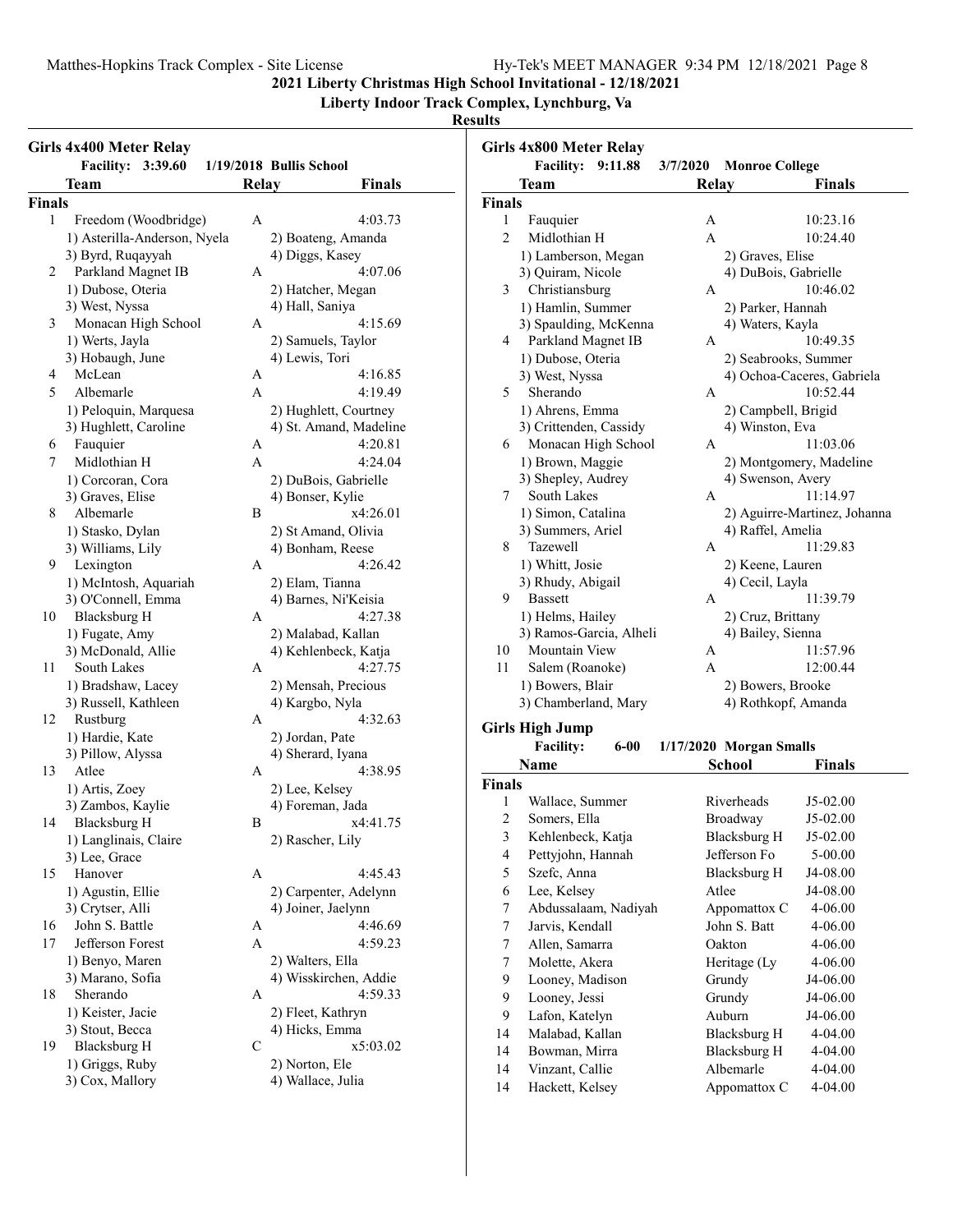**Liberty Indoor Track Complex, Lynchburg, Va**

**Results**

|                          |                                                      |                          | Finals  (Girls High Jump) |  |  |  |  |
|--------------------------|------------------------------------------------------|--------------------------|---------------------------|--|--|--|--|
|                          | <b>Name</b>                                          | <b>School</b>            | Finals                    |  |  |  |  |
| 14                       | Turman, Kylee                                        | Auburn                   | 4-04.00                   |  |  |  |  |
| 19                       | Turhan, Bilge                                        | Oakton                   | $4 - 02.00$               |  |  |  |  |
| 19                       | Brewer, Rosln                                        | Floyd County             | $4 - 02.00$               |  |  |  |  |
| 19                       | Marques-Davila, Elena                                | McLean                   | $4 - 02.00$               |  |  |  |  |
| 19                       | Langlinais, Claire                                   | Blacksburg H             | 4-02.00                   |  |  |  |  |
| ---                      | Foster, Abigail                                      | <b>Brookville H</b>      | NH                        |  |  |  |  |
| ---                      | Porter, Taylor                                       | Heritage (Ly             | NH                        |  |  |  |  |
| ---                      | Holley, Morgan                                       | <b>Blacksburg H</b>      | DNF                       |  |  |  |  |
| ---                      | Glover, Sarai                                        | Appomattox C             | <b>DNF</b>                |  |  |  |  |
|                          |                                                      |                          |                           |  |  |  |  |
|                          | <b>Girls Pole Vault</b><br><b>Facility: 14-09.50</b> | 12/2/2021 Alina McDonald |                           |  |  |  |  |
|                          | Name                                                 | School                   | Finals                    |  |  |  |  |
| <b>Finals</b>            |                                                      |                          |                           |  |  |  |  |
| 1                        | Pettyjohn, Hannah                                    | Jefferson Fo             | 12-00.00                  |  |  |  |  |
| 2                        | Moore, Kona                                          | Liberty Chri             | J10-00.00                 |  |  |  |  |
| $\overline{c}$           | Hall, Zada                                           | Albemarle                | J10-00.00                 |  |  |  |  |
| $\overline{\mathcal{L}}$ | Moles, Maddie                                        | Christiansbu             | J10-00.00                 |  |  |  |  |
| 5                        | Gillenwater, Grace                                   | Albemarle                | J10-00.00                 |  |  |  |  |
| 5                        | Harvey, Taryn                                        | Jefferson Fo             | J10-00.00                 |  |  |  |  |
| 7                        | Wood, Leah                                           | Stuarts Draf             | J9-00.00                  |  |  |  |  |
| 8                        |                                                      | Blacksburg H             | J9-00.00                  |  |  |  |  |
|                          | Zier, Maggie<br>Smith, Kaelynn                       | Amherst Coun             | J9-00.00                  |  |  |  |  |
| 8<br>10                  |                                                      | Riverheads               | J9-00.00                  |  |  |  |  |
|                          | Wallace, Summer                                      |                          |                           |  |  |  |  |
| 10                       | Lacombe, Elizabeth                                   | Amherst Coun             | J9-00.00                  |  |  |  |  |
| 12                       | Turman, Kylee                                        | Auburn                   | J8-00.00                  |  |  |  |  |
| 13                       | Cephas, Alyssa                                       | South Lakes              | J7-00.00                  |  |  |  |  |
| 13                       | Logwood, Lauren                                      | Christiansbu             | J7-00.00                  |  |  |  |  |
|                          | Bradshaw, Lacey                                      | South Lakes              | NH                        |  |  |  |  |
|                          |                                                      |                          | NH                        |  |  |  |  |
| ---                      | Duetsch, Sarah                                       | <b>Blacksburg H</b>      |                           |  |  |  |  |
| ---                      | Stinnett, Emmalee                                    | Amherst Coun             | NH                        |  |  |  |  |
|                          | <b>Girls Long Jump Girls LJ see</b>                  |                          |                           |  |  |  |  |
|                          | <b>Facility: 20-05.25</b>                            | 1/18/2020 Claire Bryant  |                           |  |  |  |  |
|                          | <b>Name</b>                                          | <b>School</b>            | <b>Finals</b>             |  |  |  |  |
| <b>Finals</b>            |                                                      |                          |                           |  |  |  |  |
| 1                        | Oakes, Alaysia                                       | Heritage (Ly             | 19-03.75                  |  |  |  |  |
| 2                        | Mumford, Ija                                         | Parkland Mag             | 17-11.50                  |  |  |  |  |
| 3                        | Cabel, Cyanna                                        | Amherst Coun             | 16-11.75                  |  |  |  |  |
| $\overline{4}$           | Grose, Lauren                                        | Charlotte Ca             | 16-11.50                  |  |  |  |  |
| 5                        | McIvor, Kandace                                      | Jefferson Fo             | 16-06.50                  |  |  |  |  |
| 6                        | Harrilla, Chloe                                      | William Byrd             | 15-11.50                  |  |  |  |  |
| 7                        | Wallace, Summer                                      | Riverheads               | 15-11.25                  |  |  |  |  |
| $\,$ 8 $\,$              | Turner, Maya                                         | Liberty (Bea             | 15-10.50                  |  |  |  |  |
| 9                        | Hatcher, Jada                                        | Freedom (Woo             | 15-02.25                  |  |  |  |  |
| 10                       | Moore, Kona                                          | Liberty Chri             | 15-02.00                  |  |  |  |  |
| 10                       | Agard, Thais                                         | Sherando                 | 15-02.00                  |  |  |  |  |
| 10                       | Goetz, Evie                                          | Fauquier                 | 15-02.00                  |  |  |  |  |
| 13                       | Hunter, Cierra                                       | Amherst Coun             | 15-01.50                  |  |  |  |  |
| 14                       |                                                      |                          | 15-01.25                  |  |  |  |  |
|                          | Figart, Remi                                         | William Byrd             |                           |  |  |  |  |
| 15                       | Simmons, Maddie                                      | William Byrd             | 14-11.25                  |  |  |  |  |
| 16<br>17                 | Sell, Emma<br>Grooms, Olivia                         | Hanover<br>Hough, Willi  | 14-10.25<br>14-05.25      |  |  |  |  |

| 19             | Bowles, Charlotte  | Brookville H | 14-04.75    |
|----------------|--------------------|--------------|-------------|
| 20             | Peloquin, Marquesa | Albemarle    | 14-01.25    |
| 21             | Bolar, Amyah       | Appomattox C | 13-10.75    |
| 22             | Watson, Ayeshia    | William Flem | 13-08.50    |
| 23             | Krnetic, Marija    | J.R. Tucker  | 13-07.75    |
| 24             | Socha, Kylan       | Blacksburg H | 13-07.25    |
| 25             | Porter, Taylor     | Heritage (Ly | 13-01.25    |
| 26             | Ireland, Brodilyn  | Sherando     | 12-00.75    |
| $\overline{a}$ | Kodiaga, Chelsea   | Oakton       | <b>FOUL</b> |
| $---$          | Ball, Corinne      | North Point  | <b>FOUL</b> |
|                |                    |              |             |

#### **Girls Long Jump**

**Facility: 20-05.25 1/18/2020 Claire Bryant** 

|               | Name                   | School              | Finals      |
|---------------|------------------------|---------------------|-------------|
| <b>Finals</b> |                        |                     |             |
| 1             | Marques-Davila, Elena  | McLean              | 15-01.00    |
| 2             | Woody, Iyanna          | North Point         | 14-07.50    |
| 3             | Samuel, Jada           | John S. Batt        | 14-05.50    |
| 4             | Rhudy, Abigail         | <b>Tazewell</b>     | 14-05.00    |
| 5             | Molette, Akera         | Heritage (Ly        | 14-02.50    |
| 6             | Greene-Dubose, Londyn  | Parkland Mag        | 14-02.00    |
| 7             | Huckabee, Sophia       | Oakton              | 14-01.25    |
| 8             | Brumfield, Ava         | Lord Botetou        | 14-00.75    |
| 8             | Ruhland, McKayla       | <b>Brookville H</b> | 14-00.75    |
| 10            | Light, Katherine       | Auburn              | 14-00.25    |
| 11            | Brandon, Tanaya        | Halifax Coun        | 13-09.75    |
| 12            | Lee, Kelsey            | Atlee               | 13-09.50    |
| 13            | Stevens, Olivia        | John S. Batt        | 13-08.50    |
| 14            | Opoku-Mensah, Casandra | Mountain Vie        | 13-07.75    |
| 15            | Lazaridi, Zoi          | Oakton              | 13-04.75    |
| 16            | Colman, Destiny        | Parkland Mag        | 13-04.00    |
| 17            | Sembello, Lily         | Blacksburg H        | 13-01.00    |
| 18            | Watlington, Kaila      | Parkland Mag        | 13-00.50    |
| 19            | Fernandez, Ysabel      | Riverheads          | 13-00.00    |
| 19            | Jameson, Mariah        | J.R. Tucker         | 13-00.00    |
| 21            | Malue, Maddie          | Lord Botetou        | 12-11.25    |
| 22            | Webster, Rebecca       | <b>Blacksburg H</b> | 12-07.75    |
| 23            | Brewer, Rosln          | Floyd County        | 12-04.25    |
| 24            | Whitt, Josie           | <b>Tazewell</b>     | 12-03.50    |
| 25            | Munson, Ella           | McLean              | 12-00.75    |
| 26            | Ballinger, Emma        | Floyd County        | 11-04.75    |
| 27            | Wagner, Nevaeh         | Parkland Mag        | 11-04.25    |
| 28            | Manns, Vintoria        | <b>Bassett</b>      | 11-03.50    |
| 29            | Roberts-Jordan, Lana   | <b>Bassett</b>      | 10-11.25    |
| ---           | Daniels, Adyn          | <b>Tazewell</b>     | <b>FOUL</b> |
| ---           | Velasco, Nicole        | South Lakes         | <b>FOUL</b> |

#### **Girls Triple Jump**

**Facility: 47-07.75 1/23/2021 Thea LaFond** 

|               | Name           | School       | <b>Finals</b> |  |
|---------------|----------------|--------------|---------------|--|
| <b>Finals</b> |                |              |               |  |
|               | Foreman, Jada  | Atlee        | 39-08.75      |  |
| 2             | Oakes, Alaysia | Heritage (Ly | 38-11.00      |  |
| 3             | Sims, Raven    | Atlee        | 38-06.75      |  |
| 4             | Ball, Corinne  | North Point  | 37-07.00      |  |
| 5             | Grose, Lauren  | Charlotte Ca | 35-08.50      |  |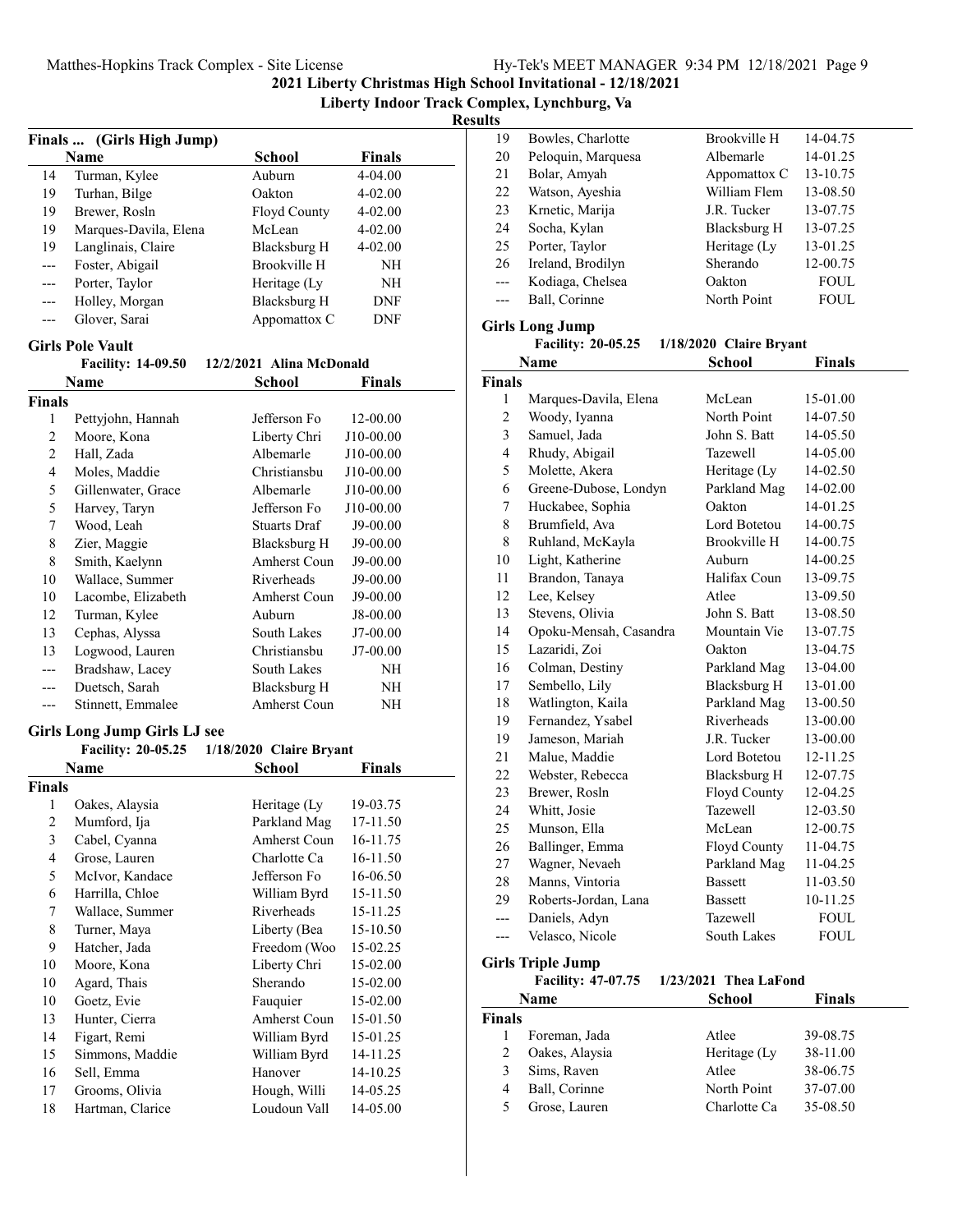#### **Liberty Indoor Track Complex, Lynchburg, Va Results**

|     | Finals  (Girls Triple Jump) |               |             |
|-----|-----------------------------|---------------|-------------|
|     | Name                        | <b>School</b> | Finals      |
| 6   | Mumford, Ija                | Parkland Mag  | 35-07.25    |
| 7   | Hartman, Clarice            | Loudoun Vall  | 33-10.00    |
| 8   | Greenidge, Jasmine          | Monacan High  | 33-06.75    |
| 9   | Porter, Taylor              | Heritage (Ly  | 32-05.00    |
| 10  | Malabad, Kallan             | Blacksburg H  | 31-09.75    |
| 11  | Watlington, Kaila           | Parkland Mag  | 31-08.50    |
| 12  | Smith, Erin                 | Hanover       | 31-06.75    |
| 13  | Sell, Emma                  | Hanover       | 31-06.25    |
| 14  | Molette, Akera              | Heritage (Ly  | 31-05.50    |
| 15  | Huckabee, Sophia            | Oakton        | 31-04.25    |
| 16  | Abdussalaam, Nadiyah        | Appomattox C  | 30-03.50    |
| 17  | Woody, Iyanna               | North Point   | 29-11.50    |
| 18  | Organ, Adrianna             | Heritage (Ly  | 29-04.25    |
| 19  | Viars, Olivia               | Pulaski Coun  | 29-03.00    |
| 20  | Opoku-Mensah, Casandra      | Mountain Vie  | 29-00.50    |
| 21  | Truehart, Cierra            | Pulaski Coun  | 28-10.25    |
| 22  | Phibbs, Sydney              | Pulaski Coun  | 28-08.00    |
| 23  | Guzman, Alexandra           | Atlee         | 28-07.75    |
| 24  | Cvetkovski, Riley           | Abingdon Hig  | 28-07.50    |
| 25  | Bishop, Ella                | South Lakes   | 26-09.75    |
| 26  | Daniels, Adyn               | Tazewell      | 26-02.25    |
| 27  | Haight, Makaia              | Atlee         | 25-04.25    |
| --- | Watson, Ayeshia             | William Flem  | <b>FOUL</b> |
| --- | Artis, Zoey                 | Atlee         | <b>FOUL</b> |
| --- | Lyman, Margie               | Pulaski Coun  | <b>FOUL</b> |

#### **Girls Shot Put**

|                | <b>Facility: 53-01.50</b> | <b>Patience Marshall</b><br>2/1/2020 |          |
|----------------|---------------------------|--------------------------------------|----------|
|                | Name                      | <b>School</b>                        | Finals   |
| <b>Finals</b>  |                           |                                      |          |
| 1              | Hollins, Haley            | Auburn                               | 40-08.75 |
| $\overline{2}$ | Turner, Rachael           | Hanover                              | 36-05.00 |
| 3              | Arnold, Jaelyn            | Heritage (Ly                         | 33-10.75 |
| $\overline{4}$ | McKolay, Abby             | <b>Stuarts Draf</b>                  | 33-06.00 |
| 5              | Mensah, Elizabeth         | Mountain Vie                         | 32-08.50 |
| 6              | Nunley, Sydney            | Abingdon Hig                         | 32-08.00 |
| 7              | Seymore, Ella             | Abingdon Hig                         | 32-03.50 |
| 8              | Robbins, Jordyn           | Liberty Chri                         | 32-03.00 |
| 9              | Serwaah-Okyere, Eunice    | J.R. Tucker                          | 31-05.00 |
| 10             | Blewett, Sydney           | William Byrd                         | 30-07.75 |
| 11             | Okoronkwo, Amara          | Christiansbu                         | 30-04.00 |
| 12             | Nash, Savannah            | Atlee                                | 29-11.25 |
| 13             | Ikinmwin, Osakiodeme      | Oakton                               | 29-05.25 |
| 14             | Bayliff, Madison          | Fauquier                             | 29-04.75 |
| 15             | Malloy, Raziyah           | Parkland Mag                         | 29-04.25 |
| 16             | Ferguson, Ashley          | Brookville H                         | 28-05.50 |
| 17             | Looney, Madison           | Grundy                               | 28-04.75 |
| 18             | Person, Jayla             | J.R. Tucker                          | 28-00.75 |
| 18             | Cundiff, Halie            | Franklin Cou                         | 28-00.75 |
| 18             | Anderson, Karessa         | Mountain Vie                         | 28-00.75 |
| 21             | Dunnigan, Claire          | Pulaski Coun                         | 27-11.00 |
| 22             | Ellis, Dionne             | Heritage (Ly                         | 27-02.50 |
| 23             | Spence, Chloe             | Floyd County                         | 26-07.50 |
| 24             | Holloway, Kimora          | Hanover                              | 25-11.50 |

| 25 | Collins, Amara      | Liberty (Bea        | 25-00.75 |
|----|---------------------|---------------------|----------|
| 26 | Kelley, Emma        | Northside Hi        | 24-07.25 |
| 27 | Hartley, Maeve      | South Lakes         | 24-06.50 |
| 28 | Miller, Amiya       | Lexington           | 24-01.00 |
| 29 | Nix, Brianna        | Oakton              | 24-00.00 |
| 30 | Thompson, Mia       | Holston             | 23-06.00 |
| 31 | Allen, Taytum       | Jefferson Fo        | 23-03.75 |
| 32 | Murray, Lainie      | <b>Trinity Epis</b> | 23-03.25 |
| 33 | Yeboah, Abigail     | J.R. Tucker         | 23-03.00 |
| 34 | Peerman, Faith      | Jefferson Fo        | 23-02.00 |
| 35 | Tuck, Maddie        | William Byrd        | 22-10.25 |
| 36 | Hodges, Elizabeth   | Lord Botetou        | 22-05.00 |
| 37 | Bouyboud, Mona      | South Lakes         | 22-04.75 |
| 38 | Thompson, Izabel    | Floyd County        | 22-04.50 |
| 39 | Spottedcrow, Amayah | Liberty (Bea        | 21-07.00 |
| 40 | Yowell, Madeline    | Riverheads          | 21-00.25 |
| 41 | Hodge, Micah        | Hanover             | 20-10.25 |
| 42 | Large, Katie        | <b>Tazewell</b>     | 20-07.00 |
| 43 | Chong, Estelle      | <b>Trinity Epis</b> | 20-04.50 |
| 44 | Olivares, Aaliyah   | Liberty (Bea        | 19-08.00 |
| 45 | Wray, Mary          | William Byrd        | 19-07.75 |
| 46 | Anyanwu, Olaedo     | William Byrd        | 19-03.00 |
| 47 | Johnson, Audrey     | Jefferson Fo        | 18-00.50 |
| 48 | Cunningham, Nealie  | John S. Batt        | 17-11.50 |
| 49 | Johns, Chloe        | Patrick Coun        | 17-07.00 |
| 50 | Lucero, Emma        | <b>Blacksburg H</b> | 17-06.00 |
| 51 | Justice, Gabrielle  | <b>Tazewell</b>     | 15-07.50 |
| 52 | Sembello, Lily      | <b>Blacksburg H</b> | 14-04.00 |

#### **Boys 55 Meter Dash**

|                | <b>Facility:</b><br>6.26 | 1/18/2020 Malcolm Johnson Jr. |         |  |
|----------------|--------------------------|-------------------------------|---------|--|
|                | Name                     | School                        | Prelims |  |
|                | Preliminaries            |                               |         |  |
| 1              | Jones, Micah             | William Flem                  | 6.55q   |  |
| 2              | Bryson, Davis            | Freedom (Woo                  | 6.58q   |  |
| 3              | Brown, Lawrence          | Amherst Coun                  | 6.61q   |  |
| $\overline{4}$ | Baker, Donovan           | Woodberry Fo                  | 6.65q   |  |
| 4              | Craft, Shaheem           | South Lakes                   | 6.65q   |  |
| 6              | Crawford, Kenneth        | Heritage (Ly                  | 6.70q   |  |
| 7              | Johnson, Kafiyl          | Monacan High                  | 6.71q   |  |
| 8              | Boykin, Evan             | Hough, Willi                  | 6.71q   |  |
| 9              | Hughes Jr., Antwan       | Parkland Mag                  | 6.73    |  |
| 10             | Debarr Dotson, Kymir     | Monacan High                  | 6.73    |  |
| 11             | Isaacs, Joey             | Lord Botetou                  | 6.75    |  |
| 11             | Stokes, Isaiah           | Loudoun Vall                  | 6.75    |  |
| 13             | Hill-Lewis, Armonte      | Pulaski Coun                  | 6.79    |  |
| 14             | Steele, Zach             | Heritage (Ly                  | 6.79    |  |
| 15             | Bratton, KJ              | Lord Botetou                  | 6.80    |  |
| 16             | Shimozono, Isaac         | Blacksburg H                  | 6.81    |  |
| 17             | Hoffler, William         | <b>Trinity Epis</b>           | 6.81    |  |
| 18             | Moore, Blake             | Loudoun Vall                  | 6.82    |  |
| 19             | Coleman, Malachi         | William Flem                  | 6.82    |  |
| 20             | Lyman III, John          | Pulaski Coun                  | 6.82    |  |
| 21             | Al Amin, Farrij          | Freedom (Woo                  | 6.85    |  |
| 22             | Graham, Royce            | Monacan High                  | 6.88    |  |
| 23             | Djan, Peter              | Potomac Seni                  | 6.88    |  |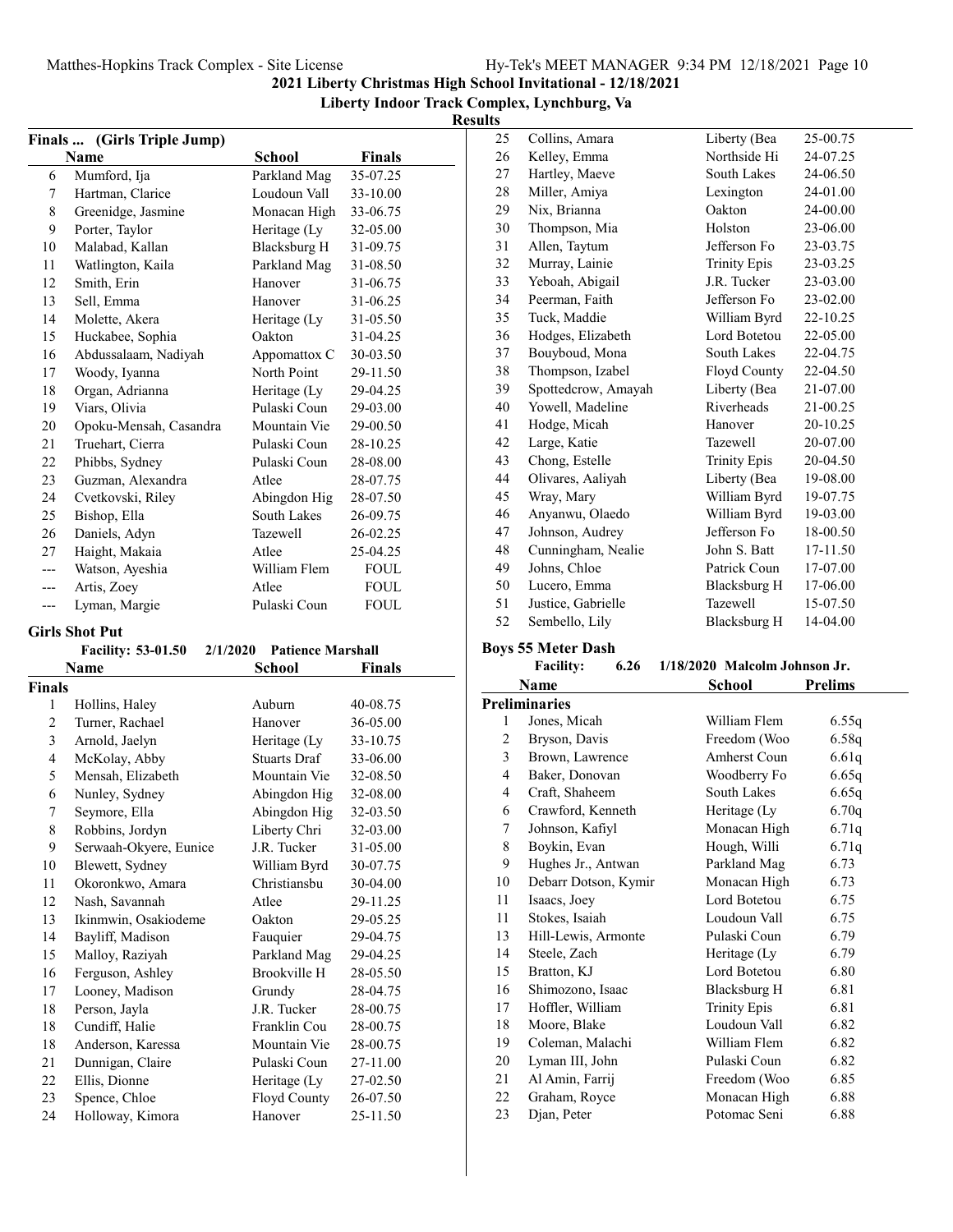| Preliminaries  (Boys 55 Meter Dash) |                     |                     |                | 76  |
|-------------------------------------|---------------------|---------------------|----------------|-----|
|                                     | Name                | <b>School</b>       | <b>Prelims</b> | 79  |
| 24                                  | Woody, Zion         | Lord Botetou        | 6.88           | 80  |
| 25                                  | Hughes, Dylan       | William Byrd        | 6.88           | 81  |
| 26                                  | Penn, Steven        | William Flem        | 6.89           | 82  |
| 27                                  | Carter, Cullen      | Atlee               | 6.90           | 83  |
| 28                                  | Hubbard, Keshaun    | Heritage (Ly        | 6.90           | 84  |
| 29                                  | Persinger, Joshia   | Salem (Roano        | 6.91           | 85  |
| 30                                  | Lawson, Deontae     | Magna Vista         | 6.91           | 86  |
| 31                                  | Hughes, Evyn        | Salem (Roano        | 6.92           | 87  |
| 32                                  | Byun, Caleb         | <b>Blacksburg H</b> | 6.92           | 88  |
| 33                                  | Dillard, Kam'ron    | William Flem        | 6.93           | 89  |
| 34                                  | Jackson, Joshua     | Thomas Dale         | 6.93           | 89  |
| 35                                  | Cobb, Jamari        | Parkland Mag        | 6.93           | 91  |
| 36                                  | Jamison, Sterling   | <b>Bassett</b>      | 6.94           | 92  |
| 37                                  | Knick, Dylan        | Lord Botetou        | 6.95           | 93  |
| 38                                  | Ade, Alfred         | Potomac Seni        | 6.97           | 94  |
| 39                                  | Hummer, Sam         | Loudoun Vall        | 6.98           | 94  |
| 40                                  | Jones, Ethan        | Oakton              | 6.99           | 96  |
| 41                                  | Bynaker, John       | Fauquier            | 6.99           | 97  |
| 42                                  | Accetta, Kenneth    | Hough, Willi        | 7.02           | 98  |
| 43                                  | Moore, Derek        | Freedom (Woo        | 7.02           | 99  |
| 44                                  | Finney, Alfred      | <b>Staunton Riv</b> | 7.03           | 100 |
| 45                                  | Miles, Daniel       | South Lakes         | 7.04           | 101 |
| 46                                  | Burns, Kameron      | Heritage (Ly        | 7.05           | 102 |
| 47                                  | Crawford, Triston   | Freedom (Woo        | 7.05           | 103 |
| 48                                  | Edwards, Jaidyn     | <b>South Lakes</b>  | 7.05           | 104 |
| 49                                  | Richardson, Keith   | William Flem        | 7.07           | 105 |
| 50                                  | Gaines, Austin      | Atlee               | 7.08           | 106 |
| 51                                  | Moyer, Trenton      | Salem (Roano        | 7.08           | 107 |
| 51                                  | Carter, Nathan      | Albemarle           | 7.08           | 108 |
| 53                                  | Zachariasen, Conner | Atlee               | 7.08           | 109 |
| 54                                  | Reid, Dante         | Pulaski Coun        | 7.08           | 110 |
| 55                                  | Wright, Domonic     | Salem (Roano        | 7.08           | 111 |
| 55                                  | Sahakyan, Albert    | Oakton              | 7.08           | 112 |
| 57                                  | Purtell, Brody      | Sherando            | 7.09           | 112 |
| 58                                  | Hinman, Armani      | Midlothian H        | 7.10           | 114 |
| 59                                  | Owusu, Kobby        | J.R. Tucker         | 7.11           | 115 |
| 60                                  | Kennedy, Noah       | South Lakes         | 7.11           | 116 |
| 61                                  | Parker, Zach        | Pulaski Coun        | 7.13           | 117 |
| 62                                  | Pannell, Zakai      | Franklin Cou        | 7.13           | 118 |
| 63                                  | Frimpong, Mark      | <b>Blacksburg H</b> | 7.13           | 119 |
| 64                                  | Lanier, Christian   | Midlothian H        | 7.14           | 120 |
| 65                                  | Jones, Brett        | Pulaski Coun        | 7.15           | 121 |
| 66                                  | Bridgeman, Darien   | Sherando            | 7.16           | 122 |
| 66                                  | Simpson, Elijah     | Oakton              | 7.16           | 123 |
| 68                                  | Gatling, RJ         | Albemarle           | 7.19           | 124 |
| 69                                  | Johnson, Braedyn    | Franklin Cou        | 7.19           | 125 |
| 70                                  | Miller, Myles       | Lord Botetou        | 7.20           | 126 |
| 71                                  | Graves, Justin      | Fauquier            | 7.20           | 127 |
| 72                                  | Graham, Damien      | J.R. Tucker         | 7.20           | 128 |
| 73                                  | Thompson, Noah      | William Byrd        | 7.21           | 129 |
| 74                                  | Bailey, Wyatte      | William Byrd        | 7.21           | 130 |
| 74                                  | Bacote, Jaylin      | Parkland Mag        | 7.21           | 131 |
| 76                                  | Ajayi, David        | <b>Blacksburg H</b> | 7.22           | 132 |
| 76                                  | Green, Keith        | Atlee               | 7.22           | 133 |

| 76         | Burton, Trevor                      | Pulaski Coun                        | 7.22         |
|------------|-------------------------------------|-------------------------------------|--------------|
| 79         | Foley, Evan                         | <b>Blacksburg H</b>                 | 7.23         |
| 80         | Andrews, Liam                       | Oakton                              | 7.24         |
| 81         | Boyle, Luke                         | <b>Blacksburg H</b>                 | 7.25         |
| 82         | Emmons-Mayo, Jahki                  | Lord Botetou                        | 7.25         |
| 83         | Covington, Drew                     | <b>Trinity Epis</b>                 | 7.26         |
| 84         | Gooden, Javeion                     | Halifax Coun                        | 7.26         |
| 85         | Madsen, Max                         | Alleghany                           | 7.26         |
| 86         | Thepvongs, Andrew                   | <b>South Lakes</b>                  | 7.26         |
| 87         | Davis, Luke                         | Albemarle                           | 7.27         |
| 88         | Davis, Lee                          | McLean                              | 7.27         |
| 89         | Maryland, Jacob                     | J.R. Tucker                         | 7.28         |
| 89         | Kage, Elias                         | Loudoun Vall                        | 7.28         |
| 91         | Griffith, Dalton                    | Alleghany                           | 7.28         |
| 92         | Noel, Chase                         | Tazewell                            | 7.30         |
| 93         | Calhoun, Jonathan                   | South Lakes                         | 7.30         |
| 94         | Pippin, Jordan                      | Altavista Co                        | 7.31         |
| 94         | Lewis, Jacob                        | Lord Botetou                        | 7.31         |
| 96         | Harrington, Xavier                  | William Flem                        | 7.32         |
| 97         | Iddings, Jacob                      | Sherando                            | 7.34         |
| 98         | Walker, Cameron                     | <b>Trinity Epis</b>                 | 7.35         |
| 99         | Craven, Qwazir                      | Lexington                           | 7.35         |
| 100        | Carroll, Micah                      | Liberty (Bea                        | 7.36         |
| 101        | Dowkins, Marqui                     | Freedom (Woo                        | 7.36         |
| 102        | Short, Mateo                        | McLean                              | 7.37         |
| 103        | Aruncharaton, Sirasak               | McLean                              | 7.40         |
| 104        | Calkins, Luke                       | Jefferson Fo                        | 7.40         |
| 105        | Missick, Travis                     | Freedom (Woo                        | 7.40         |
| 106        | Carista, Ryan                       | William Byrd                        | 7.41         |
| 107        | Tweed, Noah                         | Holston                             | 7.42         |
| 108        | Prior, Brady                        | Alleghany                           | 7.43         |
| 109        | Davis, Tyson                        | Altavista Co                        | 7.43         |
| 110        | Garr, Tyler                         | Atlee                               | 7.44         |
| 111        | Shelton, Daniel                     | <b>Blacksburg H</b>                 | 7.45         |
| 112        | Casey, Caleb                        | Holston                             | 7.45         |
| 112        | Crutchfield, Dominic                | <b>Staunton Riv</b>                 | 7.45         |
| 114        | Konecony, Luke                      | Atlee                               | 7.45         |
| 115        | Blount, Jelonnie                    | Freedom (Woo                        | 7.45         |
| 116        | Parks, Devin                        | Jefferson Fo                        | 7.46         |
| 117        |                                     | Northside Hi                        |              |
| 118        | Chau, Vy<br>Arnold, Jackson         | Liberty (Bea                        | 7.48<br>7.52 |
| 119        | Mabry, Adam                         | John S. Batt                        | 7.53         |
| 120        | Cabral, Ricardo                     | McLean                              | 7.54         |
| 121        | Mace, Tanner                        | Pulaski Coun                        | 7.55         |
| 122        | Johnson, Jacob                      |                                     |              |
| 123        |                                     | Salem (Roano                        | 7.55         |
|            | Coley, Michael                      | Brookville H<br>Riverheads          | 7.56         |
| 124        | Sirico, Gian<br>Monterrubio, Adrian |                                     | 7.56         |
| 125<br>126 | Thompson, Julian                    | Liberty (Bea<br><b>Blacksburg H</b> | 7.57<br>7.57 |
|            |                                     | McLean                              |              |
| 127        | Jian, Eric                          |                                     | 7.58         |
| 128        | Scavelli, Matthew                   | William Byrd                        | 7.60         |
| 129<br>130 | Johnson, Jamari<br>Alfert, David    | <b>Bassett</b><br>South Lakes       | 7.62<br>7.64 |
| 131        | Brown, Landon                       | Altavista Co                        | 7.66         |
| 132        | Layne, Chris                        | Sherando                            | 7.66         |
| 133        | McFall, Connor                      | <b>Blacksburg H</b>                 | 7.68         |
|            |                                     |                                     |              |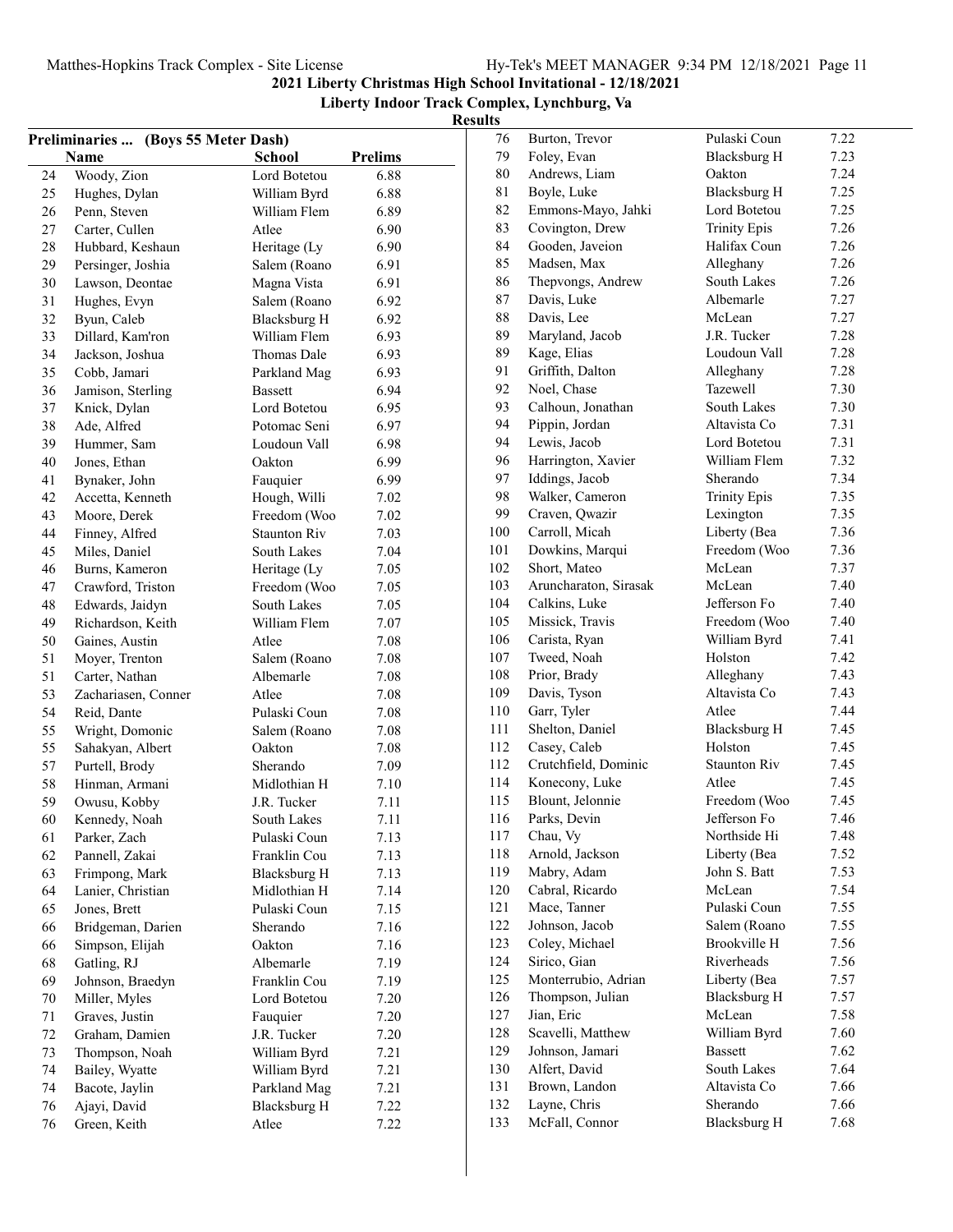| Preliminaries  (Boys 55 Meter Dash)                   |                            |                               |                |  |  |
|-------------------------------------------------------|----------------------------|-------------------------------|----------------|--|--|
|                                                       | Name                       | School                        | <b>Prelims</b> |  |  |
| 134                                                   | Lavergne, Jared            | Auburn                        | 7.69           |  |  |
| 135                                                   | Lucy, Drew                 | Jefferson Fo                  | 7.69           |  |  |
| 135                                                   | Haith, Kamierion           | <b>Bassett</b>                | 7.69           |  |  |
| 137                                                   | Dobson, Riley              | Blacksburg H                  | 7.74           |  |  |
| 138                                                   | Cortez, Angel              | Liberty (Bea                  | 7.77           |  |  |
| 139                                                   | Wilson, Jaiden             | Patrick Coun                  | 7.78           |  |  |
| 140                                                   | Tucker, Trenton            | Brookville H                  | 7.79           |  |  |
| 141                                                   | Carroll, Arie              | Liberty (Bea                  | 7.79           |  |  |
| 142                                                   | Byers, Jonah               | Patrick Coun                  | 7.81           |  |  |
| 143                                                   | Wu, Yang                   | McLean                        | 7.82           |  |  |
| 144                                                   | Kuminski, Jacob            | Jefferson Fo                  | 7.83           |  |  |
| 145                                                   | Myrtle, Kevin              | Riverheads                    | 7.84           |  |  |
| 146                                                   | Foster, Gabe               | Holston                       | 7.85           |  |  |
| 147                                                   | Haith, Kylee               | <b>Bassett</b>                | 7.86           |  |  |
| 148                                                   | Lin, Justin                | <b>Blacksburg H</b>           | 7.86           |  |  |
| 149                                                   | Black, Ocir                | Parkland Mag                  | 7.87           |  |  |
| 150                                                   | Swanson, Antione           | Magna Vista                   | 7.95           |  |  |
| 151                                                   | Berger, Aodhan             | John S. Batt                  | 7.97           |  |  |
| 152                                                   | Rynestad, Caden            | Liberty (Bea                  | 7.98           |  |  |
| 153                                                   | Lattimer, Mason            | Blacksburg H                  | 8.01           |  |  |
| 154                                                   | Foster, Braylon            | Pulaski Coun                  | 8.03           |  |  |
| 155                                                   | Hoffmann, Marlon           | Liberty (Bea                  | 8.04           |  |  |
| 156                                                   | Apperson, Duncan           | Jefferson Fo                  | 8.11           |  |  |
| 157                                                   | Bott, Jake                 | Holston                       | 8.23           |  |  |
| 158                                                   | Berryhill, Elijah          | Holston                       | 8.27           |  |  |
| 159                                                   | Davis, Caden               | <b>Trinity Epis</b>           | 8.29           |  |  |
| 160                                                   | Woolwine, Parker           | <b>Trinity Epis</b>           | 8.30           |  |  |
| 161                                                   | Felton, Connor             | <b>Blacksburg H</b>           | 8.35           |  |  |
| 162                                                   | Robertson, Jaden           | Riverheads                    | 8.41           |  |  |
| 163                                                   | Castonguay, Simeon         | John S. Batt                  | 8.54           |  |  |
| 164                                                   | Lawhorne, Camden           | Riverheads                    | 8.86           |  |  |
| 165                                                   | Millinger, Colt            | Holston                       | 8.95           |  |  |
| 166                                                   | Riddle, Cayden             | Grundy                        | 9.36           |  |  |
| 167                                                   | Yavorsky, Nicholas         | <b>Trinity Epis</b>           | 9.51           |  |  |
|                                                       |                            |                               |                |  |  |
|                                                       | <b>Boys 55 Meter Dash</b>  |                               |                |  |  |
|                                                       | 6.26<br><b>Facility:</b>   | 1/18/2020 Malcolm Johnson Jr. |                |  |  |
|                                                       | <b>Name</b>                | School                        | Finals         |  |  |
| Finals                                                |                            |                               |                |  |  |
| 1                                                     | Bryson, Davis              | Freedom (Woo                  | 6.55           |  |  |
| $\overline{c}$                                        | Baker, Donovan             | Woodberry Fo                  | 6.55           |  |  |
| 3                                                     | Brown, Lawrence            | Amherst Coun                  | 6.56           |  |  |
| $\overline{4}$                                        | Jones, Micah               | William Flem                  | 6.57           |  |  |
| 5                                                     | Crawford, Kenneth          | Heritage (Ly                  | 6.60           |  |  |
| 6                                                     | Craft, Shaheem             | South Lakes                   | 6.66           |  |  |
| 7                                                     | Johnson, Kafiyl            | Monacan High                  | 6.72           |  |  |
| 8                                                     | Boykin, Evan               | Hough, Willi                  | 6.79           |  |  |
|                                                       | <b>Boys 300 Meter Dash</b> |                               |                |  |  |
| <b>Facility:</b><br>32.64<br>$1/19/2018$ Brian Herron |                            |                               |                |  |  |
|                                                       | Name                       | <b>School</b>                 | Finals         |  |  |
| Finals                                                |                            |                               |                |  |  |
| 1                                                     | Obrimah, Efe               | Atlee                         | 35.34          |  |  |
| $\overline{c}$                                        | Asare, Albert              | Woodberry Fo                  | 36.16          |  |  |
|                                                       |                            |                               |                |  |  |

| J  |                     |                     |       |
|----|---------------------|---------------------|-------|
| 3  | Bond, Vincent       | Mountain Vie        | 36.25 |
| 4  | Hoffler, William    | <b>Trinity Epis</b> | 36.77 |
| 5  | Craft, Shaheem      | South Lakes         | 36.84 |
| 6  | Crawford, Kenneth   | Heritage (Ly        | 36.84 |
| 7  | Ade, Alfred         | Potomac Seni        | 36.95 |
| 8  | Hager, Ben          | Blacksburg H        | 36.97 |
| 9  | Hill-Lewis, Armonte | Pulaski Coun        | 37.33 |
| 10 | Handelsman, Robbie  | Woodberry Fo        | 37.46 |
| 11 | Kessler, Bradley    | Oakton              | 37.49 |
| 12 | Gaines, Carl        | Freedom (Woo        | 37.49 |
| 13 | Gregory, Will       | Amherst Coun        | 37.52 |
| 14 | Al Amin, Farrij     | Freedom (Woo        | 37.54 |
| 15 | Ferguson, Jaden     | Woodberry Fo        | 37.62 |
| 16 | Lyman III, John     | Pulaski Coun        | 37.62 |
| 17 | Taylor, Brayden     | Salem (Roano        | 37.73 |
| 18 | Jones, Micah        | William Flem        | 37.74 |
| 19 | Finney, Alfred      | <b>Staunton Riv</b> | 37.87 |
|    | Moon, Jeb           |                     |       |
| 20 |                     | Liberty Chri        | 37.94 |
| 21 | Bynaker, John       | Fauquier<br>Hanover | 37.99 |
| 22 | St. Clair, Evin     |                     | 38.13 |
| 23 | Quan, Henry         | Heritage (Le        | 38.15 |
| 24 | Djan, Peter         | Potomac Seni        | 38.26 |
| 25 | Hughes, Dylan       | William Byrd        | 38.29 |
| 26 | Shimozono, Isaac    | <b>Blacksburg H</b> | 38.45 |
| 27 | Richardson, Elias   | Mountain Vie        | 38.48 |
| 28 | Hinton, Tyler       | Jefferson Fo        | 38.48 |
| 29 | Marlow, Brandon     | Hanover             | 38.51 |
| 30 | Bunch, Jalen        | Oakton              | 38.55 |
| 31 | Bailey, Wyatte      | William Byrd        | 38.56 |
| 32 | Steele, Vance       | Radford High        | 38.58 |
| 33 | Bryson, Davis       | Freedom (Woo        | 38.59 |
| 34 | Jamison, Sterling   | <b>Bassett</b>      | 38.59 |
| 35 | Metrey, Eric        | Blacksburg H        | 38.61 |
| 36 | Golden, Shan'Jae    | Monacan High        | 38.69 |
| 37 | Easley, Brendon     | <b>Bassett</b>      | 38.72 |
| 38 | Lai, Yuet           | Brookville H        | 38.87 |
| 39 | Lawton, Jorrell     | North Point         | 38.91 |
| 40 | Jasinski, Luke      | Atlee               | 38.92 |
| 41 | Johnson, Braedyn    | Franklin Cou        | 38.97 |
| 42 | McCoy, Darren       | William Flem        | 39.00 |
| 43 | Hopkins, Jamari     | Monacan High        | 39.08 |
| 44 | Accetta, Kenneth    | Hough, Willi        | 39.09 |
| 45 | Baker, Ben          | Rustburg            | 39.10 |
| 46 | Shaw, Wyatt         | Fauquier            | 39.14 |
| 47 | Hughes, Evyn        | Salem (Roano        | 39.15 |
| 48 | Pippin, Jordan      | Altavista Co        | 39.16 |
| 49 | Thomas, Ahmir       | Albemarle           | 39.17 |
| 50 | Gonzalez, Bodie     | William Byrd        | 39.18 |
| 51 | Noel, Chase         | Tazewell            | 39.23 |
| 52 | Gatling, RJ         | Albemarle           | 39.26 |
| 53 | Martin, Tequan      | William Flem        | 39.30 |
| 54 | Leftwich, Tyrece    | William Flem        | 39.31 |
| 55 | Nice, Aaron         | <b>Stuarts Draf</b> | 39.33 |
| 56 | Ryder, Kayden       | <b>Staunton Riv</b> | 39.38 |
| 57 | Rivera, Joshua      | Heritage (Le        | 39.42 |
| 58 | Crawford, Triston   | Freedom (Woo        | 39.49 |
|    |                     |                     |       |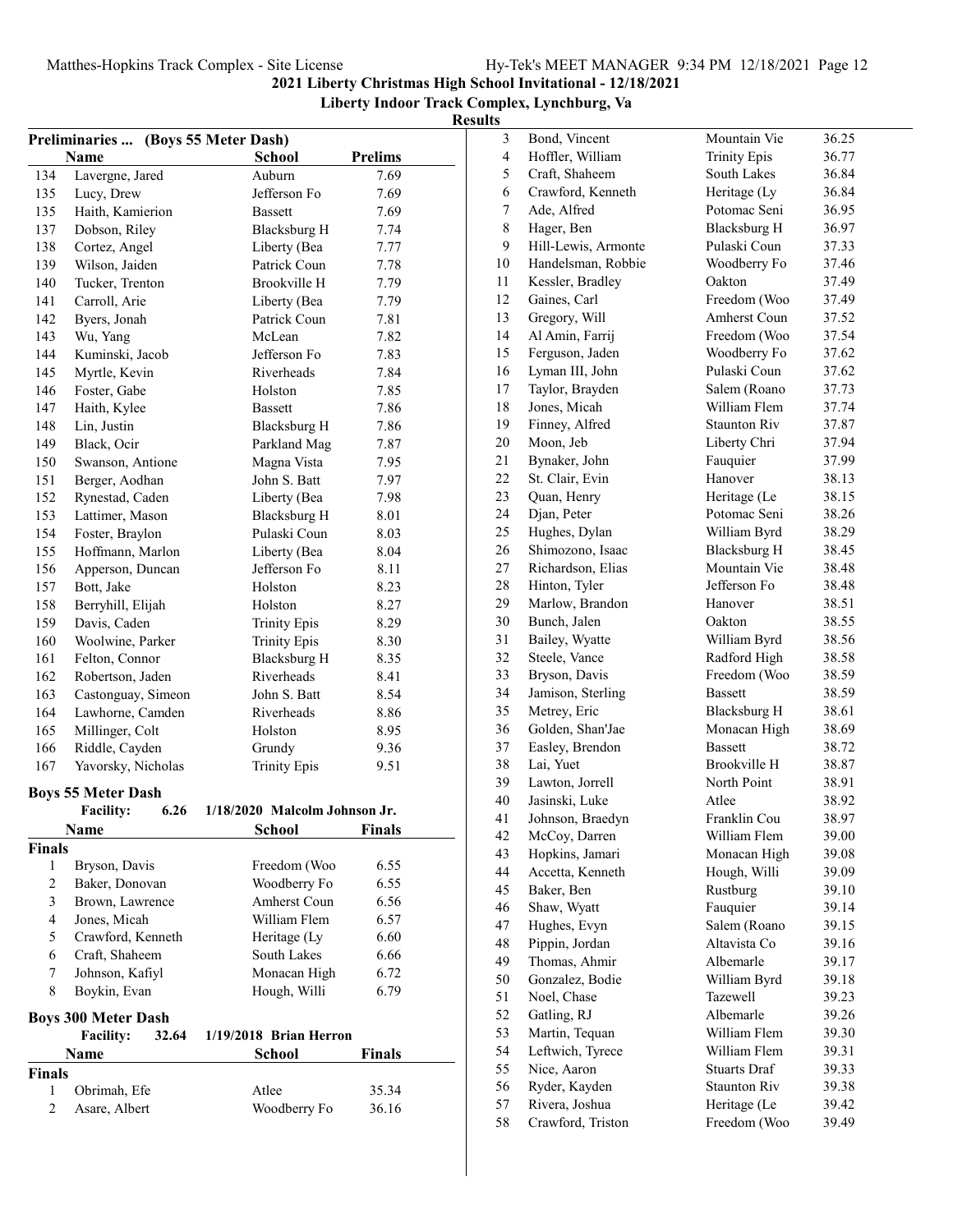|        |                               |                     |        | results |                       |                              |       |
|--------|-------------------------------|---------------------|--------|---------|-----------------------|------------------------------|-------|
|        | Finals  (Boys 300 Meter Dash) |                     |        | 113     | Menard, Carter        | Atlee                        | 42.14 |
|        | Name                          | School              | Finals | 114     | Haith, Kamierion      | <b>Bassett</b>               | 42.20 |
| 59     | Glass, Tysen                  | Halifax Coun        | 39.53  | 115     | Nhan, Adam            | McLean                       | 42.36 |
| 60     | Grose, Owen                   | Sherando            | 39.58  | 116     | Furguson, K-Ron       | William Flem                 | 42.40 |
| 61     | Moore, Kai                    | Liberty Chri        | 39.60  | 117     | German, Jalen         | <b>Trinity Epis</b>          | 42.41 |
| 62     | Lewis, Nathan                 | <b>Blacksburg H</b> | 39.60  | 118     | Slagle, Collin        | Appomattox C                 | 42.65 |
| 63     | Harris, Noah                  | Sherando            | 39.68  | 119     | Ridings, Brendan      | Sherando                     | 42.74 |
| 64     | Dillard, Kam'ron              | William Flem        | 39.86  | 120     | Johnson, Jacob        | Salem (Roano                 | 42.77 |
| 65     | Thepvongs, Andrew             | South Lakes         | 40.04  | 121     | West, John            | Floyd County                 | 42.81 |
| 66     | Graves, Justin                | Fauquier            | 40.07  | 122     | Alfert, David         | South Lakes                  | 42.95 |
| 67     | Prince, Gloire                | Albemarle           | 40.10  | 123     | Curtis, Jacob         | Fauquier                     | 42.96 |
| 68     | Persinger, Joshia             | Salem (Roano        | 40.10  | 124     | Griffith, Dalton      | Alleghany                    | 43.00 |
| 69     | McCord, Sean                  | Monacan High        | 40.14  | 125     | Obaugh, Tyler         | <b>Stuarts Draf</b>          | 43.33 |
| 70     | Walker, Cameron               | <b>Trinity Epis</b> | 40.18  | 126     | Crutchfield, Dominic  | <b>Staunton Riv</b>          | 43.34 |
| 71     | Pannell, Zakai                | Franklin Cou        | 40.19  | 127     | Thompson, Julian      | <b>Blacksburg H</b>          | 43.44 |
| 72     | Sahakyan, Albert              | Oakton              | 40.23  | 128     | Davis, Jack           | Radford High                 | 43.45 |
| 73     | Simpson, Elijah               | Oakton              | 40.28  | 129     | Cook, Julian          | Jefferson Fo                 | 43.50 |
| 74     | Johnson, Landon               | Grundy              | 40.29  | 130     | Byers, Jacob          | Franklin Cou                 | 43.57 |
| 75     | Penn, Steven                  | William Flem        | 40.38  | 131     | Rynestad, Caden       | Liberty (Bea                 | 43.58 |
| 76     | Harvey, William               | Atlee               | 40.39  | 132     | McFall, Connor        | <b>Blacksburg H</b>          | 43.69 |
| 77     | Shields, Scott                | McLean              | 40.40  | 133     | Coley, Michael        | Brookville H                 | 43.73 |
| 78     | Owusu, Kobby                  | J.R. Tucker         | 40.48  | 134     | McKee, Kameron        | William Byrd                 | 43.77 |
| 79     | Lang, Cade                    | Lord Botetou        | 40.56  | 135     | Miles, Brock          | Salem (Roano                 | 43.79 |
| $80\,$ | Bacote, Jaylin                | Parkland Mag        | 40.58  | 136     | Black, Carter         | Salem (Roano                 | 43.86 |
| 81     | Kennedy, Noah                 | South Lakes         | 40.63  | 137     | Haith, Kylee          | <b>Bassett</b>               | 43.86 |
| 82     | McDaniel, Jack                | Lord Botetou        | 40.64  | 138     | Davis, Devin          | Grundy                       | 43.87 |
| 83     | Jemison, Jahi                 | McLean              | 40.73  | 139     | Vance, Ryan           | <b>Blacksburg H</b>          | 44.06 |
| 84     | Calhoun, Jonathan             | South Lakes         | 40.76  | 140     | Dobson, Riley         | Blacksburg H                 | 44.06 |
| 85     | Moore, Derek                  | Freedom (Woo        | 40.82  | 141     | Lin, Justin           | <b>Blacksburg H</b>          | 44.14 |
|        |                               |                     | 40.86  | 142     | Mountcasel, Stephen   | Liberty Chri                 | 44.22 |
| 86     | Richardson, Keith             | William Flem        | 40.90  | 143     | Quesenberry, Austin   | Floyd County                 | 44.59 |
| 87     | Taylor, Mitchell              | Salem (Roano        |        | 144     | Kavana, Christian     | Jefferson Fo                 | 44.60 |
| 88     | Madsen, Max                   | Alleghany           | 40.98  | 145     | Wu, Yang              | McLean                       | 44.65 |
| 89     | Ramsey, Conner                | Appomattox C        | 41.01  | 146     | Noel, Ettyen          |                              | 44.71 |
| 90     | Bryant, Adam                  | Amherst Coun        | 41.09  | 147     | Joaquin-Ortega, Pedro | Salem (Roano<br>Patrick Coun | 44.77 |
| 91     | Brewer, Jaxon                 | Floyd County        | 41.10  | 148     | Craven, Qwazir        |                              | 45.02 |
| 92     | Foley, Evan                   | <b>Blacksburg H</b> | 41.14  |         |                       | Lexington<br>Patrick Coun    | 45.23 |
| 93     | Harrington, Xavier            | William Flem        | 41.16  | 149     | Martin, Adalai        |                              |       |
| 94     | McClung, Logan                | <b>Staunton Riv</b> | 41.19  | 150     | Davis, Caden          | <b>Trinity Epis</b>          | 45.55 |
| 95     | Moyer, Trenton                | Salem (Roano        | 41.25  | 151     | Vaughan, Gabe         | Floyd County                 | 45.58 |
| 96     | Tweed, Noah                   | Holston             | 41.25  | 152     | Lattimer, Mason       | <b>Blacksburg H</b>          | 45.93 |
| 96     | Martin, Jackson               | Northside Hi        | 41.25  | 153     | Swanson, Antione      | Magna Vista                  | 46.44 |
| 98     | Austin, Noah                  | Brookville H        | 41.31  | 154     | Staples, Bryce        | Northside Hi                 | 46.69 |
| 99     | Nichols, Eric                 | Altavista Co        | 41.38  | 155     | Bain, Charlie         | Salem (Roano                 | 46.76 |
| 100    | Mleziva, Dan                  | Liberty Chri        | 41.46  | 156     | Woolwine, Parker      | <b>Trinity Epis</b>          | 47.43 |
| 101    | Konecony, Luke                | Atlee               | 41.53  | 157     | Wiltz, Tyress         | Bassett                      | 47.59 |
| 102    | Blount, Jelonnie              | Freedom (Woo        | 41.53  | 158     | Berryhill, Elijah     | Holston                      | 49.07 |
| 103    | McClelland, Jack              | Loudoun Vall        | 41.54  | 159     | Scott, Nolan          | Liberty Chri                 | 49.19 |
| 104    | Dowkins, Marqui               | Freedom (Woo        | 41.55  | 160     | Banks, Adrian         | Sherando                     | 49.51 |
| 105    | Short, Mateo                  | McLean              | 41.56  | 161     | Felton, Connor        | Blacksburg H                 | 51.13 |
| 106    | Covington, Drew               | <b>Trinity Epis</b> | 41.57  | 162     | Riddle, Cayden        | Grundy                       | 53.73 |
| 107    | Cobb, Jamari                  | Parkland Mag        | 41.58  | 163     | Webb, Aaron           | George Washi                 | 55.60 |
| 108    | McDonald, Logan               | Tazewell            | 41.60  | 164     | Yavorsky, Nicholas    | <b>Trinity Epis</b>          | 58.66 |
| 109    | Whitelaw, Jor'dyn             | Amherst Coun        | 41.81  |         |                       |                              |       |
| 110    | Martin, Conner                | Floyd County        | 41.84  |         |                       |                              |       |
| 111    | Prior, Brady                  | Alleghany           | 42.00  |         |                       |                              |       |
| 112    | Cabral, Ricardo               | McLean              | 42.01  |         |                       |                              |       |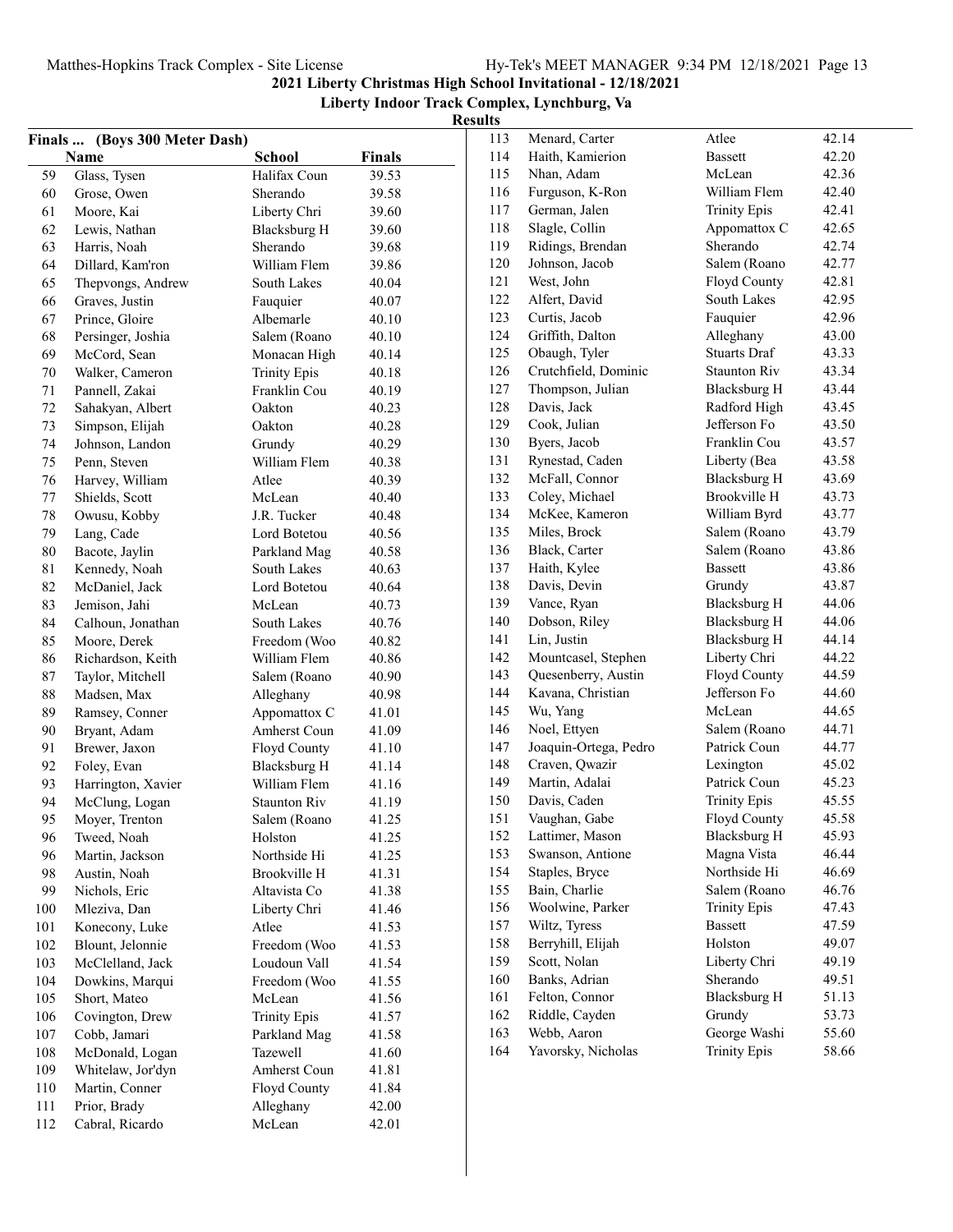#### **Liberty Indoor Track Complex, Lynchburg, Va**

#### **Results**

|                | <b>Boys 500 Meter Dash</b><br>1:00.66 |                                                     |               |
|----------------|---------------------------------------|-----------------------------------------------------|---------------|
|                | <b>Facility:</b><br>Name              | 1/23/2021 Alejandro Perlaza Zapata<br><b>School</b> | <b>Finals</b> |
| <b>Finals</b>  |                                       |                                                     |               |
| 1              | Hilton, Addison                       | Jefferson Fo                                        | 1:07.86       |
| $\overline{c}$ | Sterling, Eli                         | Blacksburg H                                        | 1:07.99       |
| 3              | Ryder, Kayden                         | <b>Staunton Riv</b>                                 | 1:08.70       |
| $\overline{4}$ | Whaley, Joseph                        | Jefferson Fo                                        | 1:09.77       |
| 5              | Aveson, Brian                         | Jefferson Fo                                        | 1:09.97       |
| 6              | Epperson, Landon                      | Jefferson Fo                                        | 1:10.16       |
| 7              | Cummings, Noah                        | St. Stephen'                                        | 1:10.78       |
| 8              | St. Clair, Evin                       | Hanover                                             | 1:11.00       |
| 9              | Buie, Ty'Heak                         | Potomac Seni                                        | 1:11.16       |
| 10             | Wilson, Charles                       | Oakton                                              | 1:11.23       |
| 11             | Boykin Jr., Curtis                    | South Lakes                                         | 1:11.24       |
| 12             | Yemane, Iyasu                         | Oakton                                              | 1:11.38       |
| 13             | Eber, Patrick                         | Hough, Willi                                        | 1:11.58       |
| 14             | Seeney, Christian                     | Brookville H                                        | 1:11.76       |
| 15             | Phelps, Jacob                         | Liberty (Bea                                        | 1:11.84       |
| 16             | Vrabel, Joseph                        | Oakton                                              | 1:11.87       |
| 17             | Baker, Ben                            | Rustburg                                            | 1:12.23       |
| 18             | Stoner, Wyatt                         | Hough, Willi                                        | 1:12.26       |
| 19             | Luthra, Siddarth                      | Oakton                                              | 1:12.37       |
| 20             | McNulty, Severin                      | Midlothian H                                        | 1:12.41       |
| 21             |                                       | Parkland Mag                                        |               |
| 22             | Powell, Justin                        | Oakton                                              | 1:12.45       |
|                | Woodhouse, Bradford                   |                                                     | 1:12.89       |
| 23             | Neidich, Aidan                        | Liberty (Bea                                        | 1:13.02       |
| 24             | Naughton, Henry                       | Oakton                                              | 1:13.51       |
| 25             | Lewis, Nathan                         | Blacksburg H                                        | 1:13.67       |
| 26             | Lee, Jaren                            | Jefferson Fo                                        | 1:13.81       |
| 27             | Shaw, Wyatt                           | Fauquier                                            | 1:13.99       |
| 28             | Colison-Cofie, Abdul                  | Mountain Vie                                        | 1:14.06       |
| 29             | Weaver, Ryan                          | South Lakes                                         | 1:14.13       |
| 30             | Hotung-Davidsen, Magnus               | Oakton                                              | 1:14.42       |
| 31             | Beegle, Forest                        | Floyd County                                        | 1:14.56       |
| 32             | Stelter, Cole                         | Lord Botetou                                        | 1:14.57       |
| 33             | Kennedy, Keyontae                     | Pulaski Coun                                        | 1:14.61       |
| 34             | Leftwich, Tyrece                      | William Flem                                        | 1:14.84       |
| 35             | Gamble, Darien                        | North Point                                         | 1:14.88       |
| 36             | Harvey, William                       | Atlee                                               | 1:15.43       |
| 37             | Mills, Josh                           | Franklin Cou                                        | 1:15.67       |
| 38             | Louder, Jack                          | Heritage (Le                                        | 1:15.68       |
| 39             | Cyrus, Ken                            | Altavista Co                                        | 1:15.96       |
| 40             | Franco, Ian                           | Parkland Mag                                        | 1:16.03       |
| 41             | Weddle, Jack                          | <b>Staunton Riv</b>                                 | 1:16.23       |
| 42             | O'Brien, Charlie                      | Atlee                                               | 1:16.32       |
| 43             | Gayton, Christopher                   | Oakton                                              | 1:16.55       |
| 44             | Ashby, Colin                          | Fauquier                                            | 1:16.65       |
| 45             | McClelland, Jack                      | Loudoun Vall                                        | 1:16.80       |
| 46             | Derrick, Sam                          | Altavista Co                                        | 1:16.84       |
| 47             | Davis, Luke                           | Liberty Chri                                        | 1:17.41       |
| 48             | McDaniel, Jack                        | Lord Botetou                                        | 1:17.56       |
| 49             | Taylor, Mitchell                      | Salem (Roano                                        | 1:18.00       |
| 50             | Johnson, Landon                       | Grundy                                              | 1:18.06       |
| 51             | Socha, Beckett                        | <b>Blacksburg H</b>                                 | 1:18.18       |

| 52      | Colison-Cofie, Idris | Mountain Vie        | 1:19.03 |
|---------|----------------------|---------------------|---------|
| 53      | Ferguson, Casey      | <b>Bassett</b>      | 1:19.20 |
| 54      | Davis, Kamari        | Parkland Mag        | 1:19.27 |
| 55      | Ermann, Zachary      | <b>Blacksburg H</b> | 1:19.63 |
| 56      | Duty, Jackson        | Tazewell            | 1:19.88 |
| 57      | Nhan, Adam           | McLean              | 1:20.15 |
| 58      | German, Jalen        | <b>Trinity Epis</b> | 1:20.50 |
| 59      | Carlisle, Logan      | Mountain Vie        | 1:20.59 |
| 60      | Furguson, K-Ron      | William Flem        | 1:20.65 |
| 61      | Jian, Eric           | McLean              | 1:20.94 |
| 62      | Charrier, Azi        | Liberty Chri        | 1:21.40 |
| 63      | Dyess, Landon        | William Byrd        | 1:21.47 |
| 64      | Black, Carter        | Salem (Roano        | 1:21.54 |
| 65      | Gifford, Caiden      | Atlee               | 1:21.69 |
| 66      | Shortridge, Lucas    | Grundy              | 1:21.77 |
| 67      | Bell, Dakota         | William Byrd        | 1:22.34 |
| 68      | Banks, Adrian        | Sherando            | 1:22.99 |
| 69      | Jothi, Aran          | Heritage (Ly        | 1:23.10 |
| 70      | Badipour, Arman      | McLean              | 1:23.45 |
| 71      | Johnson, Jadon       | Pulaski Coun        | 1:23.52 |
| 72      | Weber, Zander        | Blacksburg H        | 1:23.80 |
| 73      | McCoy, Darren        | William Flem        | 1:24.11 |
| 74      | Miller, James        | <b>Blacksburg H</b> | 1:24.34 |
| 75      | Mcduffie, Montese    | Lexington           | 1:24.94 |
| 76      | Holmes, Michael      | Rustburg            | 1:25.04 |
| $77 \,$ | Plush, Shykese       | Lexington           | 1:25.17 |
| 78      | Knight, Jesse        | Lord Botetou        | 1:25.46 |
| 79      | Rogers, Blake        | Liberty Chri        | 1:25.77 |
| 80      | Noel, Ettyen         | Salem (Roano        | 1:26.71 |
| 81      | Davis, Devin         | Grundy              | 1:27.04 |
| 82      | Stevens, Johnson     | Salem (Roano        | 1:27.83 |
| 83      | Bain, Charlie        | Salem (Roano        | 1:28.21 |
| 84      | Ozfidan, Jett        | J.R. Tucker         | 1:28.25 |
| 85      | Perry, Nick          | <b>Staunton Riv</b> | 1:29.29 |
| 86      | Dunbar, Adam         | William Byrd        | 1:30.09 |
| 87      | Gillespie, Sam       | Jefferson Fo        | 1:31.58 |
| 88      | Buckwalter, Noah     | Auburn              | 1:32.14 |
| 89      | Oquinn, Will         | Grundy              | 1:32.36 |
| 90      | Overby, William      | Patrick Coun        | 1:32.46 |
| 91      | Wade, Jackson        | Sherando            | 1:33.27 |
| 92      | Thurston, Rafael     | Liberty Chri        | 1:33.39 |
| 93      | Frossard, Elijah     | Riverheads          | 1:34.98 |
| 94      | Miller, John         | Riverheads          | 1:36.31 |
| 95      | Johnson, Jhaquin     | William Byrd        | 1:36.89 |
|         |                      |                     |         |
| 96      | Sammons, Aiden       | <b>Blacksburg H</b> | 1:41.26 |

## **Boys 1000 Meter Run<br>Facility: 2:21.89**

|               |                 | Facility: 2:21.89 1/27/2018 Neil Gourley |               |
|---------------|-----------------|------------------------------------------|---------------|
|               | <b>Name</b>     | <b>School</b>                            | <b>Finals</b> |
| <b>Finals</b> |                 |                                          |               |
| $\mathbf{1}$  | Jemison, Xavier | McLean                                   | 2:29.79       |
| 2             | Soto, Aidan     | Loudoun Vall                             | 2:33.61       |
| 3             | Doran, Colin    | Patriot High                             | 2:33.64       |

4 Coleman, Ethan Hanover 2:33.74 5 Stansbury, Ethan Loudoun Coun 2:33.94 6 2:39.21 Rutherford, Conner Blacksburg H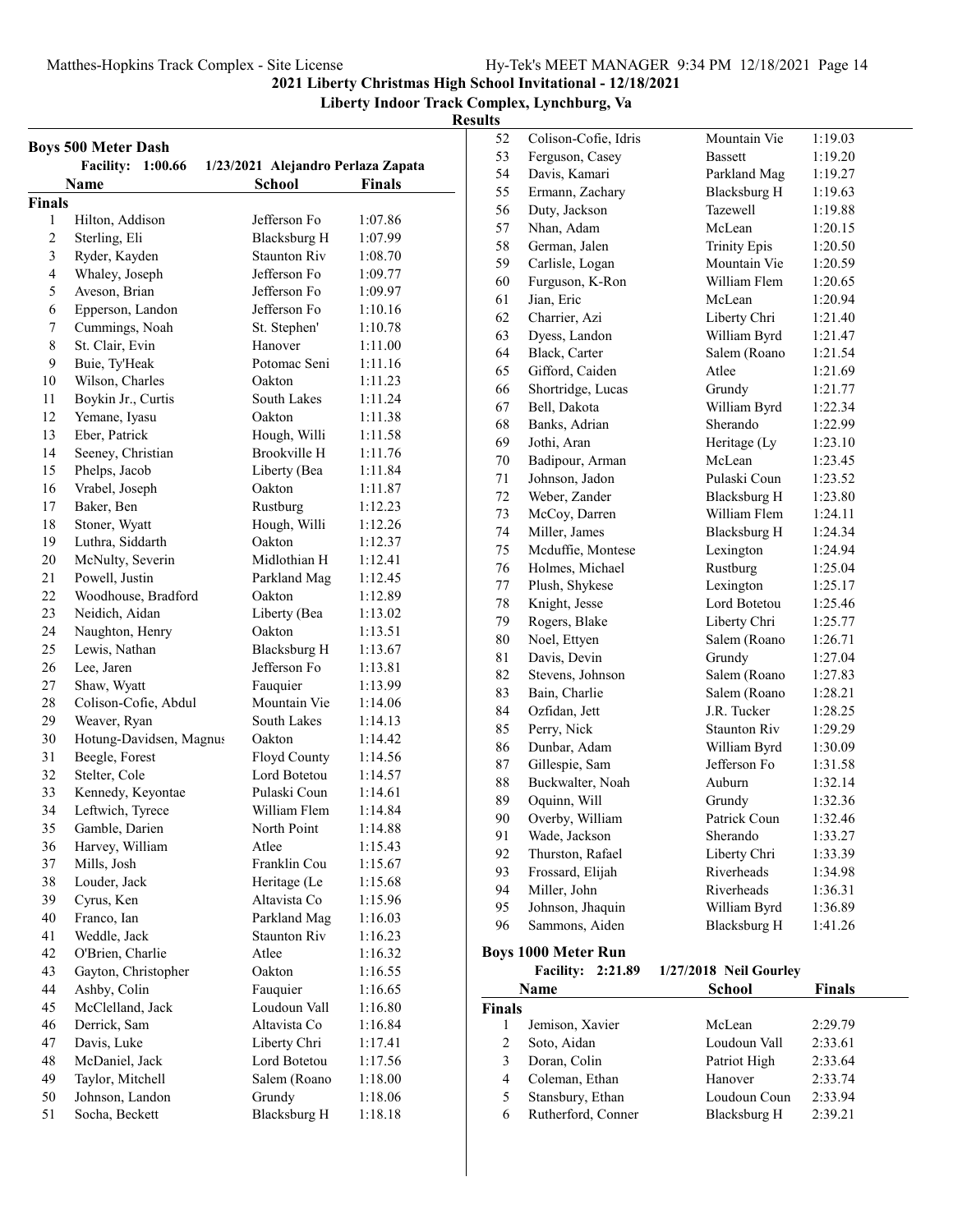**Liberty Indoor Track Complex, Lynchburg, Va**

| Finals  (Boys 1000 Meter Run) |                                          |                              |               |  |
|-------------------------------|------------------------------------------|------------------------------|---------------|--|
|                               | Name                                     | <b>School</b>                | <b>Finals</b> |  |
| $\boldsymbol{7}$              | Rimmel, Jake                             | Loudoun Vall                 | 2:39.71       |  |
| 8                             | Allen, Patrick                           | Atlee                        | 2:40.60       |  |
| 9                             | Binns-Loveman, Andrew                    | Northside Hi                 | 2:40.95       |  |
| 10                            | Davis, Zach                              | Blacksburg H                 | 2:42.79       |  |
| 11                            | Park, Justin                             | Loudoun Vall                 | 2:43.61       |  |
| 12                            | Hunt, Chasen                             | Brookville H                 | 2:44.50       |  |
| 13                            | Weddle, Sam                              | <b>Staunton Riv</b>          | 2:46.63       |  |
| 14                            | Markell, Mason                           | Fauquier                     | 2:47.50       |  |
| 15                            | White, Randy                             | Loudoun Coun                 | 2:47.53       |  |
| 16                            | Paccassi, Peter                          | Fauquier                     | 2:47.68       |  |
| 17                            | Connelly, Ryan                           | Northside Hi                 | 2:47.83       |  |
| 18                            | Woodhouse, Bradford                      | Oakton                       | 2:48.40       |  |
| 19                            | Laser, John                              | Midlothian H                 | 2:48.57       |  |
| 20                            | Pendergast, Justin                       | Heritage (Le                 | 2:49.26       |  |
| 21                            | Palmer, Camden                           | Sherando                     | 2:49.83       |  |
| 22                            | Petska, Jacob                            | Mountain Vie                 | 2:50.11       |  |
| 23                            | Riley, Liam                              | McLean                       | 2:50.26       |  |
| 24                            | Casey, Jacob                             | Patriot High                 | 2:51.13       |  |
| 25                            | Pillion II, Todd                         | Abingdon Hig                 | 2:51.53       |  |
| 26                            | Kearns, Spencer                          | <b>Staunton Riv</b>          | 2:52.15       |  |
| 27                            | Packer, Jonah                            | Jefferson Fo                 | 2:52.16       |  |
| 28                            | Carter, Jack                             | Fauquier                     | 2:53.49       |  |
| 29                            | Lemens, Tristin                          | Hanover                      | 2:53.56       |  |
| 30                            | Hulleman, Calvin                         | Harrisonburg                 | 2:53.74       |  |
| 31                            | Rogers, Owen                             | Liberty (Bea                 | 2:54.80       |  |
| 32                            | Pons, Diego                              | Mountain Vie                 | 2:54.86       |  |
| 33                            | Ochoa-Caceres, Daniel                    | Parkland Mag                 | 2:55.08       |  |
| 34                            | White, Jacob                             | Jefferson Fo                 | 2:55.24       |  |
| 35                            | Romps, Zachary                           | Heritage (Le                 | 2:55.34       |  |
| 36                            | Bester, Markus                           | Hough, Willi                 | 2:55.39       |  |
| 37                            | Chandler, Ben                            | Hanover                      | 2:56.37       |  |
| 38                            | Hijduk, Michael                          | Radford High                 | 2:56.61       |  |
| 39                            |                                          | South Lakes                  | 2:56.95       |  |
| 40                            | Leon-Guerrero, Jonathan<br>Rush, Matthew |                              |               |  |
| 41                            |                                          | Harrisonburg<br>Midlothian H | 2:57.27       |  |
| 42                            | Clark, Porter                            |                              | 2:57.32       |  |
|                               | Badiee, Barzin                           | Heritage (Le                 | 2:57.90       |  |
| 43                            | Bishop, Kellen                           | Radford High                 | 2:58.22       |  |
| 44                            | Dhillon, Pearson                         | Loudoun Vall                 | 2:58.84       |  |
| 45                            | Childress, Bramley                       | Abingdon Hig                 | 2:59.06       |  |
| 46                            | Mills, Josh                              | Franklin Cou                 | 2:59.11       |  |
| 47                            | Liberty, Logan                           | Rustburg                     | 2:59.14       |  |
| 48                            | Rummel, Peter                            | Liberty (Bea                 | 2:59.40       |  |
| 49                            | Rhudy, Ian                               | Tazewell                     | 2:59.49       |  |
| 50                            | Sharp, Dylan                             | Oakton                       | 2:59.51       |  |
| 51                            | Do, Kyle                                 | Monacan High                 | 2:59.56       |  |
| 52                            | McClung, Luke                            | Albemarle                    | 2:59.68       |  |
| 53                            | McPeak, Eion                             | Floyd County                 | 3:00.16       |  |
| 54                            | Du, Anthony                              | <b>Blacksburg H</b>          | 3:00.32       |  |
| 55                            | Plaugher, Jack                           | <b>Trinity Epis</b>          | 3:00.89       |  |
| 56                            | Washburn, Deland                         | <b>Blacksburg H</b>          | 3:00.98       |  |
| 57                            | Foley, Michael                           | <b>Bassett</b>               | 3:01.27       |  |
| 58                            | Wharton, Darren                          | Parkland Mag                 | 3:01.64       |  |
| 59                            | Drumheller, Austin                       | Albemarle                    | 3:01.92       |  |
| 60                            | Pastrana, Isaac                          | Floyd County                 | 3:02.10       |  |

| 61  | Turner, Xander            | Christiansbu        | 3:02.33 |
|-----|---------------------------|---------------------|---------|
| 62  | Shultz, Ashton            | Atlee               | 3:03.09 |
| 63  | Hall, Zachary             | Albemarle           | 3:03.63 |
| 64  | Smith, Chase              | <b>Bassett</b>      | 3:03.80 |
| 65  | Crossen, Braden           | William Byrd        | 3:04.10 |
| 66  | Davis, Carter             | Monacan High        | 3:04.24 |
| 67  | Chilcott, Zach            | Hough, Willi        | 3:04.30 |
| 68  | Strahm, Henry             | <b>Blacksburg H</b> | 3:04.84 |
| 69  | Halferty, Jack            | Atlee               | 3:05.26 |
| 70  | Grimsley, Ben             | Oakton              | 3:05.59 |
| 71  | Krisch, Zander            | <b>Blacksburg H</b> | 3:05.63 |
| 72  | Durbin, Brennan           | Christiansbu        | 3:05.82 |
| 73  | Grant, Sebastian          | Mountain Vie        | 3:06.23 |
| 74  | Schilling, Charles        | Mountain Vie        | 3:06.53 |
| 75  | Hoy, Landon               | Liberty Chri        | 3:06.86 |
| 76  | Conner, Wes               | Salem (Roano        | 3:07.25 |
| 77  | Guilliams, Nicholas       | Franklin Cou        | 3:07.90 |
| 78  | Stafford, Benjamin        | Magna Vista         | 3:08.71 |
| 79  | Tracy, Fenton             | <b>Blacksburg H</b> | 3:09.30 |
| 80  | Senthilkumar, Naren       | J.R. Tucker         | 3:11.11 |
| 81  | Banuelos-Alverez, Francis | Salem (Roano        | 3:11.36 |
| 82  | Beckett, Ethan            | <b>South Lakes</b>  | 3:11.57 |
| 83  | Taylor, Nick              | Tazewell            | 3:12.04 |
| 84  | Beegle, Quinlan           | Floyd County        | 3:12.20 |
| 85  | Baltzelle, Ethan          | <b>Staunton Riv</b> | 3:12.41 |
| 86  | Taylor, Lincoln           | Liberty (Bea        | 3:12.86 |
| 87  | Pellissier, Alan          | Albemarle           | 3:12.90 |
| 88  | Phillips, Joel            | Altavista Co        | 3:13.71 |
| 89  | Umbrell, Nathan           | South Lakes         | 3:13.92 |
| 90  | Wheeler, John             | Mountain Vie        | 3:14.95 |
| 91  | Weber, Grayson            | <b>Blacksburg H</b> | 3:15.67 |
| 92  | Shortridge, Lucas         | Grundy              | 3:16.21 |
| 93  | Duarte, Daniel            | Christiansbu        | 3:16.73 |
| 94  | Casey, Cole               | South Lakes         | 3:17.45 |
| 95  | Kramer, Caspar            | McLean              | 3:18.81 |
| 96  | Tetterton, Tucker         | <b>Trinity Epis</b> | 3:20.40 |
| 97  | Weirsky, Joseph           | Liberty (Bea        | 3:20.50 |
| 98  | Ruiz, Rojelio             | Mountain Vie        | 3:21.09 |
| 99  | Armes, Charles            | Heritage (Ly        | 3:21.11 |
| 100 | Demko, Ayden              | Liberty (Bea        | 3:21.85 |
| 101 | Sarver, Daniel            | William Byrd        | 3:23.84 |
| 102 | Hernandez, Jerimiah       | Mountain Vie        | 3:25.35 |
| 103 | Bryant, Emerson           | Amherst Coun        | 3:26.50 |
| 104 | Bowman, Jacob             | Luray               | 3:26.82 |
| 105 | Sung, Laon                | Franklin Cou        | 3:29.74 |
| 106 | Overby, William           | Patrick Coun        | 3:32.77 |
| 107 | Hite, Michael             | Luray               | 3:34.17 |
| 108 | Ross, James               | Alleghany           | 3:34.95 |
| 109 | Greene, Caleb             | Sherando            | 3:36.27 |
| 110 | Malue, Jacob              | Lord Botetou        | 3:36.65 |
| 111 | Aultice, Andrew           | Heritage (Ly        | 3:42.10 |
| 112 | Duncan, Michael           | Floyd County        | 3:42.19 |
| 113 | Greer, Dylan              | Tazewell            | 3:45.65 |
| 114 | Krishnakamur, Harish      | J.R. Tucker         | 3:55.17 |
| 115 | Oquinn, Will              | Grundy              | 4:05.99 |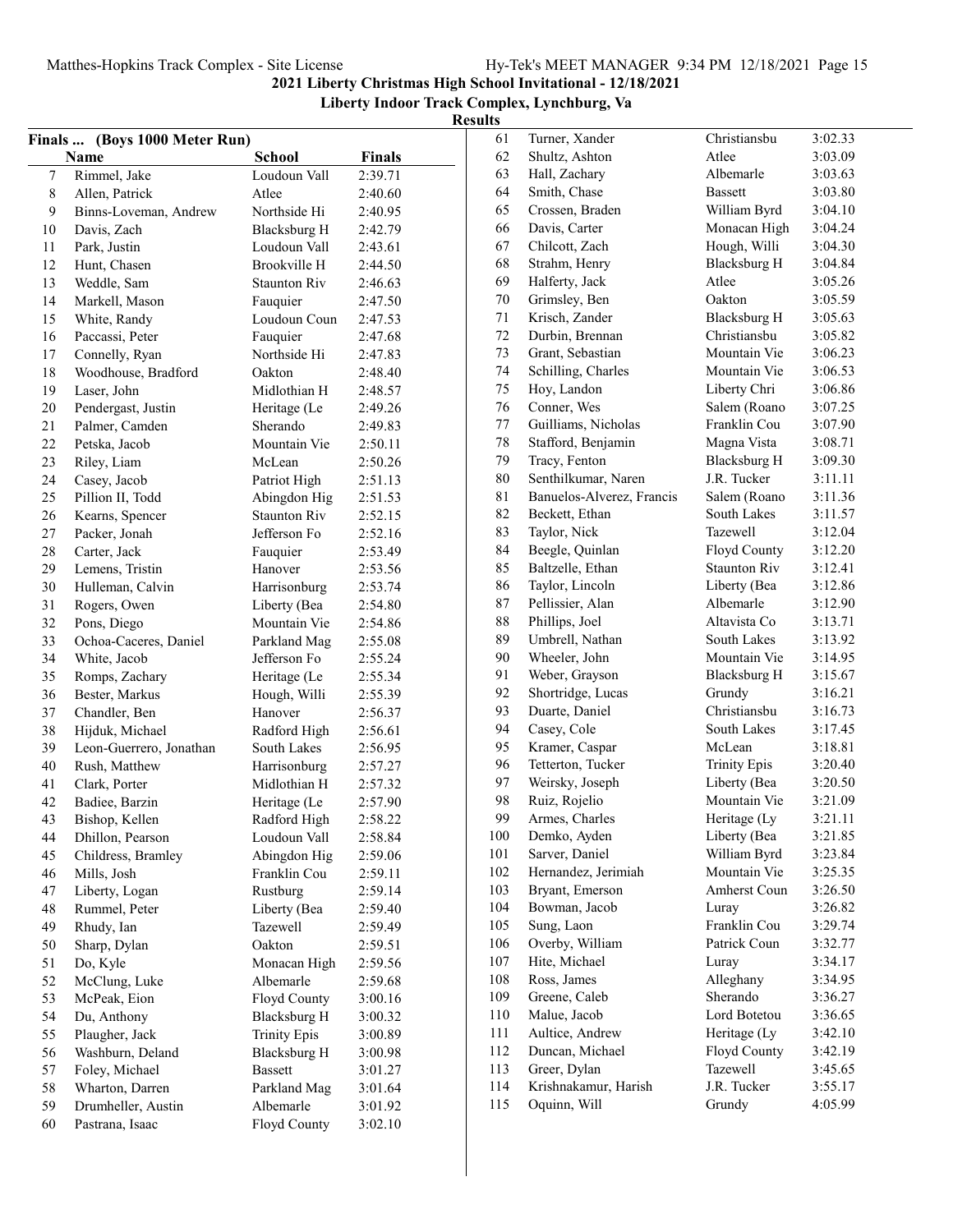**Liberty Indoor Track Complex, Lynchburg, Va**

|                | <b>Boys 1600 Meter Run</b>        |                               |                    |
|----------------|-----------------------------------|-------------------------------|--------------------|
|                | <b>Facility:</b><br>4:14.75       | <b>Joe Hawkes</b><br>3/3/2020 |                    |
|                | <b>Name</b>                       | <b>School</b>                 | Finals             |
| Finals         |                                   |                               |                    |
| 1              | Doran, Colin                      | Patriot High                  | 4:19.28            |
| $\overline{c}$ | Coleman, Ethan                    | Hanover                       | 4:21.56            |
| 3              | Stansbury, Ethan                  | Loudoun Coun                  | 4:21.69            |
| $\overline{4}$ | Soto, Aidan                       | Loudoun Vall                  | 4:22.17            |
| 5              | Adams, Brannon                    | Jefferson Fo                  | 4:25.13            |
| 6              | Cummings, Noah                    | St. Stephen'                  | 4:26.43            |
| 7              | Goerlich, Jonathan                | <b>Blacksburg H</b>           | 4:26.63            |
| 8              | Yemane, Iyasu                     | Oakton                        | 4:31.00            |
| 9              | Rimmel, Jake                      | Loudoun Vall                  | 4:31.53            |
| 10             | Phillips, Dylan                   | Abingdon Hig                  | 4:33.31            |
| 11             | Moseman, Benjamin                 | Loudoun Vall                  | 4:34.00            |
| 12             | Chavez, Andre                     | Atlee                         | 4:34.49            |
| 13             | Sehon, Quin                       | Oakton                        | 4:35.00            |
| 14             | Kinder, Garrett                   | Pulaski Coun                  | 4:35.14            |
| 15             | DeHoust, Kyle                     | South Lakes                   | 4:35.47            |
| 16             | Coleman, Tyler                    | Oakton                        | 4:36.11            |
| 17             | Hunt, Chasen                      | Brookville H                  | 4:36.71            |
| 18             | Park, Justin                      | Loudoun Vall                  | 4:44.15            |
| 19             | Gerlach, Jakob                    | Eastern Menn                  | 4:44.67            |
| 20             | Lemens, Tristin                   | Hanover                       | 4:46.03            |
| 21             | Casey, Jacob                      | Patriot High                  | 4:46.13            |
| 22             | Kearns, Spencer                   | <b>Staunton Riv</b>           | 4:46.39            |
| 23             | White, Randy                      | Loudoun Coun                  | 4:46.41            |
| 24             | Weddle, Sam                       | <b>Staunton Riv</b>           | 4:46.72            |
| 25             | Blair, Ty                         | Loudoun Vall                  | 4:47.19            |
| 26             | Pendergast, Justin                | Heritage (Le                  | 4:47.22            |
| 27             | Hull, Evan                        | Pulaski Coun                  | 4:47.40            |
| 28             | Hulleman, Calvin                  | Harrisonburg                  | 4:48.63            |
| 29             | Lewis, Derek                      | Oakton                        | 4:50.35            |
| 30             | Bishop, Kellen                    | Radford High                  | 4:50.94            |
| 31             | Blair, Luke                       | Loudoun Vall                  | 4:50.97            |
| 32             | Pillion II, Todd                  | Abingdon Hig                  | 4:51.30            |
| 33             | Semtner, Louis                    | <b>Blacksburg H</b>           | 4:51.64            |
| 34             | Craig, Dillon                     | Christiansbu                  | 4:51.78            |
| 35             | Lowry, Johnny                     | <b>Blacksburg H</b>           | 4:52.00            |
| 36             | Hoffman, Cole                     | Liberty (Bea                  | 4:52.01            |
| 37             | Hanshew, Thomas                   | Pulaski Coun                  | 4:52.46            |
| 38             | Callo, Leorenzo                   | <b>Stuarts Draf</b>           | 4:52.52            |
| 39             | Schmidt, Maximilian               | Heritage (Le                  | 4:52.94            |
| 40             | Chandler, Ben                     | Hanover                       | 4:54.25            |
| 41             | Boltwood, Rives                   | Abingdon Hig                  | 4:54.32            |
| 42             | Bandera, Daniel                   | <b>Blacksburg H</b>           | 4:54.58            |
| 43             | Roach, Kyle                       | Franklin Cou<br>J.R. Tucker   | 4:54.94            |
| 44<br>45       | Fudala, Camden<br>Conrad, Matthew | J.R. Tucker                   | 4:55.16            |
| 46             | Rush, Matthew                     | Harrisonburg                  | 4:55.37<br>4:55.62 |
| 47             | Henzey, Thomas                    | Salem (Roano                  | 4:56.33            |
| 48             | McGraw, Dylan                     | Sherando                      | 4:57.23            |
| 49             | Tracy, Harrison                   | <b>Blacksburg H</b>           | 4:57.34            |
| 50             | DeBoer, Kuyper                    | Albemarle                     | 4:57.54            |
| 51             | Paye, Gavin                       | <b>Blacksburg H</b>           | 4:57.59            |
|                |                                   |                               |                    |

| 52      | Luthra, Siddarth           | Oakton              | 4:57.70 |
|---------|----------------------------|---------------------|---------|
| 53      | Johnson, Davey             | Luray               | 4:58.13 |
| 54      | MacDonald, Chris           | Albemarle           | 4:58.13 |
| 55      | Childress, Bramley         | Abingdon Hig        | 4:58.16 |
| 56      | Scaggs, Mitchell           | Auburn              | 4:58.22 |
| 57      | Arhart, Christian          | Hanover             | 4:58.53 |
| 58      | Carroll, Clayton           | Hough, Willi        | 4:58.86 |
| 59      | Gamble, Darien             | North Point         | 5:00.16 |
| 60      | Swartzwelder, Zach         | Blacksburg H        | 5:01.33 |
| 61      | Reutzel, Jonas             | Fauquier            | 5:01.68 |
| 62      | Cockerham, Luke            | Amherst Coun        | 5:02.17 |
| 63      | Stoil, Clayton             | Langley             | 5:02.36 |
| 64      | Stelter, Cole              | Lord Botetou        | 5:02.82 |
| 65      | Riddle, Andrew             | Franklin Cou        | 5:03.35 |
| 66      | Dhillon, Pearson           | Loudoun Vall        | 5:04.14 |
| 67      | Sheehan, Braden            | Loudoun Vall        | 5:04.16 |
| 68      | Hood, George               | South Lakes         | 5:05.80 |
| 69      | Buccafuscco, Will          | Monacan High        | 5:05.99 |
| 70      | Hensley, Jack              | Monacan High        | 5:06.12 |
| 71      | Palczynski, Braden         | Monacan High        | 5:07.49 |
| 72      | Ermann, Miles              | <b>Blacksburg H</b> | 5:09.08 |
| 73      | Jones, Noah                | Christiansbu        | 5:10.10 |
| 74      | Hicksen, Ty                | Salem (Roano        | 5:10.10 |
| 75      | Wilson, Miles              | <b>Blacksburg H</b> | 5:10.28 |
| 76      | Miller, Gabe               | Alleghany           | 5:10.47 |
| $77 \,$ | Gutierrez, Joaquin         | Heritage (Le        | 5:10.70 |
| 78      | Attridge, James            | Albemarle           | 5:12.60 |
| 79      | Dodson, Tristan            | Lord Botetou        | 5:15.61 |
| 80      | Mollberg, Conner           | Fauquier            | 5:16.34 |
| 81      | Reeve, Cameron             | Midlothian H        | 5:18.13 |
| 82      | Guitierrez Franco, Nichola | Heritage (Le        | 5:18.53 |
| 83      | Poe, Zackary               | John S. Batt        | 5:19.57 |
| 84      | Simmers, Carter            | Pulaski Coun        | 5:19.65 |
| 85      | Hillis, JT                 | Albemarle           | 5:21.85 |
| 86      | Bell, Jed                  | Sherando            | 5:22.19 |
| 87      | Beckett, Ethan             | South Lakes         | 5:22.20 |
| 88      | Tartaglione, Michael       | Heritage (Le        | 5:23.41 |
| 89      | Casey, Cole                | South Lakes         | 5:24.34 |
| 90      | Schroeder, Hank            | Floyd County        | 5:25.75 |
| 91      | Umbrell, Nathan            | South Lakes         | 5:27.63 |
| 92      | Emam, Tarek                | Radford High        | 5:27.76 |
| 93      | Katson, Michael            | McLean              | 5:29.04 |
| 94      | Nuckols, Josh              | Luray               | 5:30.87 |
| 95      | Baish, Andrew              | J.R. Tucker         | 5:32.12 |
| 96      | Warren, Tyler              | <b>Blacksburg H</b> | 5:32.88 |
| 97      | Blanchette, Jonathan       | Heritage (Ly        | 5:32.94 |
| 98      | Lilley, Reagan             | William Byrd        | 5:34.38 |
| 99      | Keith, Chase               | Floyd County        | 5:39.24 |
| 100     | Tyson, Ambrose             | Tazewell            | 5:39.72 |
| 101     | Morris, Zaiden             | Pulaski Coun        | 5:40.02 |
| 102     | Huston, Conner             | Radford High        | 5:40.66 |
| 103     | Shields, Jo                | Sherando            | 5:40.78 |
| 104     | Anglin, Josh               | Alleghany           | 5:42.91 |
| 105     | Jacobson, Quad             | J.R. Tucker         | 5:43.34 |
| 106     | Zantow, Noah               | Floyd County        | 5:43.71 |
| 107     | O'Shaughnessy, Cillian     | Sherando            | 5:44.98 |
|         |                            |                     |         |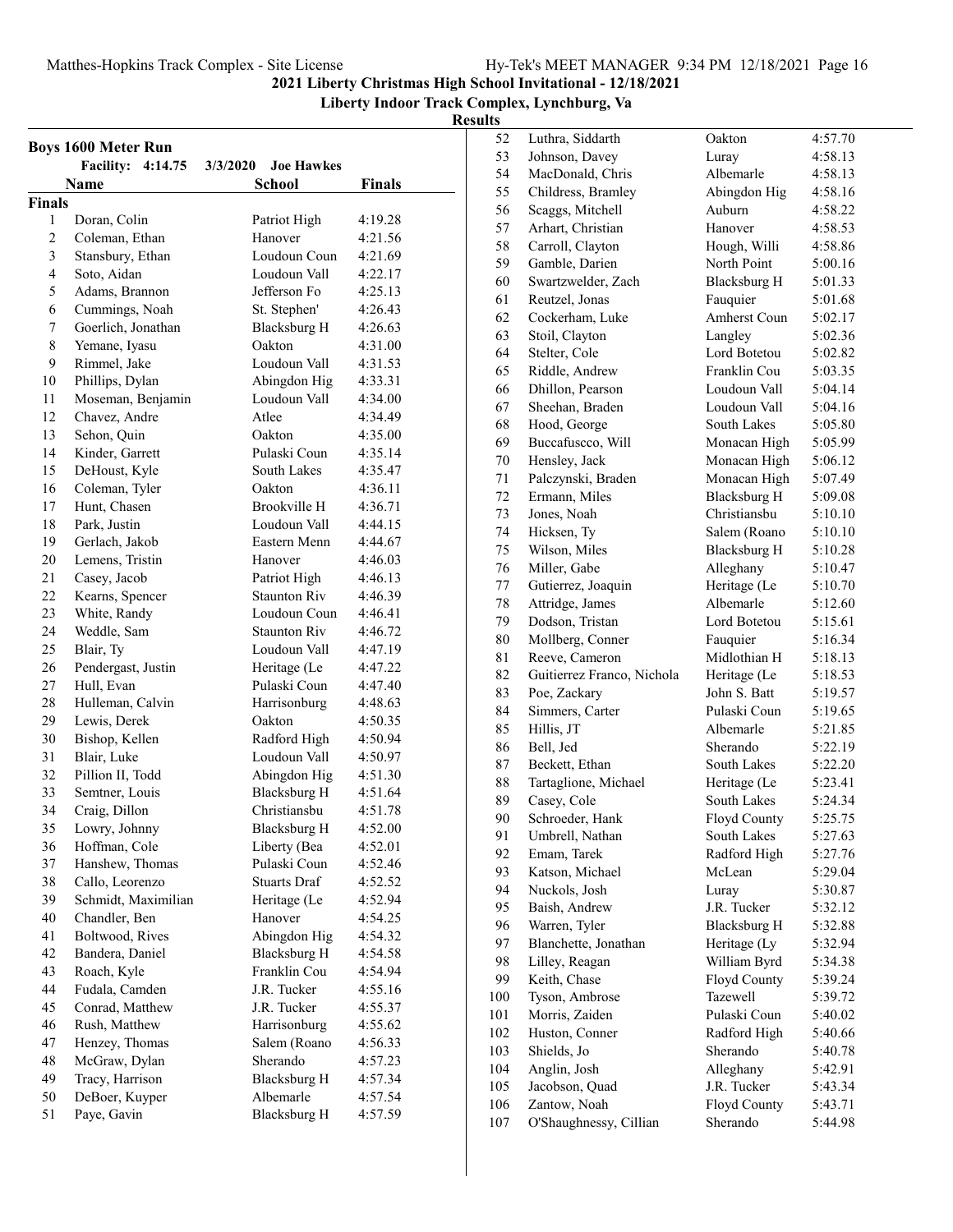#### Matthes-Hopkins Track Complex - Site License

|  |  | Hy-Tek's MEET MANAGER 9:34 PM 12/18/2021 Page 17 |  |  |  |
|--|--|--------------------------------------------------|--|--|--|
|--|--|--------------------------------------------------|--|--|--|

**2021 Liberty Christmas High School Invitational - 12/18/2021**

**Liberty Indoor Track Complex, Lynchburg, Va**

#### **Results**

|               | Finals  (Boys 1600 Meter Run)       |                            |                      |
|---------------|-------------------------------------|----------------------------|----------------------|
|               | Name                                | <b>School</b>              | <b>Finals</b>        |
| 108           | Ross, James                         | Alleghany                  | 5:55.66              |
| 109           | Agah, Sepehr                        | <b>Blacksburg H</b>        | 6:07.63              |
| 110           | Ruble, Jackson                      | <b>Floyd County</b>        | 6:11.05              |
| 111           | Jordan, Robert                      | <b>Blacksburg H</b>        | 6:13.52              |
| 112           | Jordan, Andrew                      | <b>Blacksburg H</b>        | 6:23.60              |
| 113           | Greer, Dylan                        | <b>Tazewell</b>            | 6:35.76              |
|               | <b>Boys 3200 Meter Run</b>          |                            |                      |
|               | <b>Facility: 9:09.71</b>            | $12/14/2019$ Carlos Shultz |                      |
|               | Name                                | School                     | <b>Finals</b>        |
| <b>Finals</b> |                                     |                            |                      |
| 1             | Mussmon, Graham                     | Loudoun Vall               | 9:31.81              |
| 2             | Lowry, Patrick                      | Patriot High               | 9:46.81              |
| 3             | Huq, Elham                          | Oakton                     | 9:50.47              |
| 4             | Phillips, Dylan                     | Abingdon Hig               | 9:52.24              |
| 5             | Bundy, Jack                         | Abingdon Hig               | 9:52.54              |
| 6             | Moseman, Benjamin                   | Loudoun Vall               | 9:56.21              |
| 7             | Mecom, Lawson                       | Christianshu               | 9:57.38              |
| 8             | Albon. Travis                       | Atlee                      | 9:59.59              |
| 9             | Gittelman, Josh                     | Freedom (Sou               | 10:00.30             |
| 10            | Adams, Brannon                      | Jefferson Fo               | 10:04.42             |
| 11            | Newell, Landon                      | Oakton                     | 10:07.25             |
| 12            | Sehon, Quin                         | Oakton                     | 10:19.22             |
| 13            | Gwynn, Chase                        | Auburn                     | 10:20.23             |
| 14            | Blair, Ty                           | Loudoun Vall               | 10:20.57             |
| 15            | Shipp, Max                          | Patriot High               | 10:22.00             |
| 16            | Gates, Evan                         | Lord Botetou               | 10:24.50             |
| 17            | Blair, Luke                         | Loudoun Vall               | 10:29.00             |
| 18            | Hull, Evan                          | Pulaski Coun               | 10:29.03             |
| 19            | Boltwood, Rives                     | Abingdon Hig               | 10:33.99             |
| 20            | Noell, Zach                         | Oakton                     | 10:34.19             |
| 21            | Johnson, Andrew                     | Jefferson Fo               | 10:37.13             |
| 22            | Poisson, Gregory                    | Abingdon Hig               | 10:37.89             |
| 23            | Stoil, Clayton                      | Langley                    | 10:43.82             |
| 24            | Miller, Gabe                        | Alleghany                  | 10:46.52             |
| 25            | Reutzel, Jonas                      | Fauquier                   | 10:49.11             |
| 26            | Cates, Gabe                         | Loudoun Vall               | 10:49.78             |
| 27            | Ballard, Gaines                     | Albemarle                  | 10:54.70             |
| 28            | Ellis, Sebastian                    | Franklin Cou               | 10:55.89             |
| 29            | Perry, Nate                         | Virginia Aca               | 10:57.41             |
| 30            | Guest, Owen                         | Atlee                      | 10:57.88             |
| 31            | Banga, Noah                         | South Lakes                | 10:59.74             |
| 32            | Mussen, Nicholas                    | South Lakes                | 11:03.91             |
| 33<br>34      | Weaver, Garrett<br>Sherrill, Ryan   | Floyd County<br>Atlee      | 11:06.53<br>11:06.59 |
| 35            | Brunner, Bennett                    | McLean                     | 11:11.48             |
| 36            |                                     |                            | 11:16.96             |
| 37            | Mollberg, Conner<br>Dodson, Tristan | Fauquier<br>Lord Botetou   | 11:25.56             |
| 38            | Simmers, Carter                     | Pulaski Coun               | 11:28.16             |
| 39            | Nims, Jem                           | South Lakes                | 11:45.54             |
| 40            | Quinones-Partain, Griffin           | Heritage (Ly               | 11:57.54             |
| 41            | Myers, Cooper                       | Franklin Cou               | 12:00.60             |
| 42            | Shields, Jo                         | Sherando                   | 12:23.69             |
| 43            | Johnston, David                     | Sherando                   | 13:34.04             |
|               |                                     |                            |                      |

| 44                      | Webb, Rilee                            | Alleghany                    | 14:19.10      |
|-------------------------|----------------------------------------|------------------------------|---------------|
|                         | <b>Boys 55 Meter Hurdles</b>           |                              |               |
|                         | <b>Facility:</b><br>7.13               | 1/14/2017 Cory Poole         |               |
|                         | <b>Name</b>                            | School                       | Prelims       |
|                         | <b>Preliminaries</b>                   |                              |               |
| 1                       | Asare, Albert                          | Woodberry Fo                 | 7.60q         |
| 2                       | Djan, Peter                            | Potomac Seni                 | 7.70q         |
| 3                       | Gaines, Carl                           | Freedom (Woo                 | 7.92q         |
| $\overline{\mathbf{4}}$ | Idore, Isaiah                          | Amherst Coun                 | 7.93q         |
| 5                       | Mack, Kobe                             | Parkland Mag                 | 8.35q         |
| 6                       | Lanier, Christian                      | Midlothian H                 | 8.40q         |
| 7                       | Hinman, Armani                         | Midlothian H                 | 8.42q         |
| 8                       | Nice, Aaron                            | Stuarts Draf                 | 8.49q         |
| 9                       | Greenidge, Jalen                       | Monacan High                 | 8.51          |
| 10                      | Knick, Dylan                           | Lord Botetou                 | 8.56          |
| 11                      | Lawton, Jorrell                        | North Point                  | 8.63          |
| 12                      |                                        | Hanover                      | 8.74          |
| 13                      | Harris, Deonte<br>Dolak, Ben           | Albemarle                    | 8.76          |
|                         |                                        |                              |               |
| 14<br>15                | Knight, Solomon<br>Black, Ocir         | Hough, Willi<br>Parkland Mag | 8.83<br>8.87  |
| 16                      |                                        | Oakton                       | 8.90          |
| 17                      | Hotung-Davidsen, Magnus<br>Hoy, Landon | Liberty Chri                 | 9.01          |
|                         |                                        | Oakton                       |               |
| 18<br>19                | Wilson, Charles<br>Wilhoit, Mannix     | Appomattox C                 | 9.02<br>9.02  |
| 20                      | Clark, Jonah                           | Lord Botetou                 | 9.18          |
| 21                      |                                        | Tazewell                     | 9.44          |
| 22                      | McDonald, Logan<br>Gifford, Rylan      | Atlee                        | 9.46          |
| 23                      | Bellamy, Jamal                         | Halifax Coun                 | 9.54          |
| 24                      | Easley, Brendon                        | Bassett                      | 9.65          |
| 25                      | Reid, Dante                            | Pulaski Coun                 | 9.74          |
| 26                      | Shields, Scott                         | McLean                       | 9.85          |
| 27                      | Taylor, Mitchell                       | Salem (Roano                 | 9.94          |
| 28                      | Hartzell, Cadence                      | Sherando                     | 10.35         |
| 29                      | Clarke, Jamison                        | Mountain Vie                 | 10.40         |
| 30                      | Damer, Dylan                           | Fauquier                     | 10.50         |
| 31                      | Menard, Carter                         | Atlee                        | 10.66         |
| 32                      | Curtis, Jacob                          | Fauquier                     | 10.91         |
| 33                      | Layne, Chris                           | Sherando                     | 11.04         |
| 34                      | Lambert, Aiden                         | Atlee                        | 11.53         |
| 35                      | Wiltz, Tyress                          | Bassett                      | 12.22         |
| 36                      | Aruncharaton, Sirasak                  | McLean                       | 14.02         |
| $---$                   | Skadron, Micah                         | Albemarle                    | FS            |
|                         |                                        |                              |               |
|                         | <b>Boys 55 Meter Hurdles</b>           |                              |               |
|                         | <b>Facility:</b><br>7.13               | 1/14/2017 Cory Poole         |               |
|                         | Name                                   | School                       | <b>Finals</b> |
| <b>Finals</b>           |                                        |                              |               |
| 1                       | Asare, Albert                          | Woodberry Fo                 | 7.64          |
| 2                       | Djan, Peter                            | Potomac Seni                 | 7.67          |
| 3                       | Idore, Isaiah                          | Amherst Coun                 | 7.71          |
| 4                       | Gaines, Carl                           | Freedom (Woo                 | 7.86          |
| 5                       | Mack, Kobe                             | Parkland Mag                 | 8.18          |
| 6                       | Lanier, Christian                      | Midlothian H                 | 8.39          |
| 7                       | Nice, Aaron                            | <b>Stuarts Draf</b>          | 8.65          |

8 8.73 Hinman, Armani Midlothian H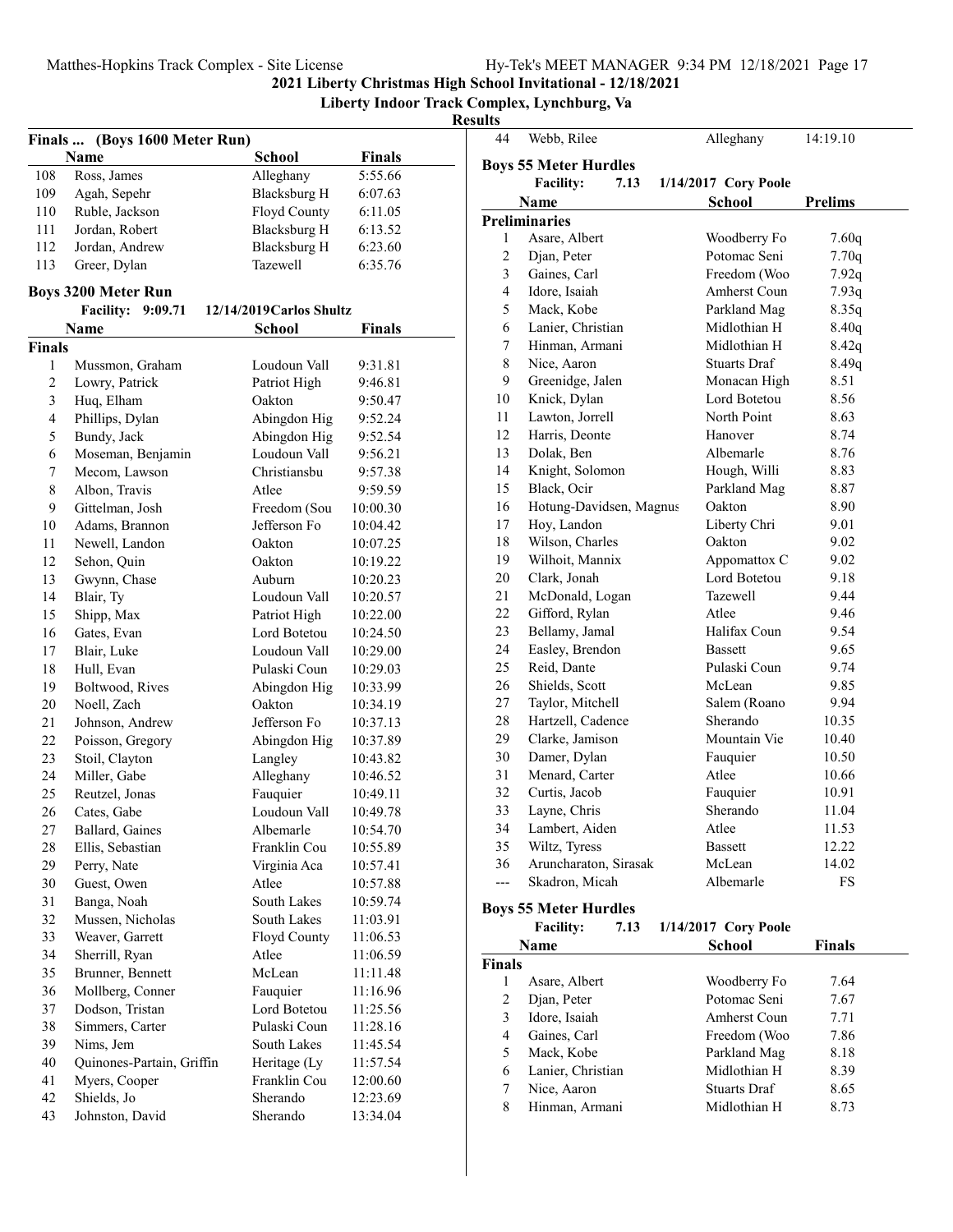**Liberty Indoor Track Complex, Lynchburg, Va**

#### **Results**

| <b>Boys 4x200 Meter Relay</b> |                             |       |                         |  |
|-------------------------------|-----------------------------|-------|-------------------------|--|
|                               | <b>Facility:</b><br>1:25.60 |       | 1/19/2019 Bullis School |  |
|                               | Team                        | Relay | <b>Finals</b>           |  |
| <b>Finals</b>                 |                             |       |                         |  |
| 1                             | Woodberry Forest            | A     | 1:30.92                 |  |
| 2                             | Heritage (Lynchburg)        | A     | 1:33.08                 |  |
|                               | 1) Hubbard, Keshaun         |       | 2) Steele, Zach         |  |
|                               | 3) White, Markus            |       | 4) Crawford, Kenneth    |  |
| 3                             | Freedom (Woodbridge)        | А     | 1:33.80                 |  |
|                               | 1) Al Amin, Farrij          |       | 2) Bryson, Davis        |  |
|                               | 3) Gaines, Carl             |       | 4) Moore, Derek         |  |
| 4                             | William Fleming             | А     | 1:33.96                 |  |
|                               | 1) Coleman, Malachi         |       | 2) Jones, Micah         |  |
|                               | 3) Martin, Tequan           |       | 4) Penn, Steven         |  |
| 5                             | Blacksburg H                | А     | 1:34.14                 |  |
|                               | 1) Byun, Caleb              |       | 2) Hager, Ben           |  |
|                               | 3) McDonald, Dylan          |       | 4) Shimozono, Isaac     |  |
| 6                             | Lord Botetourt              | А     | 1:34.28                 |  |
|                               | 1) Bratton, KJ              |       | 2) Isaacs, Joey         |  |
|                               | 3) Knick, Dylan             |       | 4) Lang, Cade           |  |
| 7                             | Monacan High School         | A     | 1:34.42                 |  |
|                               | 1) Debarr Dotson, Kymir     |       | 2) Graham, Royce        |  |
|                               | 3) Johnson, Kafiyl          |       | 4) Wells, Lee           |  |
| 8                             | <b>Amherst County</b>       | A     | 1:34.69                 |  |
|                               | 1) Brown, Lawrence          |       | 2) Idore, Isaiah        |  |
|                               | 3) Gregory, Will            |       | 4) Stewart, Jamerius    |  |
| 9                             | Oakton                      | A     | 1:34.76                 |  |
|                               | 1) Gregory, Ethan           |       | 2) Jones, Ethan         |  |
|                               | 3) Bunch, Jalen             |       | 4) Gayton, Christopher  |  |
| 10                            | Loudoun Valley              | Α     | 1:35.69                 |  |
| 11                            | Salem (Roanoke)             | A     | 1:36.41                 |  |
| 12                            | <b>Bassett</b>              | A     | 1:37.71                 |  |
|                               | 1) Jamison, Sterling        |       | 2) Easley, Brendon      |  |
|                               | 3) Morrison, Nathan         |       | 4) Johnson, Jamari      |  |
| 13                            | Albemarle                   | А     | 1:37.89                 |  |
|                               | 1) Carter, Nathan           |       | 2) Davis, Luke          |  |
|                               | 3) Gatling, RJ              |       | 4) Dolak, Ben           |  |
| 14                            | Heritage (Leesburg)         | А     | 1:38.78                 |  |
|                               | 1) Rivera, Joshua           |       | 2) Quan, Henry          |  |
|                               | 3) Chappelle, Cassidy       |       | 4) Broyhill, Cole       |  |
| 15                            | Parkland Magnet IB          | А     | 1:38.84                 |  |
|                               | 1) Hughes Jr., Antwan       |       | 2) Powell, Justin       |  |
|                               | 3) Mack, Kobe               |       | 4) Franco, Ian          |  |
| 16                            | J.R. Tucker                 | А     | 1:39.64                 |  |
|                               | 1) Graham, Damien           |       | 2) Hill, Rodney         |  |
|                               | 3) Owusu, Kobby             |       | 4) Maryland, Jacob      |  |
| 17                            | South Lakes                 | А     | 1:39.92                 |  |
|                               | 1) Miles, Daniel            |       | 2) Thepvongs, Andrew    |  |
|                               | 3) Calhoun, Jonathan        |       | 4) Edwards, Jaidyn      |  |
| 18                            | Northside High School       | А     | 1:40.45                 |  |
|                               | 1) Chau, Vy                 |       | 2) Martin, Jackson      |  |
|                               | 3) McGinnis, TJ             |       | 4) Rufino, Jose'        |  |
| 19                            | Jefferson Forest            | А     | 1:41.05                 |  |
|                               | 1) Cook, Julian             |       | 2) Parks, Devin         |  |
|                               | 3) Hinton, Tyler            |       | 4) Lee, Jaren           |  |
|                               |                             |       |                         |  |

| 20            | William Byrd                  | A        | 1:41.31                           |
|---------------|-------------------------------|----------|-----------------------------------|
|               | 1) Bailey, Wyatte             |          | 2) Nance, Walker                  |
|               | 3) Hughes, Dylan              |          | 4) Thompson, Noah                 |
| 21            | Pulaski County                | A        | 1:41.33                           |
| 22            | Sherando                      | A        | 1:41.45                           |
|               |                               |          |                                   |
|               | 1) Purtell, Brody             |          | 2) Harris, Noah                   |
|               | 3) Hartzell, Cadence          |          | 4) Iddings, Jacob                 |
| 23            | Rustburg                      | A        | 1:41.86                           |
|               | 1) Flemming, Jamier           |          | 2) Dixon, Ashton                  |
|               | 3) Baker, Ben                 |          | 4) Thornton, Amonte               |
| 24            | Floyd County                  | A        | 1:42.74                           |
|               | 1) Brewer, Jaxon              |          | 2) Martin, Conner                 |
|               | 3) West, John                 |          | 4) Beegle, Forest                 |
| 25            | Liberty (Bea                  | A        | 1:43.69                           |
|               | 1) Arnold, Jackson            |          | 2) Carroll, Micah                 |
|               | 3) Cortez, Angel              |          | 4) Monterrubio, Adrian            |
| 26            | Altavista Co                  | A        | 1:43.86                           |
|               |                               |          |                                   |
|               | 1) Brown, Landon              |          | 2) Davis, Tyson                   |
|               | 3) Nichols, Eric              |          | 4) Pippin, Jordan                 |
| 27            | Albemarle                     | B        | x1:44.66                          |
|               | 1) Thomas, Ahmir              |          | 2) Reed, Thomas                   |
|               | 3) Estremera, Bennett         |          | 4) Prince, Gloire                 |
| 28            | <b>Blacksburg H</b>           | B        | x1:44.75                          |
|               | 1) Metrey, Eric               |          | 2) Boyle, Luke                    |
|               | 3) Ajayi, David               |          | 4) Foley, Evan                    |
| 29            | Tazewell                      | A        | 1:45.02                           |
|               | 1) Duty, Jackson              |          | 2) Noel, Chase                    |
|               | 3) Mullins, Jared             |          | 4) McDonald, Logan                |
| 30            | Mountain View                 | A        | 1:45.20                           |
|               | 1) Clarke, Jamison            |          | 2) Colison-Cofie, Abdul           |
|               | 3) Colison-Cofie, Idris       |          |                                   |
| 31            | Alleghany                     | A        | 1:47.61                           |
|               | 1) Griffith, Dalton           |          | 2) Madsen, Max                    |
|               | 3) Prior, Brady               |          | 4) Ross, Jackson                  |
| 32            | Auburn                        | А        | 1:53.99                           |
|               |                               |          |                                   |
|               | 1) Givens, Joshua             |          | 2) Lavergne, Jared                |
|               | 3) Buckwalter, Noah           |          | 4) Duncan, Isacc                  |
| 33            | John S. Battle                | A        | 1:55.02                           |
| 34            | Holston                       | A        | 1:55.76                           |
|               | 1) Bott, Jake                 |          | 2) Casey, Caleb                   |
|               | 3) Foster, Gabe               |          | 4) Millinger, Colt                |
|               | Atlee                         | А        | DQ                                |
|               | 1) Carter, Cullen             |          | 2) Green, Keith                   |
|               | 3) Jasinski, Luke             |          | 4) Zachariasen, Conner            |
|               | Blacksburg H                  | С        | DQ                                |
|               | 1) Shelton, Daniel            |          | 2) Asbrand, Sean                  |
|               | 3) Dobson, Riley              |          | 4) Lin, Justin                    |
|               |                               |          |                                   |
|               | <b>Boys 4x400 Meter Relay</b> |          |                                   |
|               | <b>Facility:</b><br>3:10.34   | 2/1/2020 | <b>St. Augustine's University</b> |
|               | Team                          | Relay    | <b>Finals</b>                     |
| <b>Finals</b> |                               |          |                                   |
| 1             | Jefferson Forest              | А        | 3:29.91                           |
|               | 1) Aveson, Brian              |          | 2) Epperson, Landon               |
|               |                               |          | 4) Whaley, Joseph                 |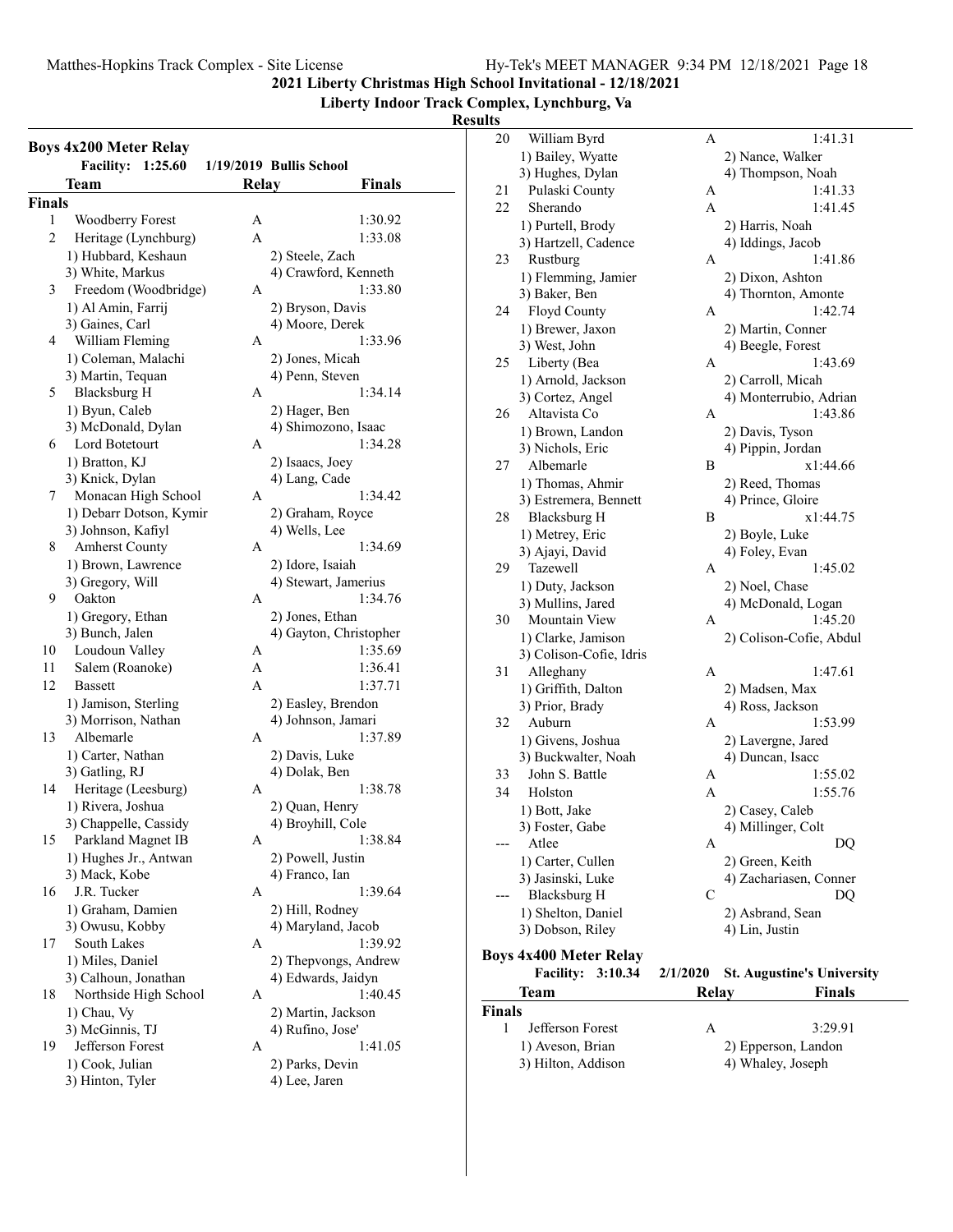**Liberty Indoor Track Complex, Lynchburg, Va**

|                | Finals  (Boys 4x400 Meter Relay)   |              |                                            |  |  |
|----------------|------------------------------------|--------------|--------------------------------------------|--|--|
|                | Team                               | <b>Relay</b> | Finals                                     |  |  |
| $\overline{c}$ | <b>Blacksburg H</b>                | Α            | 3:38.53                                    |  |  |
|                | 1) Lewis, Nathan                   |              | 2) Sterling, Eli                           |  |  |
|                | 3) Hager, Ben                      |              | 4) Goerlich, Jonathan                      |  |  |
| 3              | <b>Staunton Riv</b>                | А            | 3:39.77                                    |  |  |
|                | 1) Finney, Alfred                  |              | 2) Gregory, Malakhi                        |  |  |
|                | 3) Ryder, Kayden                   |              | 4) Weddle, Jack                            |  |  |
| 4              | Midlothian H                       | А            | 3:41.01                                    |  |  |
|                | 1) McNulty, Severin                |              | 2) McKey, Max                              |  |  |
|                | 3) Lanier, Christian               |              | 4) Hinman, Armani                          |  |  |
| 5              | Liberty (Bea                       | A            | 3:41.55                                    |  |  |
| 6              | Parkland Magnet IB                 | A            | 3:42.74                                    |  |  |
|                | 1) Franco, Ian                     |              | 2) Urena, Jonathan                         |  |  |
|                | 3) Powell, Justin                  |              | 4) Hughes Jr., Antwan                      |  |  |
| 7              | Fauquier                           | Α            | 3:43.67                                    |  |  |
| 8              | Monacan High School                | A            | 3:44.15                                    |  |  |
|                | 1) Hopkins, Jamari                 |              | 2) Golden, Shan'Jae                        |  |  |
|                | 3) McCord, Sean                    |              | 4) Wells, Lee                              |  |  |
| 9              | <b>Blacksburg H</b>                | В            | x3:44.66                                   |  |  |
|                | 1) McDonald, Dylan                 |              | 2) Metrey, Eric                            |  |  |
|                | 3) Vance, Ryan                     |              | 4) Davis, Zach                             |  |  |
| 10             | Atlee                              | А            | 3:46.41                                    |  |  |
|                | 1) Obrimah, Efe                    |              | 2) Carter, Cullen                          |  |  |
|                | 3) Zachariasen, Conner             |              | 4) Jasinski, Luke                          |  |  |
| 11             | South Lakes                        | А            | 3:46.64                                    |  |  |
|                |                                    |              |                                            |  |  |
|                | 1) Weaver, Ryan                    |              | 2) Deker, Greyson<br>4) Boykin Jr., Curtis |  |  |
| 12             | 3) DeHoust, Kyle                   | А            | 3:47.99                                    |  |  |
|                | Northside High School              |              |                                            |  |  |
|                | 1) Binns-Loveman, Andrew           |              | 2) Chau, Vy<br>4) Rufino, Jose'            |  |  |
| 13             | 3) Ochalek, Max<br>Stuarts Draft   | Α            | 3:48.75                                    |  |  |
|                |                                    |              |                                            |  |  |
|                | 1) Nice, Aaron                     |              | 2) Perry, Logan                            |  |  |
| 14             | 3) Hurd, John<br>Sherando          | А            | 4) Callo, Leorenzo<br>3:49.52              |  |  |
|                |                                    |              |                                            |  |  |
|                | 1) Grose, Owen<br>3) McGraw, Dylan |              | 2) Harris, Noah<br>4) Palmer, Camden       |  |  |
| 15             |                                    | A            | 3:55.97                                    |  |  |
|                | Floyd County<br>1) Brewer, Jaxon   |              | 2) Baldwin, Miles                          |  |  |
|                | 3) West, John                      |              |                                            |  |  |
|                | 16 Blacksburg H                    |              | 4) Beegle, Forest<br>x3:57.08              |  |  |
|                |                                    | D            |                                            |  |  |
|                | 1) Tracy, Harrison                 |              | 2) Lowry, Johnny                           |  |  |
|                | 3) Semtner, Louis<br>Albemarle     |              | 4) Socha, Beckett                          |  |  |
| 17             |                                    | А            | 4:00.11                                    |  |  |
|                | 1) Drumheller, Austin              |              | 2) Zartler, Eric                           |  |  |
|                | 3) McClung, Luke                   |              | 4) Hillis, JT                              |  |  |
| 18             | Blacksburg H                       | Е            | x4:01.16                                   |  |  |
|                | 1) Bandera, Daniel                 |              | 2) Ermann, Miles                           |  |  |
|                | 3) Washburn, Deland                |              | 4) Tracy, Fenton                           |  |  |
| 19             | Brookville H                       | Α            | 4:01.25                                    |  |  |
|                | 1) Seeney, Christian               |              | 2) Lai, Yuet                               |  |  |
|                | 3) Hunt, Chasen                    |              | 4) Wesolowski, Brent                       |  |  |
| 20             | <b>Blacksburg H</b>                | F            | x4:01.26                                   |  |  |
|                | 1) Ermann, Zachary                 |              | 2) Paye, Gavin                             |  |  |
|                | 3) Miller, James                   |              | 4) Swartzwelder, Zach                      |  |  |

| 21            | Patrick County                 | А     | 4:10.86                       |
|---------------|--------------------------------|-------|-------------------------------|
|               | 1) Martin, Adalai              |       | 2) Betancourt, Daniel         |
|               | 3) Joaquin-Ortega, Pedro       |       | 4) Brim, Riley                |
| 22            | Tazewell                       | А     | 4:17.33                       |
|               | 1) Rhudy, Ian                  |       | 2) Mullins, Jared             |
|               | 3) Tyson, Ambrose              |       | 4) Taylor, Nick               |
| 23            | <b>Blacksburg H</b>            | С     | x4:18.40                      |
|               |                                |       |                               |
|               | 1) Strahm, Henry               |       | 2) Jenkins, William           |
|               | 3) Sammons, Aiden              |       | 4) Weber, Zander              |
|               | <b>Boys 4x800 Meter Relay</b>  |       |                               |
|               | <b>Facility:</b><br>7:40.57    |       | 1/25/2019 Lipscomb University |
|               | Team                           | Relay | Finals                        |
| <b>Finals</b> |                                |       |                               |
| 1             | Atlee                          | Α     | 8:29.35                       |
|               |                                |       |                               |
|               | 1) Chavez, Andre               |       | 2) Albon, Travis              |
|               | 3) Fong, Josh                  |       | 4) Allen, Patrick             |
| 2             | Fauquier                       | Α     | 8:46.22                       |
| 3             | Liberty (Bea                   | А     | 8:46.32                       |
| 4             | Mountain View                  | A     | 9:05.22                       |
|               | 1) Pons, Diego                 |       | 2) Chinyavong, Trey           |
|               | 3) Grant, Sebastian            |       | 4) Petska, Jacob              |
| 5             | Floyd County                   | А     | 9:09.07                       |
|               | 1) Baldwin, Miles              |       | 2) McPeak, Eion               |
|               | 3) Weaver, Garrett             |       | 4) Pastrana, Isaac            |
| 6             | Christiansburg                 | А     | 9:10.79                       |
|               | 1) Mecom, Lawson               |       | 2) Turner, Xander             |
|               | 3) Duarte, Daniel              |       | 4) Craig, Dillon              |
| 7             | Parkland Magnet IB             | А     | 9:15.17                       |
|               | 1) Garcia Benavides, Jesus     |       | 2) Ochoa-Caceres, Daniel      |
|               | 3) Urena, Jonathan             |       | 4) Wharton, Darren            |
| 8             | <b>Amherst County</b>          | А     | 9:21.47                       |
|               | 1) Cockerham, Luke             |       | 2) West, Eric                 |
|               | 3) Hansen, Carter              |       | 4) Gowdy, Lucas               |
| 9             | J.R. Tucker                    | А     | 9:23.78                       |
|               |                                |       |                               |
|               | 1) Baish, Andrew               |       | 2) Fudala, Camden             |
|               | 3) Jacobson, Quad              |       | 4) Conrad, Matthew            |
| 10            | Sherando                       | Α     | 9:32.08                       |
|               | 1) Bell, Jed                   |       | 2) Mendez, Julean             |
|               | 3) McGraw, Dylan               |       | 4) Palmer, Camden             |
| 11            | Bassett                        | Α     | 9:32.42                       |
|               | 1) Morrison, Nathan            |       | 2) Foley, Michael             |
|               | 3) Smith, Chase                |       | 4) Ferguson, Casey            |
| 12            | Salem (Roanoke)                | А     | 9:32.53                       |
|               | 1) Banuelos-Alverez, Francisco |       | 2) Conner, Wes                |
|               | 3) Toapanta, Lance             |       | 4) Hicksen, Ty                |
| 13            | Monacan High School            | А     | 9:35.17                       |
|               | 1) Do, Kyle                    |       | 2) Hensley, Jack              |
|               | 3) Palczynski, Braden          |       | 4) Davis, Carter              |
| 14            | <b>Blacksburg H</b>            | В     | 9:42.94                       |
|               | 1) Strahm, Henry               |       | 2) Miller, James              |
|               | 3) Du, Anthony                 |       | 4) Krisch, Zander             |
| 15            | South Lakes                    | А     | 9:46.85                       |
|               | 1) Banga, Noah                 |       | 2) Mussen, Nicholas           |
|               |                                |       |                               |
|               | 3) Nims, Jem                   |       | 4) Leon-Guerrero, Jonathan    |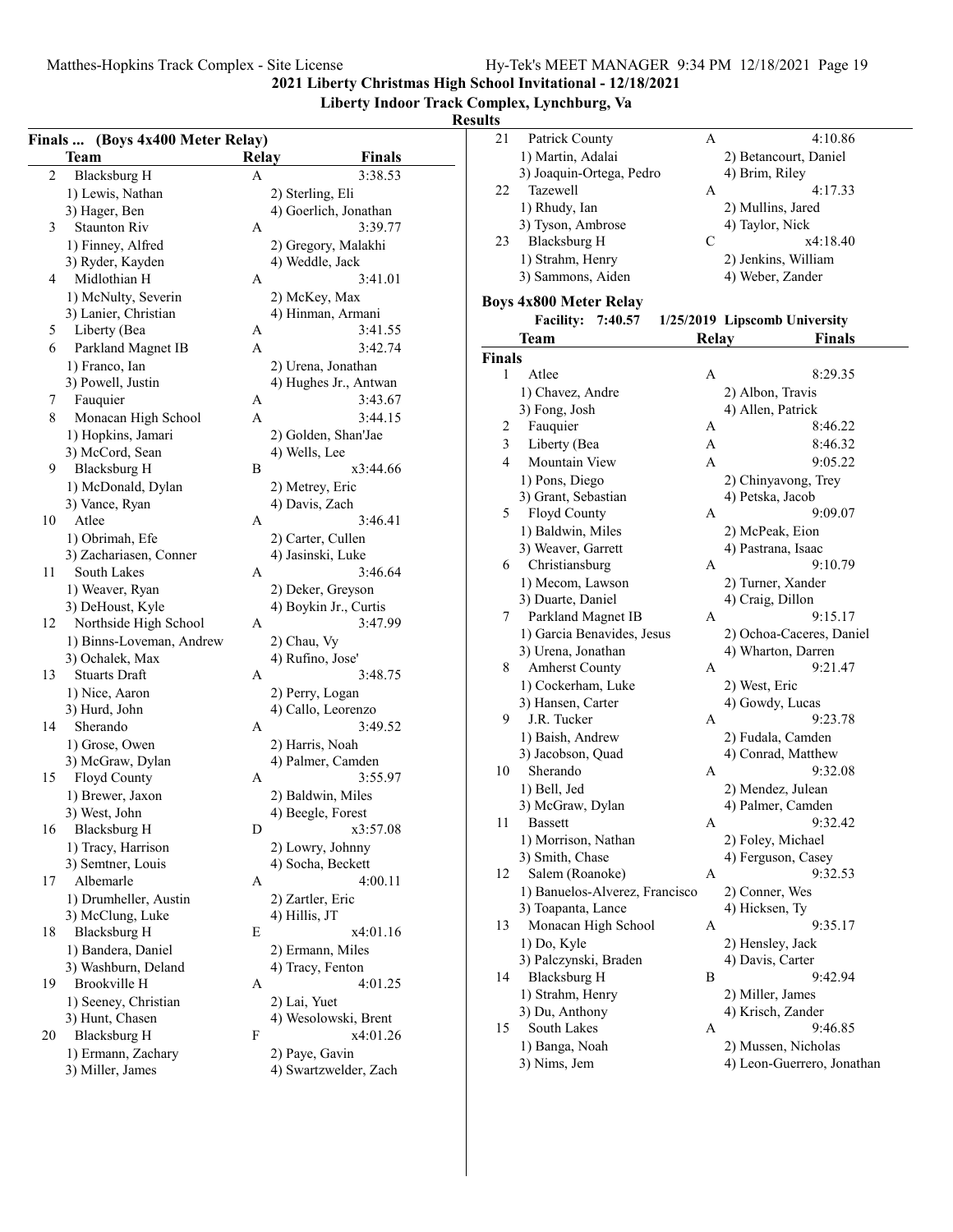--- Fulcher, Blake Appomattox C NH

**2021 Liberty Christmas High School Invitational - 12/18/2021**

**Liberty Indoor Track Complex, Lynchburg, Va**

| Finals  (Boys 4x800 Meter Relay) |                              |                         |             |  |  |  |  |
|----------------------------------|------------------------------|-------------------------|-------------|--|--|--|--|
|                                  | Team                         | <b>Relay</b>            | Finals      |  |  |  |  |
| 16                               | Luray                        | A                       | 9:52.43     |  |  |  |  |
|                                  | 1) Johnson, Davey            | 2) Bowman, Jacob        |             |  |  |  |  |
|                                  | 3) Hite, Michael             | 4) Nuckols, Josh        |             |  |  |  |  |
| 17                               | Tazewell                     | A                       | 9:57.38     |  |  |  |  |
|                                  | 1) Rhudy, Ian                | 2) Duty, Jackson        |             |  |  |  |  |
|                                  | 3) Taylor, Nick              | 4) Tyson, Ambrose       |             |  |  |  |  |
| 18                               | William Byrd                 | A                       | 9:58.92     |  |  |  |  |
| 19                               | <b>Mountain View</b>         | B                       | x10:08.60   |  |  |  |  |
|                                  | 1) Schilling, Charles        | 2) Wheeler, John        |             |  |  |  |  |
|                                  | 3) Hernandez, Jerimiah       | 4) Ruiz, Rojelio        |             |  |  |  |  |
|                                  | <b>Boys High Jump</b>        |                         |             |  |  |  |  |
|                                  | <b>Facility:</b><br>$7 - 03$ | 1/25/2020 Tequan Claitt |             |  |  |  |  |
|                                  | Name                         | School                  | Finals      |  |  |  |  |
| <b>Finals</b>                    |                              |                         |             |  |  |  |  |
| 1                                | Woltz, Edward                | Woodberry Fo            | $6 - 02.00$ |  |  |  |  |
| $\overline{c}$                   | Ferguson, Jaden              | Woodberry Fo            | $J6-02.00$  |  |  |  |  |
| 3                                | Lloyd, Trey                  | <b>Brookville H</b>     | J6-02.00    |  |  |  |  |
| $\overline{4}$                   | Harris, Deonte               | Hanover                 | 5-10.00     |  |  |  |  |
| 5                                | Bannerman, Walt              | Woodberry Fo            | J5-10.00    |  |  |  |  |
| 6                                | Gregory, Ethan               | Oakton                  | 5-08.00     |  |  |  |  |
| 6                                | Lawson, Deontae              | Magna Vista             | 5-08.00     |  |  |  |  |
| 6                                | Green, Keith                 | Atlee                   | 5-08.00     |  |  |  |  |
| 6                                | Burns, Kameron               | Heritage (Ly            | 5-08.00     |  |  |  |  |
| 6                                | Andrews, Liam                | Oakton                  | 5-08.00     |  |  |  |  |
| 11                               | Lee, Jaren                   | Jefferson Fo            | 5-06.00     |  |  |  |  |
| 11                               | Robinson Wade, Nashaun       | Freedom (Woo            | 5-06.00     |  |  |  |  |
| 11                               | Lyman III, John              | Pulaski Coun            | 5-06.00     |  |  |  |  |
| 11                               | Kabore, Issa                 | Oakton                  | 5-06.00     |  |  |  |  |
| 11                               | Hearn, Aiden                 | Riverheads              | 5-06.00     |  |  |  |  |
| 16                               | Hartzell, Cadence            | Sherando                | 5-04.00     |  |  |  |  |
| 16                               | Madsen, Max                  | Alleghany               | 5-04.00     |  |  |  |  |
| 16                               | Wilhoit, Mannix              | Appomattox C            | 5-04.00     |  |  |  |  |
| 19                               | Weddle, Jack                 | <b>Staunton Riv</b>     | 5-02.00     |  |  |  |  |
| 19                               | Kennedy, Keyontae            | Pulaski Coun            | 5-02.00     |  |  |  |  |
| 21                               | Parker, Zach                 | Pulaski Coun            | 5-00.00     |  |  |  |  |
| 21                               | Griffith, Dalton             | Alleghany               | 5-00.00     |  |  |  |  |
| ---                              | Taylor, Nick                 | Tazewell                | NΗ          |  |  |  |  |
|                                  | McDonald, Logan              | Tazewell                | NΗ          |  |  |  |  |
|                                  | Cabral, Ricardo              | McLean                  | NΗ          |  |  |  |  |
|                                  | Mullins, Jared               | Tazewell                | NH          |  |  |  |  |
| ---                              | McGee, Leighton              | <b>Blacksburg H</b>     | NH          |  |  |  |  |
|                                  | <b>Boys Pole Vault</b>       |                         |             |  |  |  |  |
|                                  | <b>Facility: 18-10.25</b>    | 1/23/2021 Scott Houston |             |  |  |  |  |
|                                  | Name                         | School                  | Finals      |  |  |  |  |
| <b>Finals</b>                    |                              |                         |             |  |  |  |  |
| 1                                | Bannerman, Walt              | Woodberry Fo            | 12-06.00    |  |  |  |  |
| $\overline{c}$                   | Vaughan, Andy                | Auburn                  | 12-00.00    |  |  |  |  |
| 3                                | Knicely, Walker              | Broadway                | 11-06.00    |  |  |  |  |
| $\overline{4}$                   | Gregory, Will                | Amherst Coun            | 11-00.00    |  |  |  |  |
| 5                                | Damer, Dylan                 | Fauquier                | 9-00.00     |  |  |  |  |
| 6                                | McDonald, Dylan              | <b>Blacksburg H</b>     | J9-00.00    |  |  |  |  |
| --                               | McGee, Leighton              | <b>Blacksburg H</b>     | NΗ          |  |  |  |  |
|                                  |                              |                         |             |  |  |  |  |
|                                  |                              |                         |             |  |  |  |  |

|                | Jackson, Peyton       | Amherst Coun                    | NΗ       |
|----------------|-----------------------|---------------------------------|----------|
|                | <b>Boys Long Jump</b> |                                 |          |
|                | Facility: 25-06.25    | <b>Shakwon Coke</b><br>3/6/2020 |          |
|                | Name                  | School                          | Finals   |
| <b>Finals</b>  |                       |                                 |          |
| 1              | Craft, Shaheem        | South Lakes                     | 20-08.50 |
| $\overline{c}$ | McCoy, Darren         | William Flem                    | 19-10.25 |
| 3              | Penn, Steven          | William Flem                    | 19-05.00 |
| $\overline{4}$ | Purtell, Brody        | Sherando                        | 19-02.75 |
| $\overline{4}$ | Copeland, Vori        | Appomattox C                    | 19-02.75 |
| 6              | Moon, Jeb             | Liberty Chri                    | 18-10.50 |
| 7              | Knick, Dylan          | Lord Botetou                    | 18-08.50 |
| $\,$ $\,$      | Richardson, Keith     | William Flem                    | 18-05.50 |
| 9              | Foley, Evan           | <b>Blacksburg H</b>             | 18-05.00 |
| 10             | Black, Ocir           | Parkland Mag                    | 18-04.00 |
| 11             | Wilhoit, Mannix       | Appomattox C                    | 18-03.25 |
| 11             | Thomas, Ahmir         | Albemarle                       | 18-03.25 |
| 13             | Madsen, Max           | Alleghany                       | 18-01.25 |
| 14             | Park, Hyoseo          | Oakton                          | 18-00.75 |
| 15             | Hughes, Dylan         | William Byrd                    | 17-11.25 |
| 16             | Edwards, Jaidyn       | South Lakes                     | 17-10.25 |
| 17             | Walker, Cameron       | <b>Trinity Epis</b>             | 17-08.75 |
| 18             | Coleman, Malachi      | William Flem                    | 17-08.25 |
| 19             | Bellamy, Jamal        | Halifax Coun                    | 17-07.75 |
| 20             | McClelland, Jack      | Loudoun Vall                    | 17-07.50 |
| 21             | Gatling, RJ           | Albemarle                       | 17-07.00 |
| 22             | Covington, Drew       | <b>Trinity Epis</b>             | 17-06.25 |
| 23             | McDonald, Logan       | Tazewell                        | 17-05.25 |
| 24             | Brim, Riley           | Patrick Coun                    | 17-04.00 |
| 25             | Jones, Brett          | Pulaski Coun                    | 17-00.50 |
| 26             | Mace, Tanner          | Pulaski Coun                    | 16-11.00 |
| 27             | Maryland, Jacob       | J.R. Tucker                     | 16-10.75 |
| 28             | Brewer, Jaxon         | Floyd County                    | 16-09.50 |
| 29             | Mabry, Adam           | John S. Batt                    | 16-07.75 |
| 30             | Davis, Tyson          | Altavista Co                    | 16-07.50 |
| 30             | Cabral, Ricardo       | McLean                          | 16-07.50 |
| 32             | Griffith, Dalton      | Alleghany                       | 16-07.00 |
| 33             | Frimpong, Mark        | <b>Blacksburg H</b>             | 16-06.50 |
| 34             | Palmer, Camden        | Sherando                        | 16-06.25 |
| 35             | Prior, Brady          | Alleghany                       | 16-05.50 |
| 36             | Emmons-Mayo, Jahki    | Lord Botetou                    | 16-04.00 |
| 37             | Davis, Luke           | Liberty Chri                    | 16-02.25 |
| 38             | Hartzell, Cadence     | Sherando                        | 15-11.25 |
| 39             | Graves, Justin        | Fauquier                        | 15-07.00 |
| 40             | Estremera, Bennett    | Albemarle                       | 15-04.75 |
| 41             | Jemison, Jahi         | McLean                          | 15-02.50 |
| 42             | Mullins, Jared        | Tazewell                        | 14-08.50 |
| 43             | Burton, Trevor        | Pulaski Coun                    | 14-03.50 |
| 44             | Noel, Chase           | Tazewell                        | 14-03.25 |
| 45             | Shields, Scott        | McLean                          | 13-09.50 |
| 46             | Cyrus, Ken            | Altavista Co                    | 13-08.75 |
| 47             | Perry, Nick           | <b>Staunton Riv</b>             | 13-01.50 |
| 48             | Martin, Conner        | Floyd County                    | 13-00.50 |
| 48             | Brunner, Bennett      | McLean                          | 13-00.50 |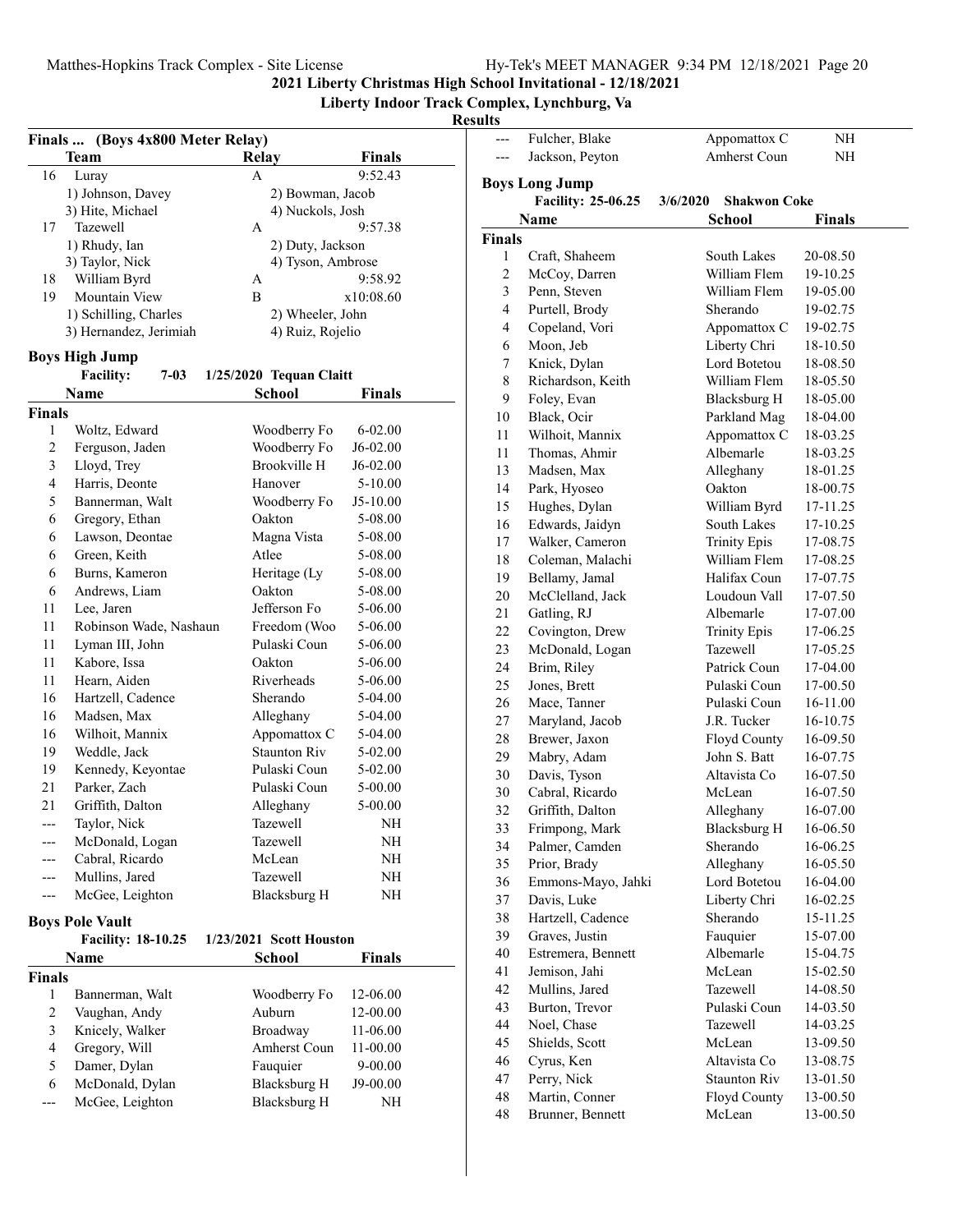**Liberty Indoor Track Complex, Lynchburg, Va**

#### **Results**

| <b>Finals</b>           | (Boys Long Jump)                   |                                 |               |  |  |  |  |
|-------------------------|------------------------------------|---------------------------------|---------------|--|--|--|--|
|                         | Name                               | <b>School</b>                   | <b>Finals</b> |  |  |  |  |
| 50                      | Berger, Aodhan                     | John S. Batt                    | 12-07.25      |  |  |  |  |
| 51                      | Beegle, Quinlan                    | Floyd County                    | 12-04.50      |  |  |  |  |
| $---$                   | Garr, Tyler                        | Atlee                           | FOUL          |  |  |  |  |
| ---                     | Graham, Damien                     | J.R. Tucker                     | <b>FOUL</b>   |  |  |  |  |
| ---                     | Spaulding, Ian                     | William Byrd                    | FOUL          |  |  |  |  |
| ---                     | West, John                         | Floyd County                    | FOUL          |  |  |  |  |
| ---                     | Dillard, Ethan                     | John S. Batt                    | <b>FOUL</b>   |  |  |  |  |
|                         | <b>Boys Long Jump Boys LJ seed</b> |                                 |               |  |  |  |  |
|                         | <b>Facility: 25-06.25</b>          | 3/6/2020<br><b>Shakwon Coke</b> |               |  |  |  |  |
|                         | <b>Name</b>                        | <b>School</b>                   | <b>Finals</b> |  |  |  |  |
| <b>Finals</b>           |                                    |                                 |               |  |  |  |  |
| 1                       | Handelsman, Robbie                 | Woodberry Fo                    | 22-06.25      |  |  |  |  |
| $\overline{c}$          | Hill-Lewis, Armonte                | Pulaski Coun                    | 22-06.00      |  |  |  |  |
| 3                       | Ferguson, Jaden                    | Woodberry Fo                    | 21-01.25      |  |  |  |  |
| $\overline{\mathbf{4}}$ | Steele, Zach                       | Heritage (Ly                    | 20-07.00      |  |  |  |  |
| 5                       | Bond, Vincent                      | Mountain Vie                    | 20-04.00      |  |  |  |  |
| 6                       | Kessler, Bradley                   | Oakton                          | 20-03.00      |  |  |  |  |
| 7                       | Mack, Kobe                         | Parkland Mag                    | 20-00.00      |  |  |  |  |
| 8                       | Knight, Solomon                    | Hough, Willi                    | 19-11.50      |  |  |  |  |
| 9                       | Shimozono, Isaac                   | <b>Blacksburg H</b>             | 19-10.00      |  |  |  |  |
| 10                      | Lyman III, John                    | Pulaski Coun                    | 19-08.75      |  |  |  |  |
| 11                      | Woltz, Edward                      | Woodberry Fo                    | 19-07.25      |  |  |  |  |
| 12                      | Al Amin, Farrij                    | Freedom (Woo                    | 19-06.50      |  |  |  |  |
| 13                      | Gregory, Ethan                     | Oakton                          | 19-04.00      |  |  |  |  |
| 14                      | Gregory, Malakhi                   | <b>Staunton Riv</b>             | 18-11.50      |  |  |  |  |
| 15                      | White, Markus                      | Heritage (Ly                    | 18-10.25      |  |  |  |  |
| 16                      | Morris, James                      | <b>Amherst Coun</b>             | 18-08.75      |  |  |  |  |
| 17                      | Hinman, Armani                     | Midlothian H                    | 18-07.50      |  |  |  |  |
| 18                      | Obrimah, Efe                       | Atlee                           | 18-05.25      |  |  |  |  |
| 19                      | Lang, Cade                         | Lord Botetou                    | 18-01.25      |  |  |  |  |
| 19                      | Hubbard, Keshaun                   | Heritage (Ly                    | 18-01.25      |  |  |  |  |
| 21                      | Buie, Ty'Heak                      | Potomac Seni                    | 17-08.75      |  |  |  |  |
| 21                      | Green, Keith                       | Atlee                           | 17-08.75      |  |  |  |  |
| 23                      | Hager, Ben                         | Blacksburg H                    | 17-04.75      |  |  |  |  |
| 24                      | Lee, Jaren                         | Jefferson Fo                    | 17-04.00      |  |  |  |  |
| 25                      | Richardson, Elias                  | Mountain Vie                    | 16-09.50      |  |  |  |  |
|                         |                                    |                                 |               |  |  |  |  |
|                         | <b>Boys Triple Jump</b>            |                                 |               |  |  |  |  |
|                         | <b>Facility: 53-01.50</b>          | <b>Shakwon Coke</b><br>3/7/2020 |               |  |  |  |  |
|                         | Name                               | School                          | <b>Finals</b> |  |  |  |  |
| <b>Finals</b>           |                                    |                                 |               |  |  |  |  |
| 1                       | Brown, Darius                      | Heritage (Ly                    | 43-02.00      |  |  |  |  |

2 42-04.00 Lawson, Deontae Magna Vista 3 McCoy, Darren William Flem 41-04.50 4 Copeland, Vori Appomattox C 41-02.50 5 Lyman III, John Pulaski Coun 40-11.00 6 White, Markus Heritage (Ly  $40-03.50$ 7 Buie, Ty'Heak Potomac Seni 40-00.25 8 Hurd, John Stuarts Draf 39-11.00 9 Carter, Cullen Atlee 39-05.00 10 Thomas, Ahmir Albemarle 39-03.75 11 Richardson, Elias Mountain Vie 39-01.50 12 Mack, Kobe Parkland Mag 38-11.50

| Finals |                           |                           |             |
|--------|---------------------------|---------------------------|-------------|
|        | Name                      | School                    | Finals      |
|        | <b>Facility: 60-00.50</b> | 1/13/2017 Aaron Wilkerson |             |
|        | <b>Boys Shot Put</b>      |                           |             |
| ---    | Myrtle, Kevin             | Riverheads                | FOUL        |
| ---    | Ierovolino, Johanes       | J.R. Tucker               | <b>FOUL</b> |
| ---    | Furguson, K-Ron           | William Flem              | FOUL        |
|        | Walker, Cameron           | <b>Trinity Epis</b>       | <b>FOUL</b> |
| 27     | Noel, Chase               | <b>Tazewell</b>           | 30-07.75    |
| 26     | Layne, Chris              | Sherando                  | 31-11.25    |
| 25     | Jenkins, William          | Blacksburg H              | 32-07.25    |
| 24     | Shields, Scott            | McLean                    | 32-07.75    |
| 23     | Mullins, Jared            | Tazewell                  | 32-09.25    |
| 22     | Lambert, Aiden            | Atlee                     | 34-05.50    |
| 21     | Kennedy, Keyontae         | Pulaski Coun              | 36-06.00    |
| 20     | Covington, Drew           | <b>Trinity Epis</b>       | 36-07.00    |
| 19     | Hearn, Aiden              | <b>Riverheads</b>         | 36-08.75    |
| 18     | Hill-Lewis, Armonte       | Pulaski Coun              | 37-00.00    |
| 17     | Gregory, Malakhi          | Staunton Riv              | 37-05.75    |
| 16     | Brewer, Jaxon             | Floyd County              | 37-08.75    |
| 15     | Richardson, Keith         | William Flem              | 37-11.00    |
| 14     | Black, Ocir               | Parkland Mag              | 38-02.50    |
| 13     | Kessler, Bradley          | Oakton                    | 38-03.75    |

| <b>Finals</b> |                          |                     |          |
|---------------|--------------------------|---------------------|----------|
| $\mathbf{1}$  | Turner, Diego            | Pulaski Coun        | 48-06.25 |
| 2             | Toliver, Dmetri          | Lord Botetou        | 45-05.25 |
| 3             | Greenidge, Jaden         | Monacan High        | 44-06.00 |
| 4             | Opuku-Arthur, Michael    | Potomac Seni        | 43-09.50 |
| 5             | Semelfort, Jeremy        | South Lakes         | 43-06.25 |
| 6             | Mensah, Eric             | Mountain Vie        | 42-11.00 |
| 7             | Gooden, Javeion          | Halifax Coun        | 42-03.75 |
| 8             | Wilson, Antwon           | Heritage (Ly        | 42-01.25 |
| 9             | Mele, Jake               | <b>Blacksburg H</b> | 42-01.00 |
| 10            | Trey, Orren              | Parry McClue        | 41-11.25 |
| 11            | Black, Zyon              | Parkland Mag        | 41-04.00 |
| 12            | Llames, Martin           | Oakton              | 40-06.50 |
| 13            | Hvitfeldt-Matthews, Adam | South Lakes         | 40-03.25 |
| 14            | Gray, Quamea             | Appomattox C        | 40-00.75 |
| 15            | Osborne, Kaleb           | Brookville H        | 38-10.00 |
| 16            | Laprade, Austin          | Magna Vista         | 38-08.00 |
| 17            | Taylor, Brock            | Atlee               | 38-03.00 |
| 18            | Cline, Ty                | <b>Bassett</b>      | 37-09.25 |
| 19            | Hyman, Joseph            | North Point         | 37-01.50 |
| 20            | Hayden, Kiontre          | Pulaski Coun        | 36-11.50 |
| 21            | Cambron, Peyton          | Patrick Coun        | 36-09.00 |
| 22            | Hancock, Ashton          | <b>Staunton Riv</b> | 36-08.25 |
| 23            | Butler, Dwayne           | Liberty (Bea        | 35-08.50 |
| 24            | Badgley, Nathan          | Lord Botetou        | 35-06.25 |
| 25            | Umberger, Bristen        | Liberty (Bea        | 35-00.00 |
| 26            | Harrington, Xavier       | William Flem        | 34-10.50 |
| 27            | Curtis, Nicholas         | Fauquier            | 34-08.00 |
| 28            | Ross, Jackson            | Alleghany           | 34-07.75 |
| 29            | Dodson, Avery            | Sherando            | 34-06.00 |
| 30            | Heron, Lane              | Liberty (Bea        | 34-05.25 |
| 31            | Brown, Jacob             | Pulaski Coun        | 34-03.50 |
| 32            | Hornberger, Cane         | <b>Staunton Riv</b> | 33-06.75 |